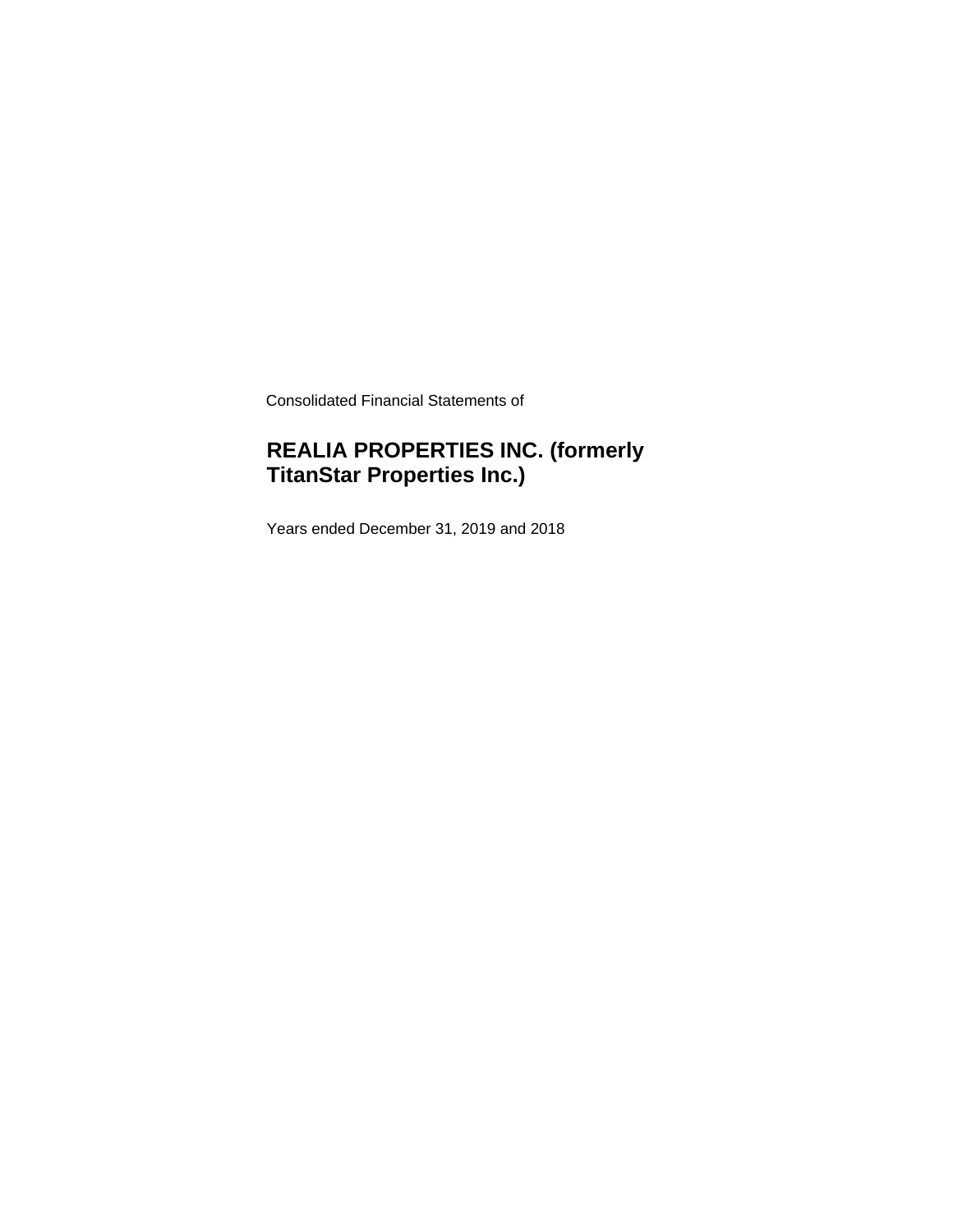

### **Independent Auditor's Report**

**Raymond Chabot Grant Thornton LLP** Suite 2000 National Bank Tower 600 De La Gauchetière Street West Montréal, Quebec H3B 4L8

**T** 514-878-2691

To the Shareholders of Realia Properties Inc.

#### **Opinion**

We have audited the consolidated financial statements of Realia Properties Inc. (hereafter "the Company"), which comprise the consolidated statements of financial position as at December 31, 2019 and 2018, and the consolidated statements of income (loss) and comprehensive loss, the consolidated statements changes in shareholders' equity and the consolidated statements cash flows for the years then ended, and notes to consolidated financial statements, including a summary of significant accounting policies.

In our opinion, the accompanying consolidated financial statements present fairly, in all material respects, the financial position of the Company as at December 31, 2019 and 2018, and its financial performance and its cash flows for the year then ended in accordance with International Financial Reporting Standards (IFRS).

#### **Basis for opinion**

We conducted our audit in accordance with Canadian generally accepted auditing standards. Our responsibilities under those standards are further described in the "Auditor's responsibilities for the audit of the consolidated financial statements" section of our report. We are independent of the Company in accordance with the ethical requirements that are relevant to our audit of the consolidated financial statements in Canada, and we have fulfilled our other ethical responsibilities in accordance with these requirements. We believe that the audit evidence we have obtained is sufficient and appropriate to provide a basis for our opinion.

#### **Material uncertainty related to going concern**

We draw attention to Note 2 to the consolidated financial statements, which indicates the existence of a material uncertainty that may cast significant doubt about the Company's ability to continue as a going concern. Our opinion is not modified in respect of this matter.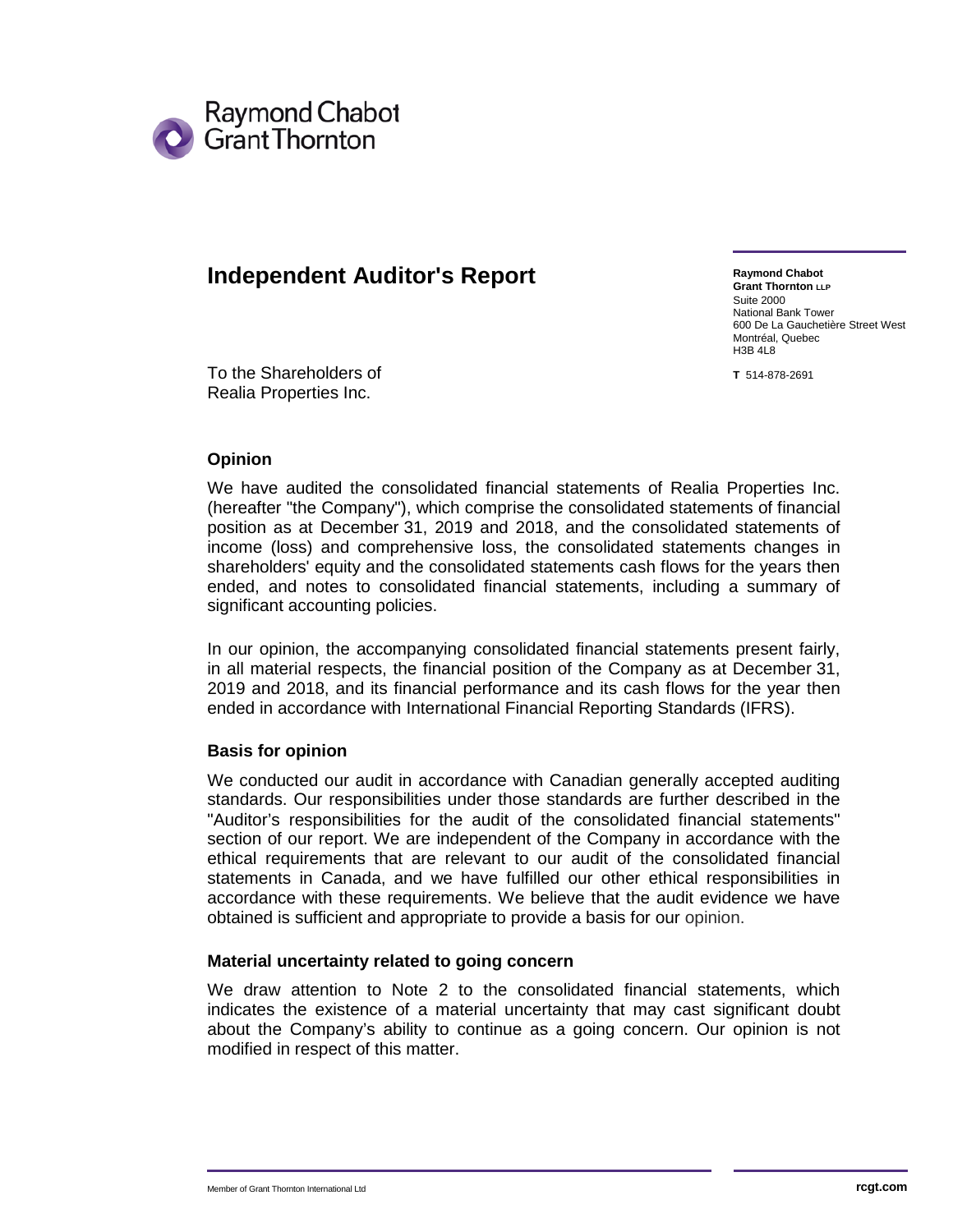#### **Information other than the consolidated financial statements and the auditor's report thereon**

Management is responsible for the other information. The other information comprises the information, other than the consolidated financial statements and our auditor's report thereon, included in Management's Discussion and Analysis.

Our opinion on the consolidated financial statements does not cover the other information and we do not express any form of assurance conclusion thereon. In connection with our audit of the consolidated financial statements, our responsibility is to read the other information identified above and, in doing so, consider whether the other information is materially inconsistent with the consolidated financial statements or our knowledge obtained in the audit, or otherwise appears to be materially misstated.

We obtained Management's Discussion and Analysis prior to the date of this auditor's report. If, based on the work we have performed on this other information, we conclude that there is a material misstatement of this other information, we are required to report that fact in this auditor's report. We have nothing to report in this regard.

#### **Responsibilities of management and those charged with governance for the consolidated financial statements**

Management is responsible for the preparation and fair presentation of the consolidated financial statements in accordance with International Financial Reporting Standards (IFRS), and for such internal control as management determines is necessary to enable the preparation of consolidated financial statements that are free from material misstatement, whether due to fraud or error.

In preparing the consolidated financial statements, management is responsible for assessing the Company's ability to continue as a going concern, disclosing, as applicable, matters related to going concern and using the going concern basis of accounting unless management either intends to liquidate the Company or to cease operations, or has no realistic alternative but to do so.

Those charged with governance are responsible for overseeing the Company's financial reporting process.

#### **Auditor's responsibilities for the audit of the consolidated financial statements**

Our objectives are to obtain reasonable assurance about whether the consolidated financial statements as a whole are free from material misstatement, whether due to fraud or error, and to issue an auditor's report that includes our opinion. Reasonable assurance is a high level of assurance, but is not a guarantee that an audit conducted in accordance with Canadian generally accepted auditing standards will always detect a material misstatement when it exists. Misstatements can arise from fraud or error and are considered material if, individually or in the aggregate, they could reasonably be expected to influence the economic decisions of users taken on the basis of these consolidated financial statements.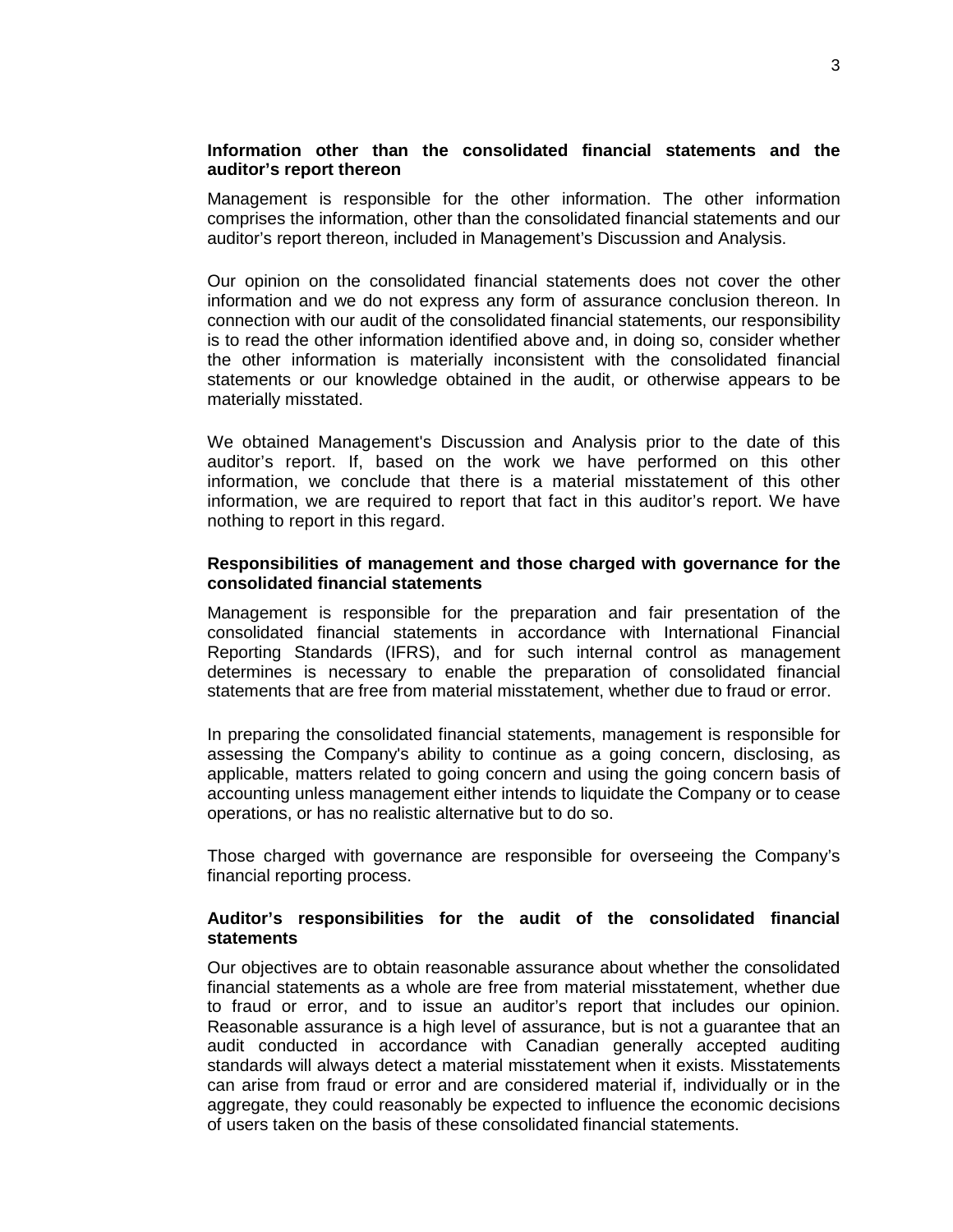As part of an audit in accordance with Canadian generally accepted auditing standards, we exercise professional judgment and maintain professional skepticism throughout the audit. We also:

- − Identify and assess the risks of material misstatement of the consolidated financial statements, whether due to fraud or error, design and perform audit procedures responsive to those risks, and obtain audit evidence that is sufficient and appropriate to provide a basis for our opinion. The risk of not detecting a material misstatement resulting from fraud is higher than for one resulting from error, as fraud may involve collusion, forgery, intentional omissions, misrepresentations, or the override of internal control;
- − Obtain an understanding of internal control relevant to the audit in order to design audit procedures that are appropriate in the circumstances, but not for the purpose of expressing an opinion on the effectiveness of the Company's internal control;
- − Evaluate the appropriateness of accounting policies used and the reasonableness of accounting estimates and related disclosures made by management;
- − Conclude on the appropriateness of management's use of the going concern basis of accounting and, based on the audit evidence obtained, whether a material uncertainty exists related to events or conditions that may cast significant doubt on the Company's ability to continue as a going concern. If we conclude that a material uncertainty exists, we are required to draw attention in our auditor's report to the related disclosures in the consolidated financial statements or, if such disclosures are inadequate, to modify our opinion. Our conclusions are based on the audit evidence obtained up to the date of our auditor's report. However, future events or conditions may cause the Company to cease to continue as a going concern;
- − Evaluate the overall presentation, structure and content of the consolidated financial statements, including the disclosures, and whether the consolidated financial statements represent the underlying transactions and events in a manner that achieves fair presentation;
- − Obtain sufficient appropriate audit evidence regarding the financial information of the entities or business activities within the group to express an opinion on the consolidated financial statements. We are responsible for the direction, supervision and performance of the group audit. We remain solely responsible for our audit opinion.

We communicate with those charged with governance regarding, among other matters, the planned scope and timing of the audit and significant audit findings, including any significant deficiencies in internal control that we identify during our audit.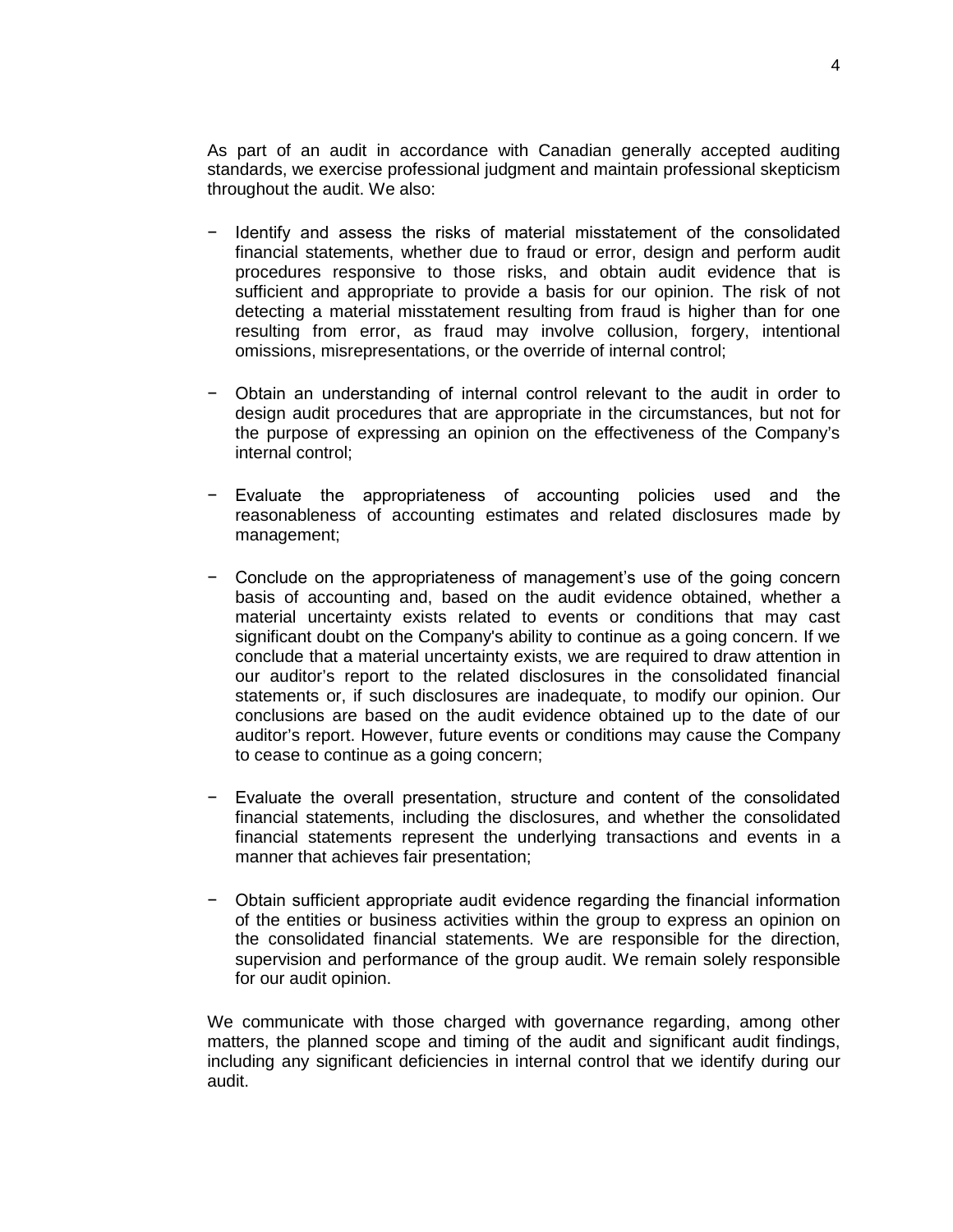We also provide those charged with governance with a statement that we have complied with relevant ethical requirements regarding independence, and to communicate with them all relationships and other matters that may reasonably be thought to bear on our independence, and where applicable, related safeguards.

The engagement partner on the audit resulting in this independent auditor's report is Karine Desrochers.

Raymond Cholot Grant Thornton LLP

Montréal June 12, 2020

<sup>&</sup>lt;sup>1</sup> CPA auditor, CA public accountancy permit no. A127023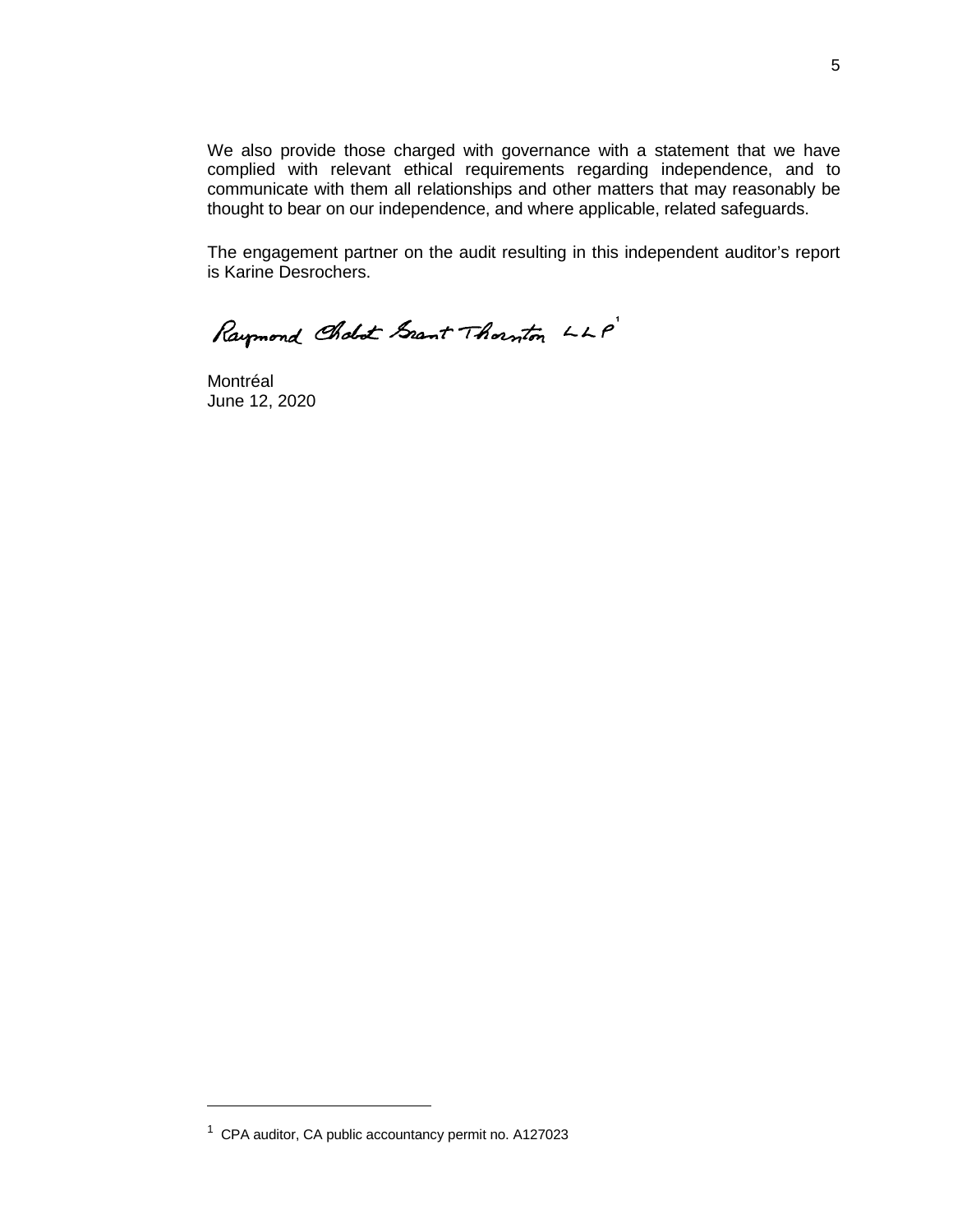Consolidated Statements of Financial Position (Expressed in Canadian dollars)

December 31, 2019 and 2018

|                                                                                                                                                                                                                                                 | 2019                                                               | 2018                                                  |
|-------------------------------------------------------------------------------------------------------------------------------------------------------------------------------------------------------------------------------------------------|--------------------------------------------------------------------|-------------------------------------------------------|
| <b>Assets</b>                                                                                                                                                                                                                                   |                                                                    |                                                       |
| Current assets:<br>Cash<br>Amounts receivable<br>Prepaid expenses and deposits                                                                                                                                                                  | \$<br>803,021<br>488,352<br>56,590                                 | \$<br>3,050,264<br>416,359<br>88,285                  |
|                                                                                                                                                                                                                                                 | 1,347,963                                                          | 3,554,908                                             |
| Investment properties (note 5)<br>Mortgage reserve fund                                                                                                                                                                                         | 38,343,769<br>661,870                                              | 41,050,682<br>501,505                                 |
|                                                                                                                                                                                                                                                 | \$40,353,602                                                       | \$45,107,095                                          |
| Liabilities and Shareholders' Equity                                                                                                                                                                                                            |                                                                    |                                                       |
| <b>Current liabilities:</b><br>Accounts payable and accrued liabilities<br>Notes payable (note 7)<br>Current portion of mortgages payable (note 8)<br>Due to related parties (note 10)<br>Convertible debentures - non-related parties (note 9) | \$<br>1,143,513<br>1,299,000<br>11,937,966<br>287,273<br>4,375,450 | \$<br>1,262,414<br>2,102,000<br>12,269,126<br>154,548 |
|                                                                                                                                                                                                                                                 | 19,043,202                                                         | 15,788,088                                            |
| Tenants' security deposits<br>Mortgages payable (note 8)<br>Convertible debentures - non-related parties (note 9)                                                                                                                               | 221,558<br>15,985,230                                              | 208,293<br>17,040,361<br>4,169,461                    |
|                                                                                                                                                                                                                                                 | 35,249,990                                                         | 37,206,203                                            |
| Shareholders' equity:<br>Share capital (note 11)<br>Equity component of convertible debentures (note 9)<br>Contributed surplus<br>Accumulated other comprehensive income<br>Deficit                                                             | 21,612,003<br>269,319<br>1,248,058<br>866,657<br>(18,961,744)      | 21,612,003<br>269,319<br>1,248,058<br>1,338,259       |
| Equity attributable to the shareholders of Realia Properties Inc.                                                                                                                                                                               | 5,034,293                                                          | (16, 639, 992)<br>7,827,647                           |
| Non-controlling interest                                                                                                                                                                                                                        | 69,319                                                             | 73,245                                                |
| Total Shareholders' equity                                                                                                                                                                                                                      | 5,103,612                                                          | 7,900,892                                             |
|                                                                                                                                                                                                                                                 | \$40,353,602                                                       | \$45,107,095                                          |

Subsequent events (note 20)

See accompanying notes to consolidated financial statementsf for additional clarification.

Approved on behalf of the Board:

*"Jean-Daniel Cohen" "Stephane Amine"*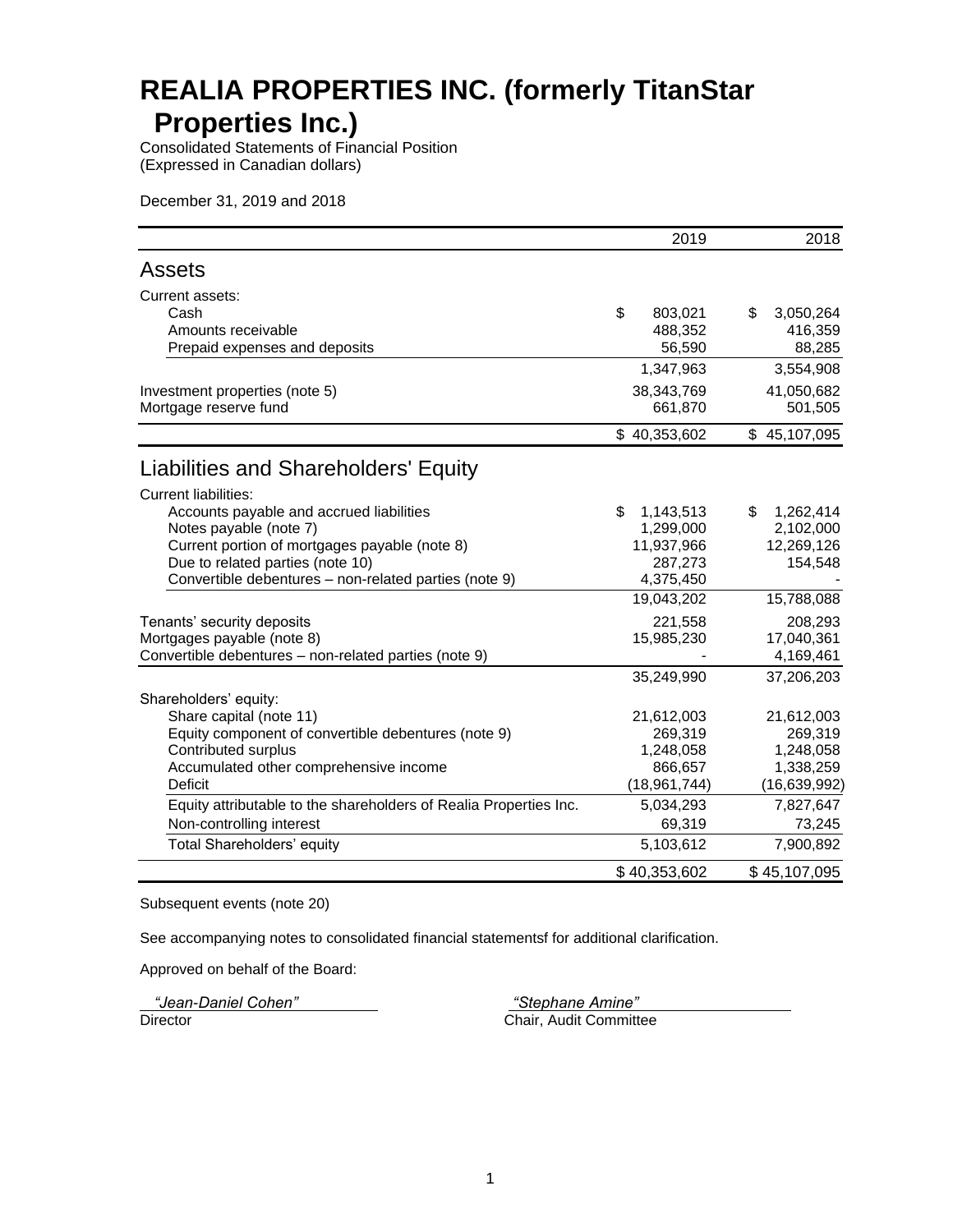Consolidated Statements of Income (loss) and Comprehensive Loss (Expressed in Canadian dollars)

Years ended December 31, 2019, and 2018

|                                                                  | 2019              | 2018             |
|------------------------------------------------------------------|-------------------|------------------|
| Revenue:                                                         |                   |                  |
| Rental income                                                    | \$<br>3,377,926   | \$<br>2,065,666  |
| Recoveries of operating expenses income                          | 1,277,211         | 730,567          |
| Other income                                                     | 36,275            | 144,541          |
|                                                                  | 4,691,412         | 2,940,774        |
| Property operating expenses:                                     |                   |                  |
| Operating and leasing expenses                                   | (1,537,378)       | (951, 862)       |
|                                                                  |                   |                  |
| Earnings from property operations                                | 3,154,034         | 1,988,912        |
| Other revenues (expenses):                                       |                   |                  |
| General and administrative (note 13)                             | (747, 312)        | (661, 731)       |
| Depreciation and amortization                                    | (1,766,804)       | (1, 137, 073)    |
| Share of income (loss) of joint ventures and associates (note 6) |                   | 109,540          |
| Net finance costs (note 14)                                      | (2,591,296)       | (1,787,610)      |
| Loss on settlement of dispute (Note 19)                          | (411, 626)        |                  |
| Gain on settlement of financial liabilities (notes 9 and 11)     |                   | 18,324           |
| Gain on debt extinguishment (note 9)                             |                   | 222,510          |
| Foreign exchange gain                                            | 37,326            | 2,990,387        |
|                                                                  | (5,479,712)       | (245, 653)       |
|                                                                  |                   |                  |
| Net Income (loss) for the year                                   | (2,325,678)       | 1,743,259        |
| Other comprehensive income (loss):                               |                   |                  |
| Foreign currency translation on US operations                    | 471,602           | 681,569          |
| Reclassification to income (loss) for the year                   |                   | (3,018,030)      |
|                                                                  |                   |                  |
| Comprehensive loss                                               | \$<br>(1,854,076) | \$<br>(593, 202) |
|                                                                  |                   |                  |
| Net income (loss) for the year attributed to:                    |                   |                  |
| Non-controlling interest                                         | \$<br>(3,926)     | \$<br>(1,521)    |
| Shareholders of Realia Properties Inc.                           | (2,321,752)       | 1,744,780        |
|                                                                  |                   |                  |
|                                                                  | \$<br>(2,325,678) | \$<br>1,743,259  |
| Comprehensive loss attributed to:                                |                   |                  |
| Non-controlling interest                                         | \$<br>(3,926)     | \$<br>(1,521)    |
| Shareholders of Realia Properties Inc.                           | (1,850,150)       | (591, 681)       |
|                                                                  |                   |                  |
|                                                                  | \$<br>(1,854,076) | \$<br>(593, 202) |
|                                                                  |                   |                  |
| Weighted average number of common shares                         | 249,636,640       | 215,809,093      |
| Basic and diluted income (loss) per common share (note 15)       | \$<br>(0.01)      | \$<br>0.01       |
|                                                                  |                   |                  |

See accompanying notes to consolidated financial statements.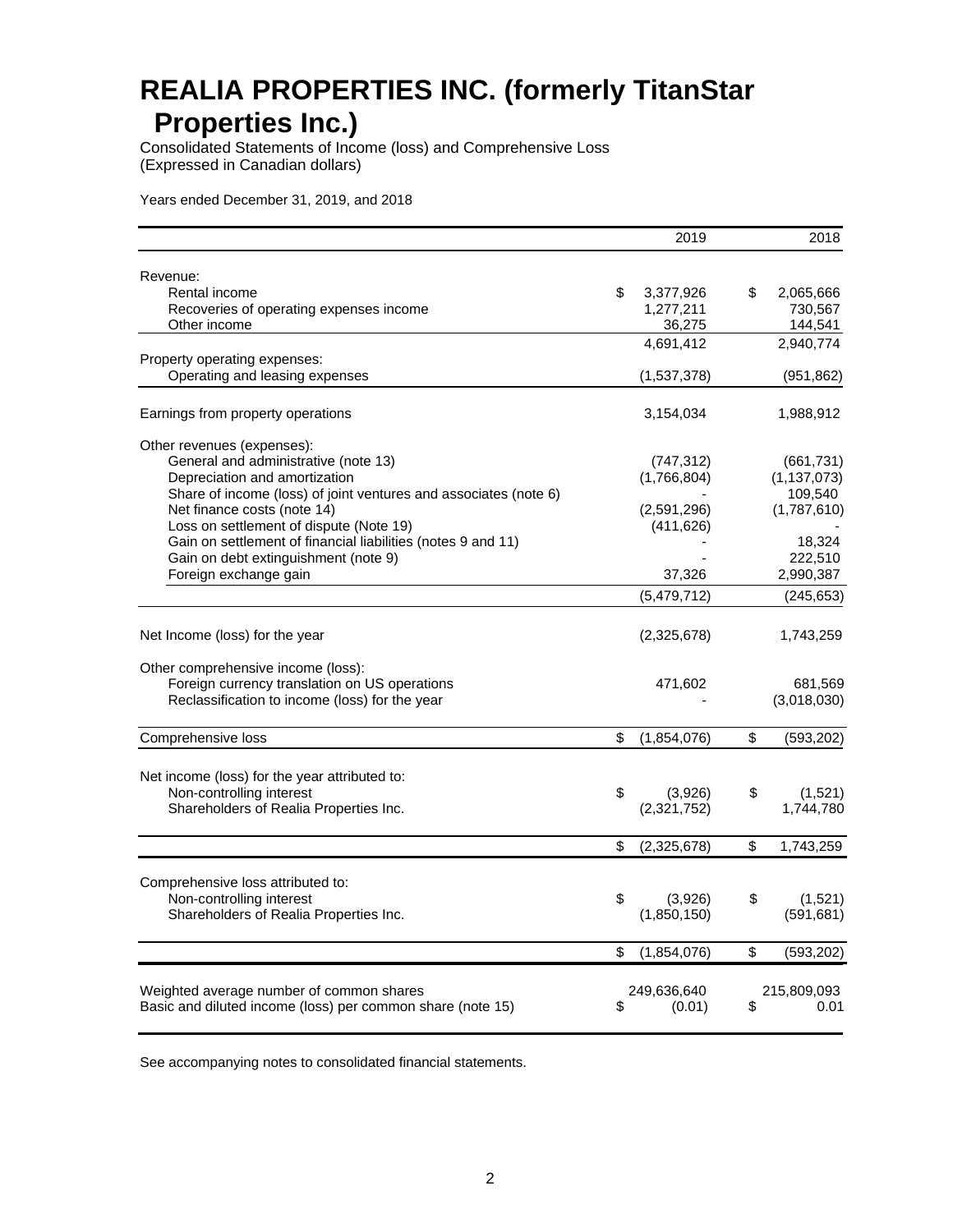Consolidated Statements of Changes in Shareholders' Equity

(Expressed in Canadian dollars)

Years ended December 31, 2019 and 2018

|                                                         | Number of<br>shares      | Share<br>capital | Share<br>capital to<br>be issued | Equity<br>component of<br>convertible<br>debentures | Contributed<br>surplus   | Accumulated<br>other<br>comprehensive<br>income | Deficit        | Total<br>attributable to<br>owners of the<br>parent | Non-<br>controlling<br>interest | Total<br>shareholders'<br>equity |
|---------------------------------------------------------|--------------------------|------------------|----------------------------------|-----------------------------------------------------|--------------------------|-------------------------------------------------|----------------|-----------------------------------------------------|---------------------------------|----------------------------------|
| Balance, December 31, 2017                              | 214,249,087              | 17,852,974       |                                  | 222,510                                             | 1,248,058                | 3,674,720                                       | (18, 384, 772) | 4,613,490                                           | $\sim$                          | 4,613,490                        |
| Modification of debentures                              | $\overline{\phantom{a}}$ | $\blacksquare$   | $\overline{\phantom{a}}$         | 46,809                                              | $\overline{\phantom{a}}$ |                                                 | $\blacksquare$ | 46,809                                              | $\overline{\phantom{a}}$        | 46,809                           |
| Share issue $-$ add'l ownership interest <sup>(1)</sup> |                          | $\sim$           | 3,710,875                        |                                                     |                          |                                                 | ٠              | 3,710,875                                           | ۰                               | 3,710,875                        |
| Non-controlling's share of acquisition of<br>assets     |                          |                  |                                  |                                                     |                          |                                                 |                |                                                     | 74,766                          | 74,766                           |
| Share issue - debt settlement                           | 2,512,781                | 48,154           |                                  | $\sim$                                              |                          |                                                 | $\blacksquare$ | 48,154                                              | $\overline{\phantom{a}}$        | 48,154                           |
| Net income (loss) for the year                          |                          | $\blacksquare$   |                                  |                                                     |                          | $\overline{\phantom{a}}$                        | 1,744,780      | 1,744,780                                           | (1,521)                         | 1,743,259                        |
| Other comprehensive income (loss)                       |                          | ۰.               |                                  |                                                     | $\sim$                   | $(2,336,461)^{(2)}$                             | $\blacksquare$ | (2,336,461)                                         | $\overline{\phantom{a}}$        | (2,336,461)                      |
| Balance, December 31, 2018                              | 216,761,868              | 17,901,128       | 3,710,875                        | 269,319                                             | 1,248,058                | 1,338,259                                       | (16,639,992)   | 7,827,647                                           | 73,245                          | 7,900,892                        |
| Share issue $-$ add'l ownership interest <sup>(1)</sup> | 38,459,269               | 3,710,875        | (3,710,875)                      |                                                     |                          |                                                 |                |                                                     |                                 |                                  |
| Net income (loss) for the year                          |                          |                  |                                  |                                                     |                          | $\blacksquare$                                  | (2,321,752)    | (2,321,752)                                         | (3,926)                         | (2,325,678)                      |
| Other comprehensive income (loss)                       |                          | ۰                |                                  |                                                     | $\sim$                   | (471, 602)                                      |                | (471, 602)                                          |                                 | (471, 602)                       |
| Balance, December 31, 2019                              | 255,221,137              | 21,612,003       |                                  | 269,319                                             | 1,248,058                | 866,657                                         | (18,961,744)   | 5,034,293                                           | 69,319                          | 5,103,612                        |

See accompanying notes to consolidated financial statements.

 $(1)$  38,459,269 shares issued February 22, 2019 (note 11c)

 $(2)$  including a reclassification to income for the year of  $(\$3,018,030)$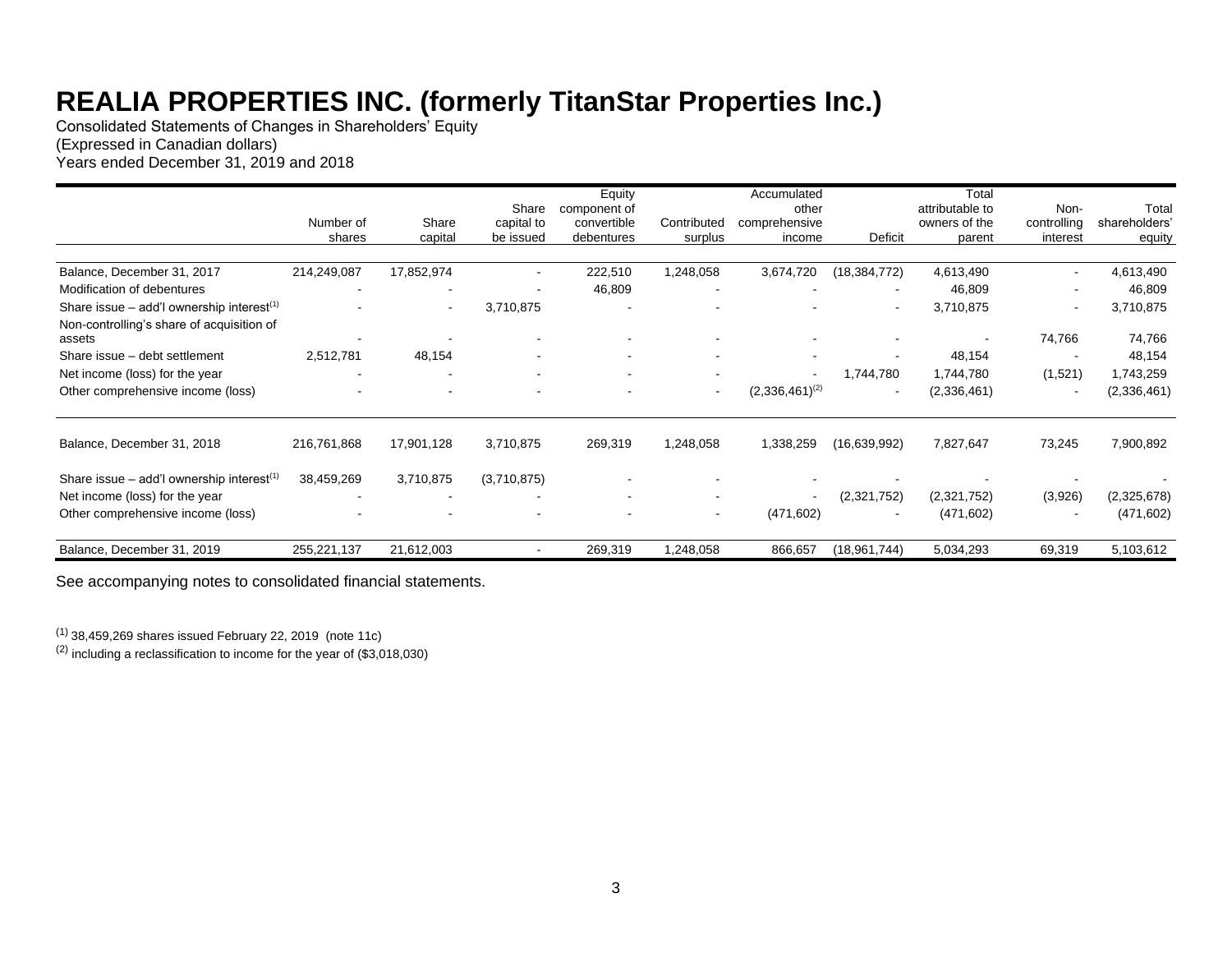Consolidated Statements of Cash Flows (Expressed in Canadian dollars)

Years ended December 31, 2019 and 2018

|                                                         | 2019              | 2018             |
|---------------------------------------------------------|-------------------|------------------|
| Cash provided by (used in):                             |                   |                  |
| Cash flows from operating activities:                   |                   |                  |
| Net income (loss) for the year                          | \$<br>(2,325,678) | \$<br>1,743,259  |
| Adjustments to reconcile net (income) loss for the year |                   |                  |
| to net cash provided by operating activities:           |                   |                  |
| Depreciation and amortization                           | 1,838,181         | 1,289,084        |
| Accretion of convertible debentures                     | 134,612           | 80,051           |
| Gain on debt extinguishment                             |                   | (222, 510)       |
| Gain on settlement of financial liabilities             |                   | (18, 324)        |
| Share of loss (income) of joint ventures and associates |                   | (109, 540)       |
| Foreign exchange (gain) loss                            |                   | 27,644           |
| Interest expense                                        | 2,379,944         | 1,563,798        |
| Change in operating assets and liabilities              | 27,404            | (46, 225)        |
|                                                         | 1,958,460         | 4,307,237        |
| Cash flows from investing activities:                   |                   |                  |
| Additions to investment properties                      | (640, 384)        | (172, 285)       |
| Distributions from joint ventures and associates        |                   | 465,212          |
| Security deposits received                              | 23,147            | 83,007           |
| Proceeds from disposal of interests in joint ventures   |                   | 4,458,778        |
|                                                         | (617, 237)        | 4,834,712        |
| Cash flows from financing activities:                   |                   |                  |
| Repayment of debt                                       | (1,058,698)       | (4,325,237)      |
| Net variance in advances from related parties           |                   | 50,701           |
| Proceeds from notes payable                             |                   | 400,000          |
| Contributions to mortgage reserve fund                  | (160, 365)        | (39, 147)        |
| Interest paid                                           | (2,368,631)       | (1,531,415)      |
| Convertible debentures transaction costs                |                   | (152, 084)       |
|                                                         | (3,587,694)       | (5,597,182)      |
| Effect of exchange rate changes on cash                 | (96, 775)         | (757, 289)       |
| Increase (decrease) in cash                             | (2, 247, 243)     | 2,787,478        |
|                                                         |                   |                  |
| Cash, beginning of year                                 | 3,050,264         | 262,786          |
| Cash, end of year                                       | \$<br>803,021     | \$<br>3,050,264  |
|                                                         |                   |                  |
| Non-cash investing and financing transactions           |                   |                  |
| Repayment of debt with common share issuances           | \$                | \$<br>(171, 692) |
| Acquisition of additional interest in joint venture     |                   | (1,302,000)      |
| Acquisition of investment properties                    |                   | (3,710,875)      |

See accompanying notes to consolidated financial statements.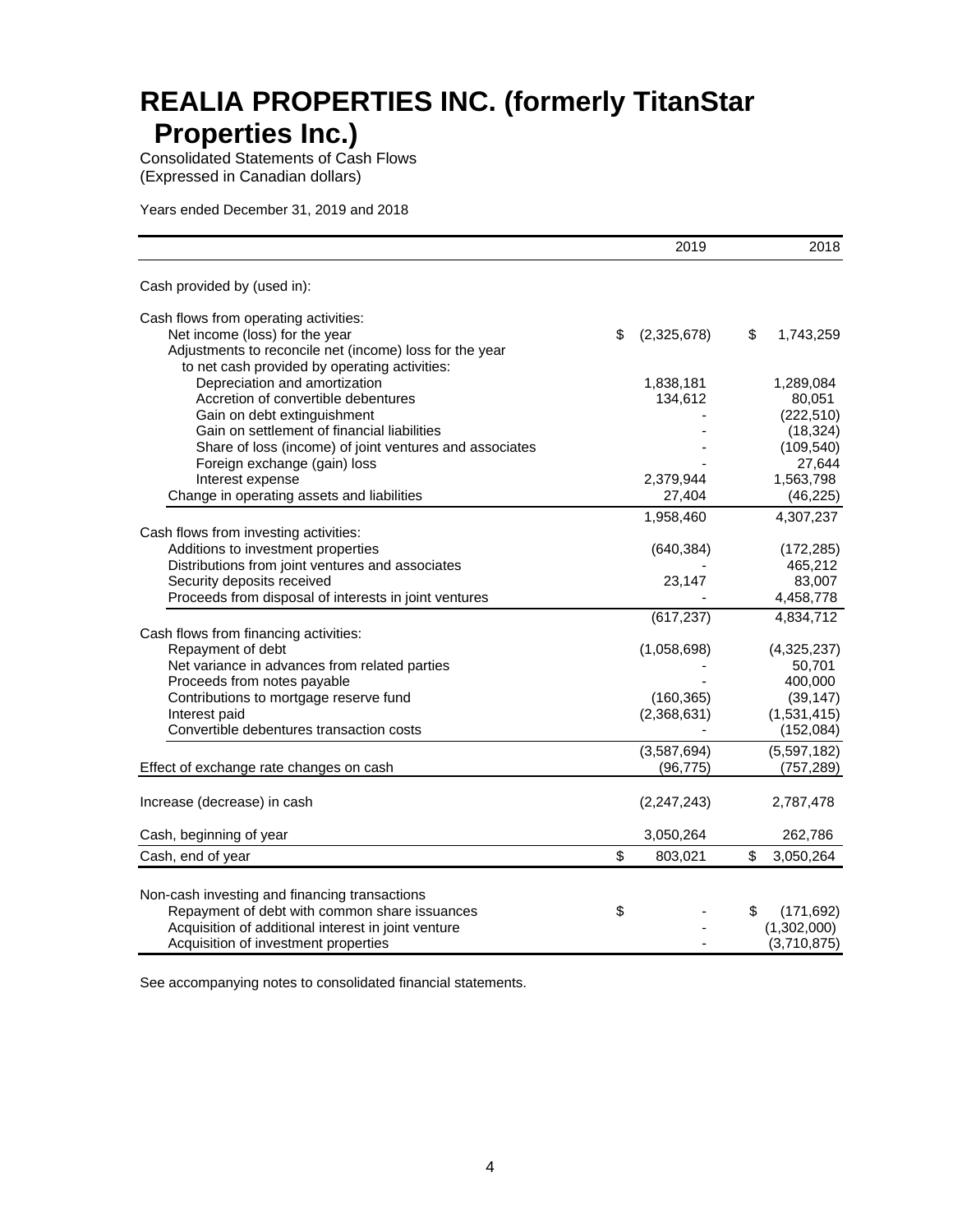Notes to Consolidated Financial Statements (Expressed in Canadian dollars)

Years ended December 31, 2019 and 2018

#### **1. Organization:**

Realia Properties Inc. ("Realia" and collectively with its subsidiaries the "Company") (formerly TitanStar Properties Inc. before a name change effective October 18, 2019) was incorporated under the Canada Business Corporations Act on June 3, 2008 and is a real estate holding company trading on the TSX Venture Exchange (common shares "TSXV: RLP", convertible debentures "TSXV: RLP.DB"). The Company issued share capital and commenced operations on June 30, 2008. The registered office of the Company is 151 Yonge Street, 11th Floor, Toronto, Ontario M5C 2W7.

The sole business of the Company is the ownership of real property interests, consistent with a well-established investment policy. The Company seeks to create a portfolio of stabilized income producing real estate assets within the United States with value to be maximized through the acquisition of well-positioned quality assets. The focus is on necessity-based, retail / commercial properties and community centers.

These consolidated financial statements have been approved and authorized for issue by the Board of Directors on June 12, 2020.

#### **2. Basis of presentation and statement of compliance:**

(a) Statement of compliance:

The accompanying consolidated financial statements are prepared in accordance with International Financial Reporting Standards ("IFRS").

- (b) Basis of presentation:
	- (*i*) The consolidated financial statements have been prepared on the basis of accounting principles applicable to a going concern. For the year ended December 31, 2019, the Company reported a loss of \$2,325,678 (December 31, 2018: profit of \$1,743,259), the Company has a deficit of \$18,961,744 and a working capital deficiency of \$17,695,239. The Company's liabilities include due to related parties of \$287,273, notes payable of \$1,299,000 due to related parties, convertible debentures of \$4,375,450 due to non-related parties and mortgages payable of \$27,923,196 due to non-related parties.

The ability of the Company to continue as a going concern and realize its assets and discharge its liabilities in the normal course of business is dependent on the Company's ability to raise additional financings, on the continued support from the third-party convertible debenture holders, its related parties and on its ability to achieve profitable operations in the future.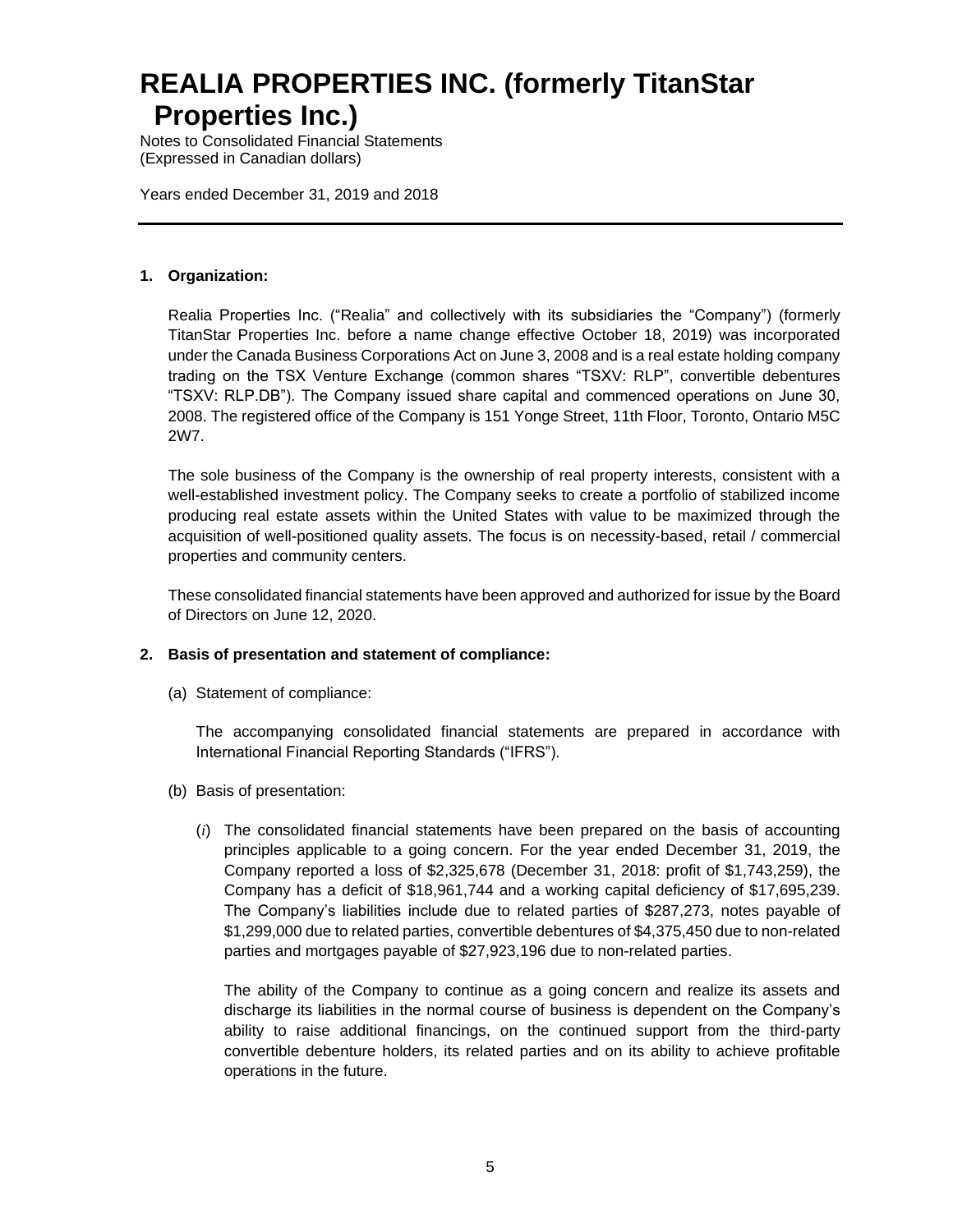Notes to Consolidated Financial Statements (Expressed in Canadian dollars)

Years ended December 31, 2019 and 2018

#### **2. Basis of presentation and statement of compliance (continued):**

(b) Basis of presentation (continued):

#### (*i*) (continued):

Management is of the opinion that sufficient working capital will be obtained from the cash flows from its investment properties and from proceeds received from the sale of a portion of interest in its properties to meet the Company's debt obligations and commitments as they become due and that the Company's current credit facilities and shareholder arrangements are sufficient to support future operations. In addition to ongoing working capital requirements, the Company may be required to secure sufficient funding for general and administration costs and interest charges. Although management may have been successful in the past in undertaking financings, there can be no assurance that management will be able to do so in the future on terms acceptable to the Company.

The application of the going concern basis of presentation assumes that the Company will continue in operation for the foreseeable future and be able to realize its assets and discharge its liabilities and commitments in the normal course of business. There is, primarily as a result of the conditions described above, material uncertainties that cast significant doubt as to the appropriateness of the use of the going concern assumption. These consolidated financial statements have been prepared on a going concern basis notwithstanding these conditions. If the going concern basis was not appropriate for these consolidated financial statements then adjustments would be necessary to the carrying values of assets and liabilities, the reported revenues and expenses, and consolidated statement of financial position classifications used. These adjustments could be material.

- (*ii*) The consolidated financial statements have been prepared on a historical basis.
- (*iii*) The preparation of these consolidated financial statements requires the use of certain critical accounting estimates. It also requires management to exercise judgment in the process of applying the Company's accounting policies. Areas involving a higher degree of judgment or complexity, or areas where assumptions and estimates are significant to the financial statements are disclosed in note 4.
- (c) Functional and presentation currencies:

These consolidated financial statements are presented in Canadian dollars, which is also the functional currency of Realia, the parent company. The Company owns subsidiaries and investment properties in the United States and their functional currency is the US dollar.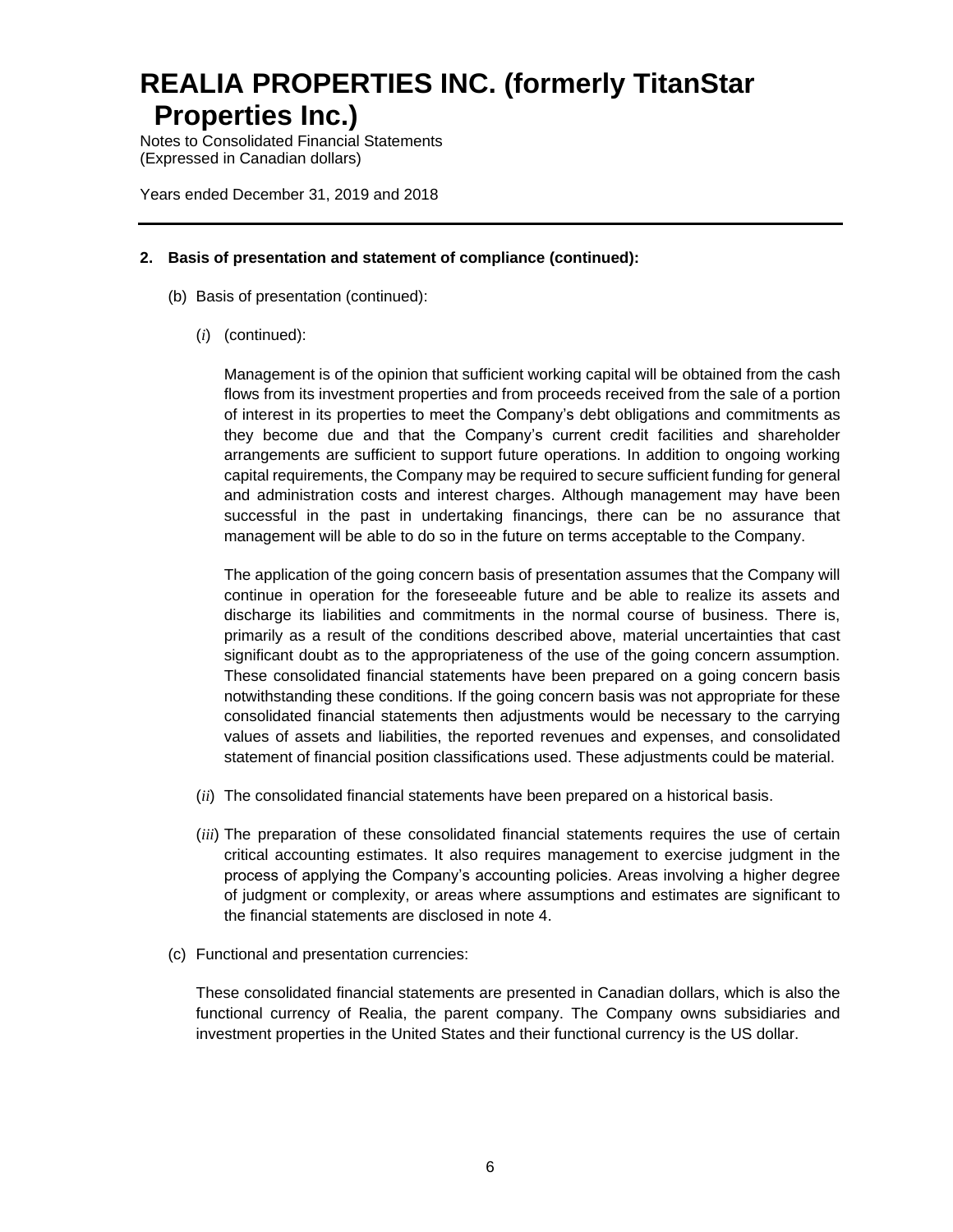Notes to Consolidated Financial Statements (Expressed in Canadian dollars)

Years ended December 31, 2019 and 2018

#### **2. Basis of presentation and statement of compliance (continued):**

(d) Presentation of consolidated financial statements:

The Company uses a classified consolidated statement of financial position. The consolidated statement of financial position distinguishes between current and non-current assets and liabilities. Current assets and liabilities are those expected to be recovered or settled within twelve months from the reporting date and non-current assets and liabilities are those where the recovery or settlement is expected to occur more than twelve months from the reporting date. The Company classifies the consolidated statements of income (loss) and comprehensive loss using the function of expense method, which classifies expenses according to their functions, such as costs of operations or administrative activities.

#### **3. Significant accounting policies:**

The significant accounting policies applied in the preparation of these consolidated financial statements are set out below. The accounting policies have been applied consistently by the group entities unless otherwise stated.

(a) Basis of consolidation:

The consolidated financial statements include the assets and liabilities and results of operations of Realia and its subsidiaries. The assets and liabilities and results of operations include the consolidation of its wholly owned subsidiaries TitanStar DSC Holdings, Inc., TSP GP Holdings, Inc., TSP LP Holdings, Inc., Realia Properties US (formerly TitanStar US, Inc.), TSP Metro Gateway, LLC and TSP 116th Street, LLC as well as Martin Downs NSC, LLC (since acquisition of control in October 2018) which is 99% owned.

Subsidiaries are fully consolidated from the date of acquisition, being the date on which the Company obtains control, and continue to be consolidated until the date that such control ceases. Control is achieved when the Company is exposed, or has rights, to variable returns from its involvement with the entity and has the ability to affect those returns through its power over the entity. The financial statements of subsidiaries are prepared for the same reporting period as the Company using consistent accounting policies.

All material intercompany balances and transactions are eliminated upon consolidation.

Where the Company's interest in a subsidiary is less than 100%, the Company recognizes noncontrolling interest.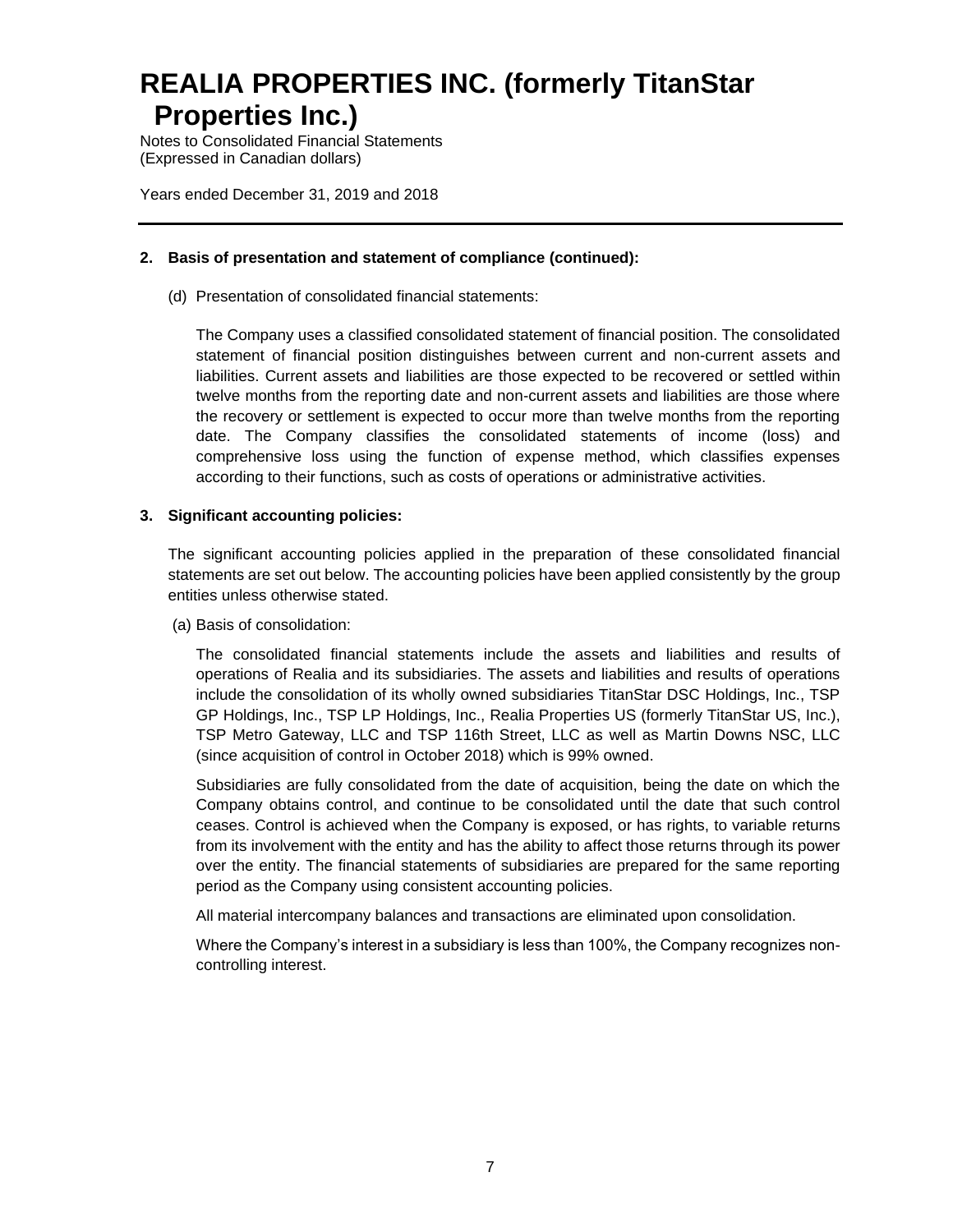Notes to Consolidated Financial Statements (Expressed in Canadian dollars)

Years ended December 31, 2019 and 2018

#### **3. Significant accounting policies (continued):**

(b) Joint arrangement and associates:

The Company classifies its interest in joint arrangements as either joint operations or joint ventures depending on the Company's rights to assets and obligations for the liabilities of the arrangements. When making this assessment, management considers the structure of the arrangement, the legal form of any separate entities, the contractual terms of the arrangement and other facts and circumstances. The Company classifies entities it has significant influence over as associates.

The Company reports its interest in joint ventures and associates using the equity method. Under the equity method, interests in joint ventures and associates are recorded at initial cost plus the Company's share of post-acquisition income or loss, plus contributions less distributions received. Subsequent to the acquisition date, the Company's share of net income is reported in income of joint ventures and associates in the consolidated statements of income (loss) and comprehensive loss.

The accounting policies of the joint arrangements and associates are consistent with the accounting policies of the Company. Where the Company transacts with its joint ventures and associates, unrealized profits and losses are eliminated to the extent of the Company's interest in the investment. Balances outstanding between the Company and its joint ventures and associates in which it has an interest are not eliminated in the consolidated statements of financial position.

At each reporting period, the Company evaluates whether there is objective evidence that its interest in each joint venture investment is impaired. The entire carrying amount of the interest in joint venture investment is compared to the recoverable amount, which is the higher of value in use, or fair value less costs to sell. The recoverable amount of each investment is considered separately.

(c) Property acquisitions and business combinations:

When property is acquired, management considers the substance of the agreement in determining whether the acquisition represents the acquisition of a property or a business combination. The Company accounts for an acquisition as a business combination if the acquired property meets the definition of a business, being an integrated set of activities and assets that are capable of being managed for the purpose of providing goods or services to customers generating investment income (such as dividends or interests) or generating other income from ordinary activities.

Where such acquisitions are not judged to be a business combination, they are treated as asset acquisitions. The cost to acquire the property, including transaction costs, is allocated between the identifiable assets acquired and liabilities assumed based on their relative fair values at the acquisition date. The assets acquired and liabilities assumed include land, building and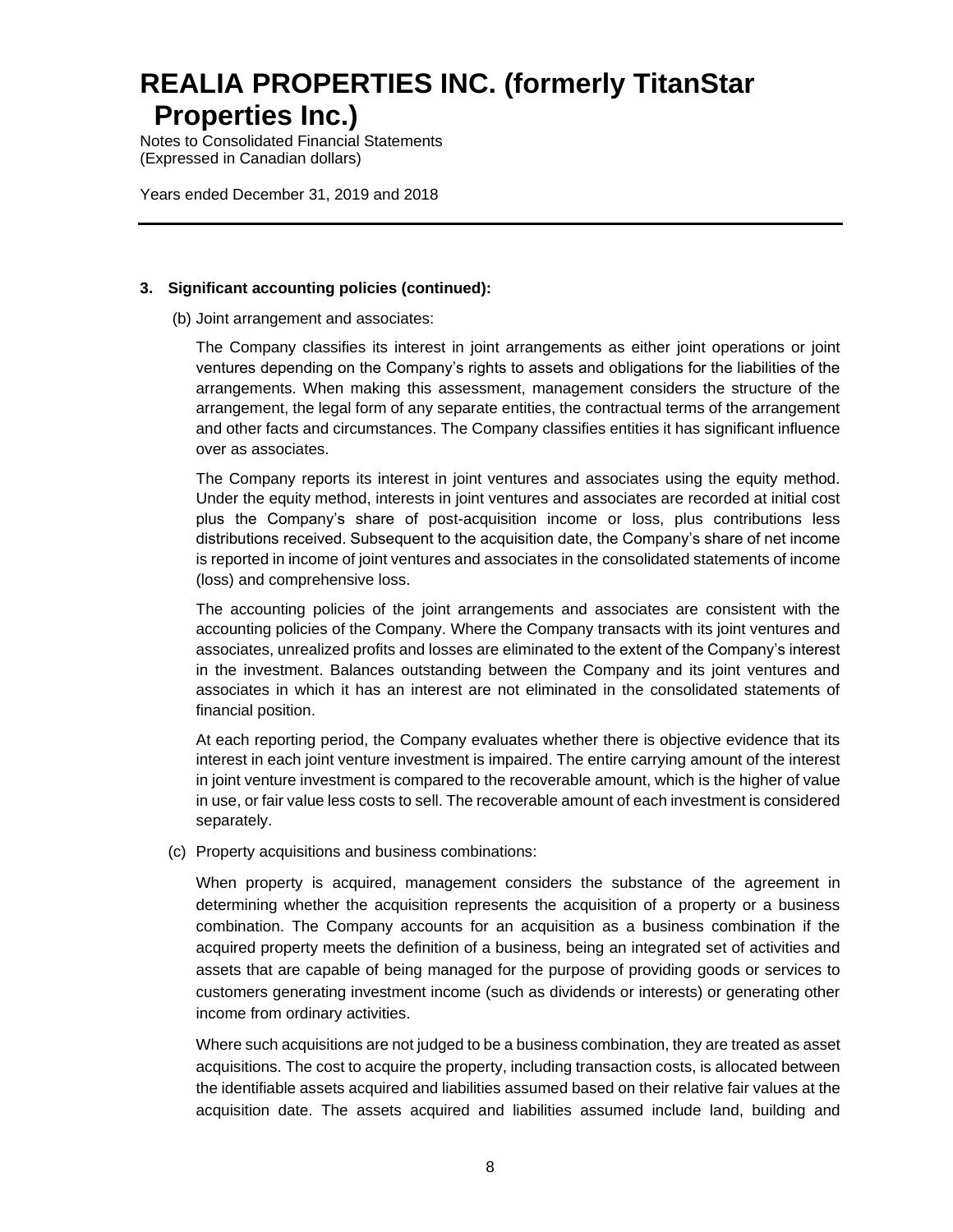Notes to Consolidated Financial Statements (Expressed in Canadian dollars)

Years ended December 31, 2019 and 2018

intangible assets such as above and below market leases and in-place operating leases. The Company expenses transaction costs on business combinations.

#### **3. Significant accounting policies (continued):**

(d) Investment properties:

Investment properties are comprised of properties held to earn rental revenue or for capital appreciation or both. Investment properties are measured initially at cost including transaction costs. Transaction costs include transfer taxes, professional fees for legal services and initial leasing commissions to bring the property to the condition necessary for it to be capable of operating.

Investment properties include land and buildings and lease related intangible assets which include below and above market rents, value of in-place leases and prepaid lease origination costs. Investment properties are measured at cost less accumulated depreciation and accumulated impairment losses.

Depreciation of buildings is calculated using the straight-line method with reference to each property's cost, estimated useful life of the building, components, and residual value.

The basis of depreciation and estimated useful lives of buildings, major components and lease related intangibles are as follows:

| Asset                                                             | Basis                                           | Rate                                                                  |
|-------------------------------------------------------------------|-------------------------------------------------|-----------------------------------------------------------------------|
| <b>Buildings</b><br>Major components<br>Lease related intangibles | Straight-line<br>Straight-line<br>Straight-line | 35 - 45 years<br>$5 - 15$ years<br>Weighted average term of the lease |
|                                                                   |                                                 |                                                                       |

Depreciation methods, useful lives and residual values are reviewed annually and adjusted as required.

Note 5 discloses the fair value of the investment properties. The following approaches either individually or in combination, are used by management, in their determination of the fair value of investment properties:

- ― The Income Approach derives market value by estimating the future cash flows that will be generated by the property and then applying an appropriate capitalization rate or discount rate to those cash flows. This approach can utilize the direct capitalization method and/or the discounted cash flow analysis.
- ― The Direct Comparison Approach involves comparing or contrasting the recent sale, listing or optioned prices of properties comparable to the subject and adjusting for any significant differences between them.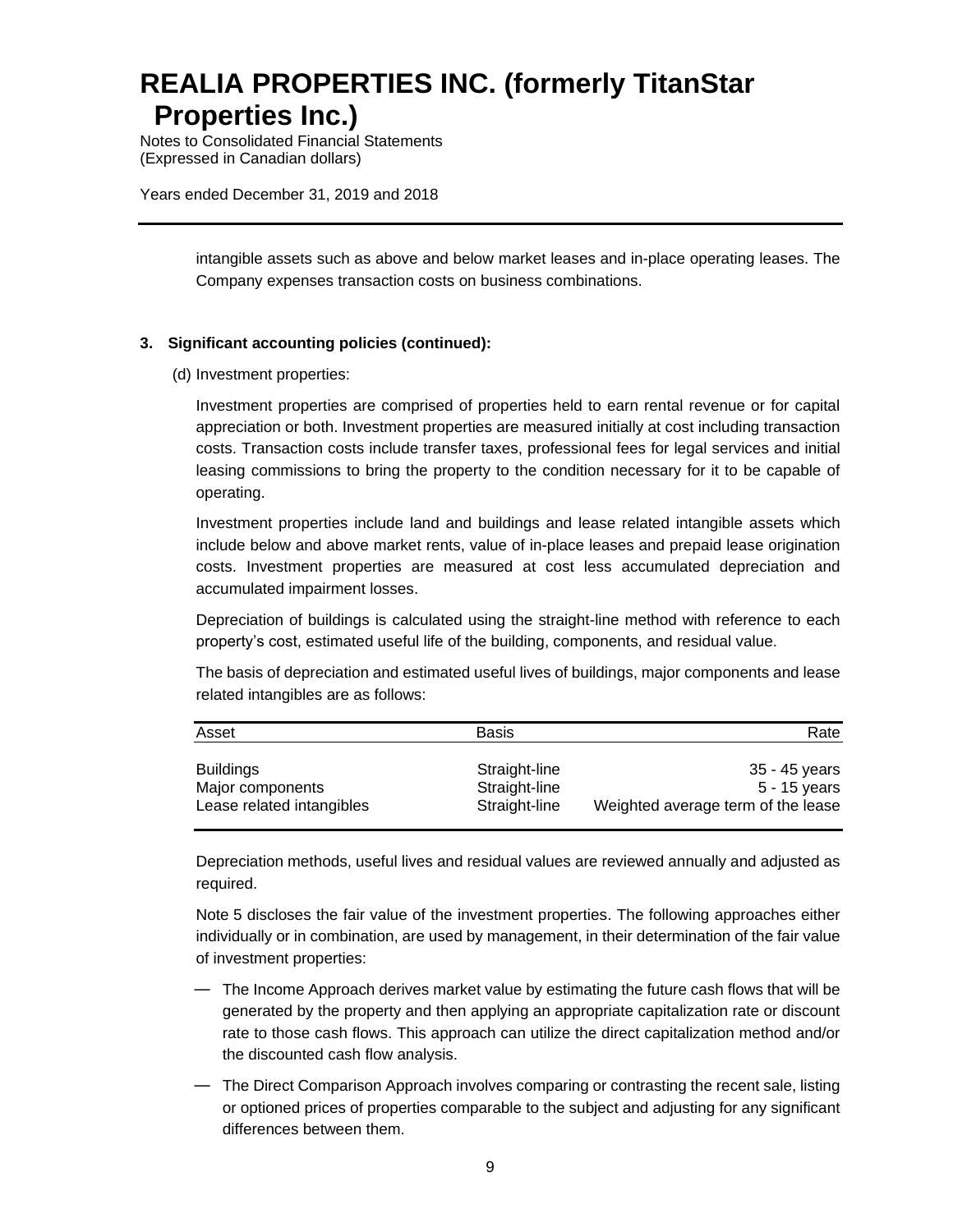Notes to Consolidated Financial Statements (Expressed in Canadian dollars)

Years ended December 31, 2019 and 2018

#### **3. Significant accounting policies (continued):**

(d) Investment properties (continued):

Management reviews independent appraisals when obtained for properties, to ensure the assumptions used by the appraisers are reasonable. The fair value amount determined by management and disclosed in note 5 reflects those assumptions used in the approaches above.

An investment property is derecognized when it has been disposed of or permanently withdrawn from use and no future economic benefit is expected from its disposal. Any gains or losses on the retirement or disposal of an investment property are recognized in the consolidated statement of income (loss) and comprehensive loss in the period of retirement or disposal.

(e) Cash and equivalents:

Cash and equivalents consist of cash on hand and in the bank and highly-liquid investments having terms of three months or less from the date of acquisition and that are readily convertible to known amounts of cash. Cash and equivalents exclude cash subject to restrictions.

(f) Revenue recognition:

Rental revenue is recognized on a straight line basis over the term of the lease subject to ultimate collection being reasonably assured.

Revenue includes recoveries of specified operating expenses, in accordance with the terms of the lease agreements. Recoveries are recognized in the period in which the related operating expense was incurred.

(g) Finance income (expenses):

Finance income consists of interest income. Finance expense includes interest on long-term debt, financing fees, amortization of deferred financing costs and accretion of convertible debentures.

Finance income is recognized in the period in which it is earned, while finance expenses are recognized in the period in which they are incurred.

(h) Provisions:

Provisions are recognized in other liabilities when the Company has a present legal or constructive obligation as a result of past events, it is more likely than not that an outflow of resources will be required to settle the obligation, and the amount can be reliably estimated. Provisions are measured at management's best estimate of the expenditure required to settle the obligation at the end of the reporting period, and are discounted to present value where the effect is material, such as closure costs.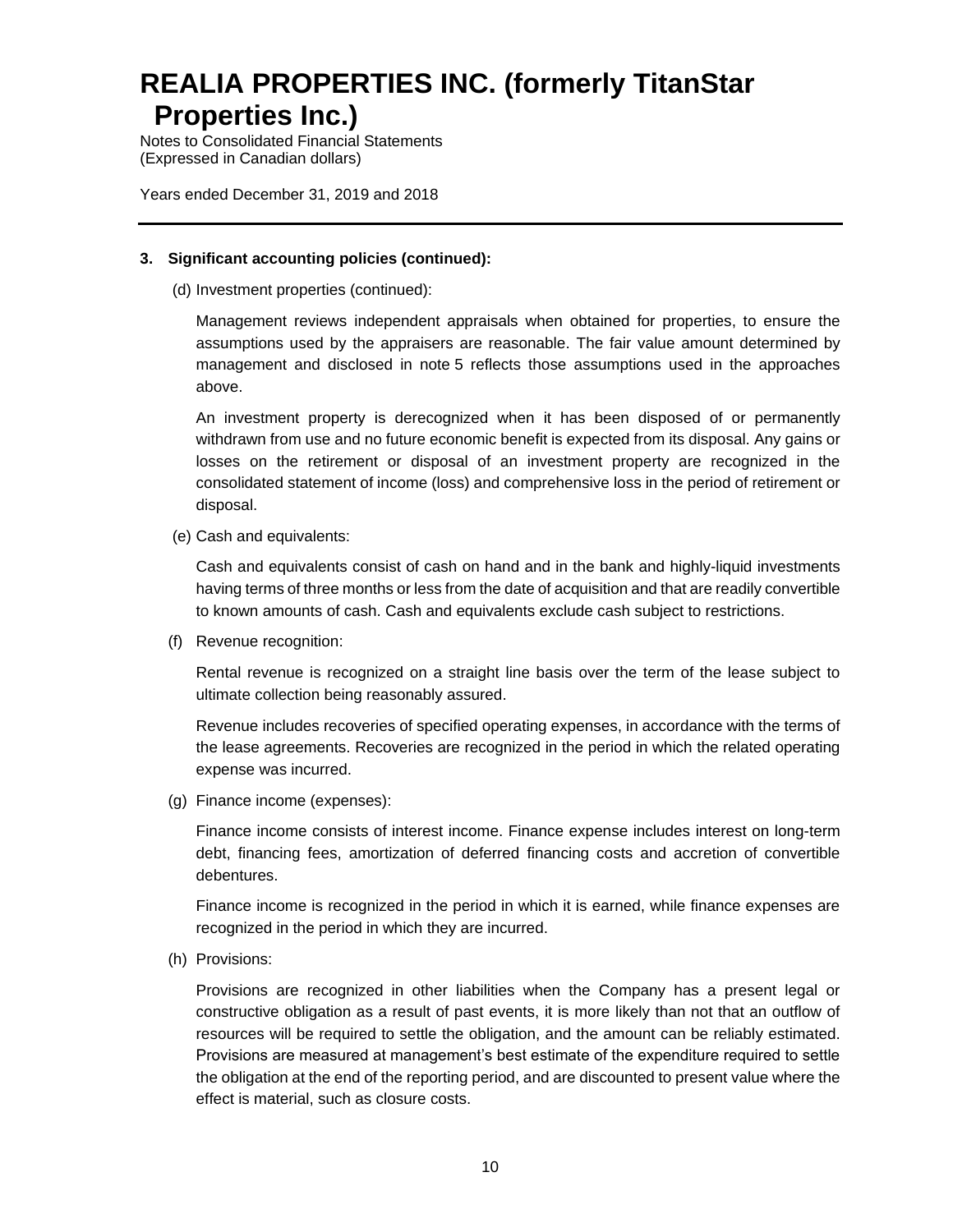Notes to Consolidated Financial Statements (Expressed in Canadian dollars)

Years ended December 31, 2019 and 2018

#### **3. Significant accounting policies (continued):**

(i) Convertible debentures:

Convertible debentures are separated into debt and equity components based on the residual method. The value of the debt component is calculated at the estimated fair value of the future interest and principal payments due under the terms of the convertible debentures, with the residual value assigned to the equity component.

Transaction costs directly related to the debt component reduce the carrying value of the convertible debentures. Transaction costs related to the equity component of convertible debentures are recognized in the value of the equity component, net of deferred income tax.

Subsequent to initial recognition, the liability component of convertible debentures is measured at amortized cost using the effective interest rate method and is accreted up to its face value. The equity component is not re-measured subsequent to initial recognition.

For convertible debentures in which the conversion feature is determined to be an embedded derivative liability, the embedded derivative liability is valued first, with the residual value assigned to the debt component of the instrument at inception. Transaction costs allocated to the embedded derivative component are recognized in profit or loss. The embedded derivative liability is recognized at fair value with changes in fair value recognized in profit or loss.

(j) Share options and warrants:

The Company has a share option plan available for officers, employees, and consultants. The fair value based method of accounting is applied to all share-based compensation. Compensation expense is recognized when share options are granted over the vesting periods. Awards of share options and warrants related to private placements or public offerings of shares are treated as share issue costs.

The fair value of share options and warrants granted are estimated on the date of grant using the Black-Scholes option pricing model and is recorded as an expense over the applicable vesting period based on the number of awards expected to vest. Each tranche of an award is considered a separate award within its own vesting period and grant date fair value. On the exercise of share options, the consideration received and the grant date fair value of the option is credited to share capital.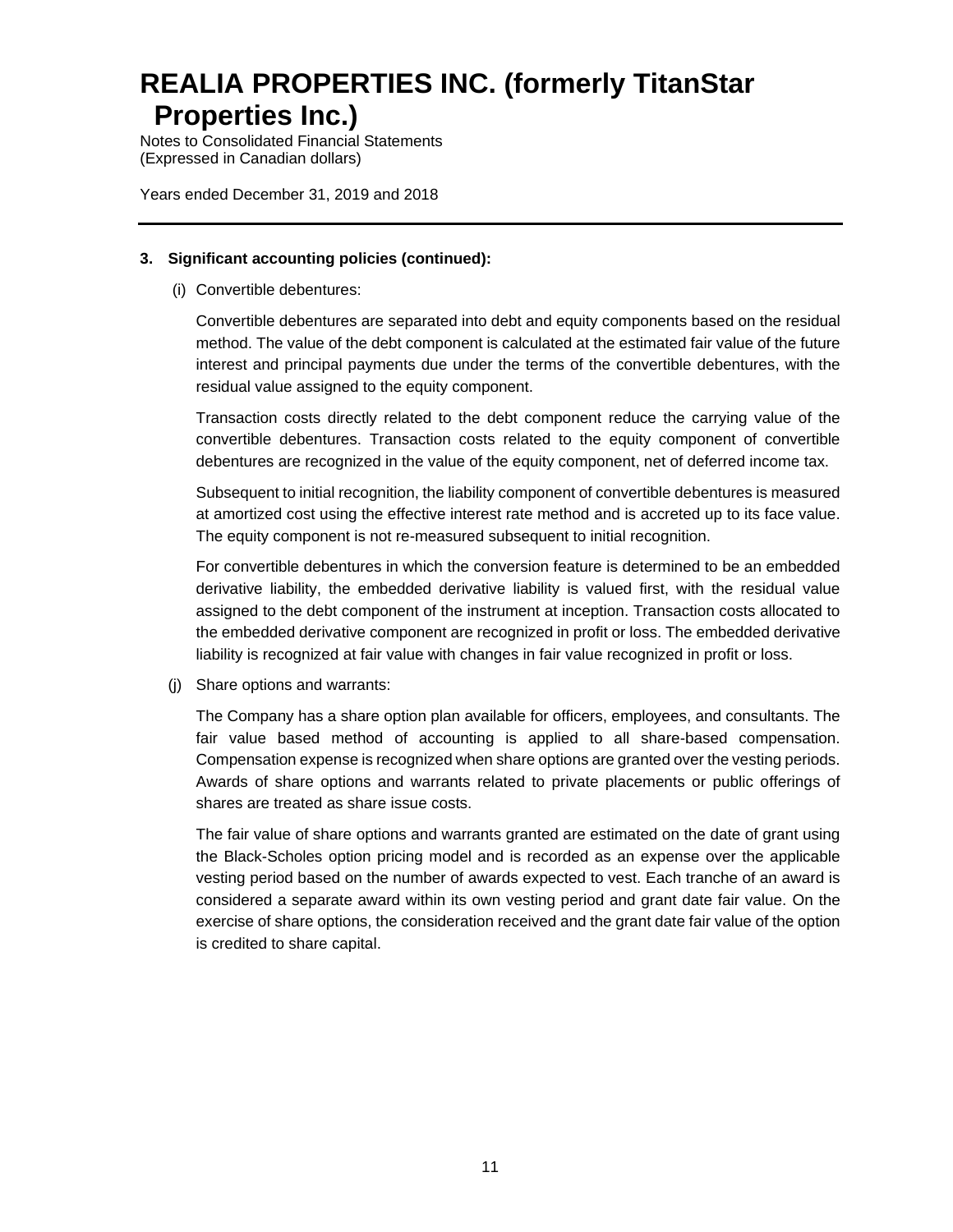Notes to Consolidated Financial Statements (Expressed in Canadian dollars)

Years ended December 31, 2019 and 2018

#### **3. Significant accounting policies (continued):**

(k) Share capital:

For equity-settled share-based payment transactions, the entity shall measure the goods or services received, and the corresponding increase in equity, directly, at the fair value of the goods or services received, unless that fair value cannot be estimated reliably. If the entity cannot estimate reliably the fair value of the goods or services received, the entity shall measure their value, and the corresponding increase in equity, indirectly, by reference to the fair value of the equity instruments granted.

Transaction costs related to the issuance of the shares are recognized directly in shareholders' equity as a reduction of the proceeds received.

(l) Income or loss per share:

Basic income or loss per share is calculated by dividing the income or loss by the weighted average number of common shares outstanding during the period. The Company computes dilutive effects of options, warrants and similar instruments. The dilutive effect on income per share is recognized by the use of proceeds that could be obtained upon exercise of options, warrants and similar instruments. It assumes that the proceeds would be used to purchase common shares at the average market price during the period.

(m) Foreign currency translation:

#### *Foreign operations*

The functional currency of the Company's subsidiaries is the United States dollar as it is the currency of the primary economic environment in which the subsidiaries operate. In determining the functional currency consideration is given to the denomination of major cash flows of the entity. The functional currency of entities within the group has remained unchanged during the reporting period.

Upon consolidation, assets and liabilities of the subsidiaries are translated to Canadian dollars, the presentation currency of the Company, at the period end rate of exchange and the results of their operations translated at average rates of exchange for the period. The resulting translation adjustments are included in accumulated other comprehensive income in equity. Translation adjustments from monetary receivables and payables within the Company's subsidiaries for which settlement is neither planned nor likely to occur in the foreseeable future are included in the accumulated other comprehensive income in equity.

#### *Foreign currency transactions and balances*

Foreign currency transactions are translated into the functional currency of the respective group entity, using the exchange rates prevailing at the dates of the transactions (spot exchange rate).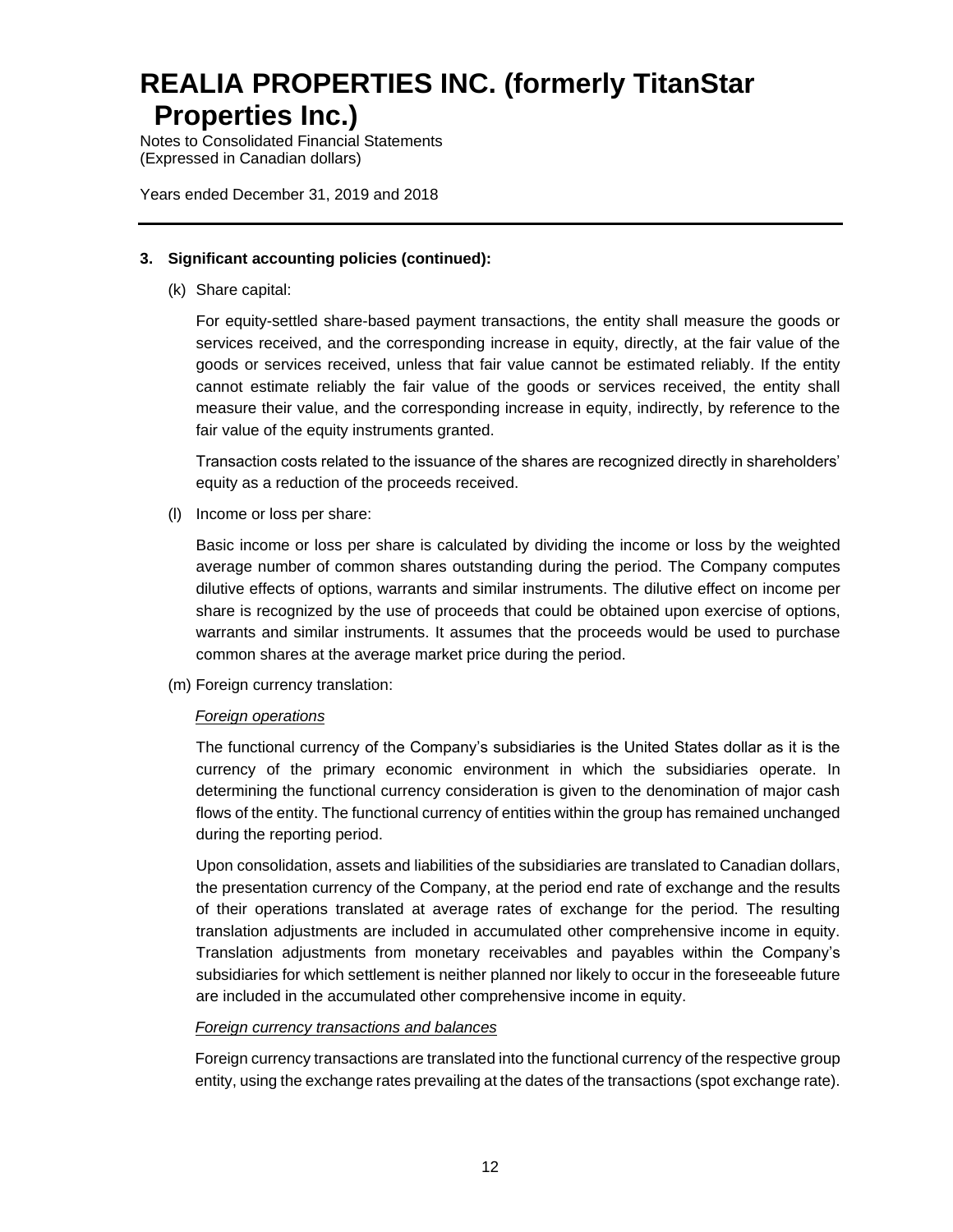Notes to Consolidated Financial Statements (Expressed in Canadian dollars)

Years ended December 31, 2019 and 2018

#### **3. Significant accounting policies (continued):**

(m)Foreign currency translation (continued):

Foreign exchange gains and losses resulting from the settlement of such transactions and from the remeasurement of monetary items denominated in foreign currency at year-end exchange rates are recognized in profit or loss.

Non-monetary items are not retranslated at year-end and are measured at historical cost (translated using the exchange rates at the transaction date), except for non-monetary items measured at fair value which are translated using the exchange rates at the date when fair value was determined.

#### (n) Income taxes:

Current income tax for each entity is based on the local taxable income at the local statutory tax rate enacted or substantively enacted at the consolidated statement of financial position date and includes adjustments to tax payable or recoverable in respect of previous periods.

Deferred income tax is recognized using the statement of financial position method in respect of all temporary differences between the tax bases of assets and liabilities, and their carrying amounts for financial reporting purposes, except as indicated below.

Deferred income tax liabilities are recognized for all taxable temporary differences, except where the deferred income tax liability arises from the initial recognition of goodwill, or the initial recognition of an asset or liability in an acquisition that is not a business combination and, at the time of the acquisition, affects neither the accounting profit nor taxable profit or loss and in respect of taxable temporary differences associated with investment in subsidiaries, interest in joint ventures and associates, where the timing of the reversal of the temporary differences can be controlled and it is probable that the temporary differences will not reverse in the foreseeable future.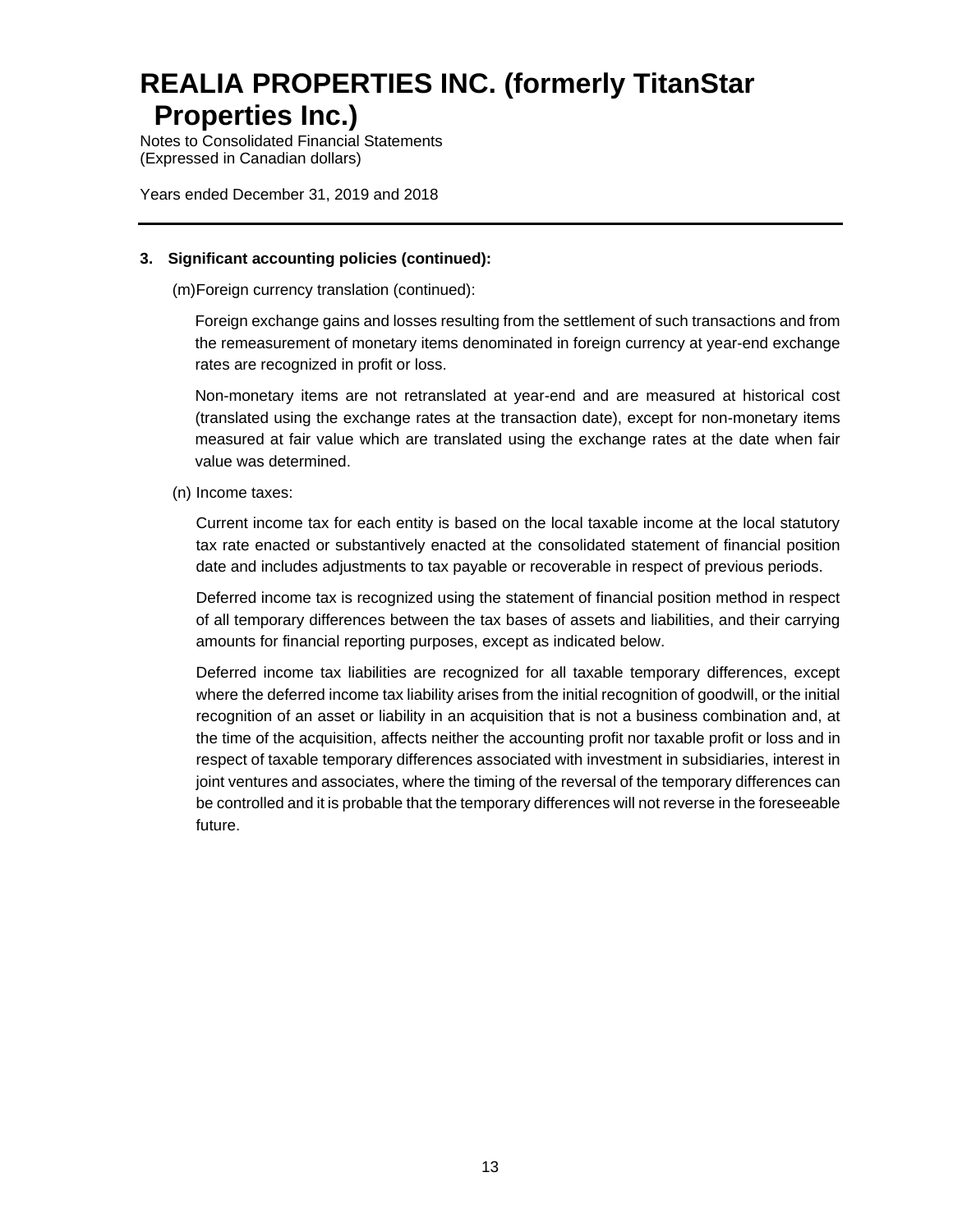Notes to Consolidated Financial Statements (Expressed in Canadian dollars)

Years ended December 31, 2019 and 2018

#### **3. Significant accounting policies (continued):**

(n) Income taxes (continued):

Deferred income tax is measured on an undiscounted basis at the tax rates that are expected to apply in the periods in which the asset is realized or the liability is settled, based on tax rates and tax laws enacted or substantively enacted at the statement of financial position date.

Current and deferred income taxes relating to items recognized directly in equity are recognized in equity and not in the consolidated statement of income (loss) and comprehensive loss.

Deferred income tax assets and liabilities are offset when there is a legally enforceable right to offset current income tax assets against current income tax liabilities and when the deferred income tax assets and liabilities relate to income taxes levied by the same tax authority on either the same taxable entities or in different taxable entities, and, where there is the intent to settle the balance on a net basis.

(o) Financial instruments:

#### *Recognition and derecognition*

Financial assets and financial liabilities are recognized when the Company becomes a party to the contractual provisions of the financial instrument.

Financial assets are derecognized when the contractual rights to the cash flows from the financial asset expire, or when the financial asset and substantially all the risks and rewards are transferred.

A financial liability is derecognized when it is extinguished, discharged, cancelled or expires.

#### *Classification and initial measurement of financial assets*

Except for those trade receivables that do not contain a significant financing component and are measured at the transaction price in accordance with IFRS 15, all financial assets are initially measured at fair value adjusted for transaction costs (where applicable).

Financial assets, other than those designated and effective as hedging instruments, are classified into the following categories:

- amortized cost
- fair value through profit or loss (FVTPL)
- fair value through other comprehensive income (FVOCI).

In the periods presented, the Company does not have any financial assets categorized as FVTPL or FVOCI.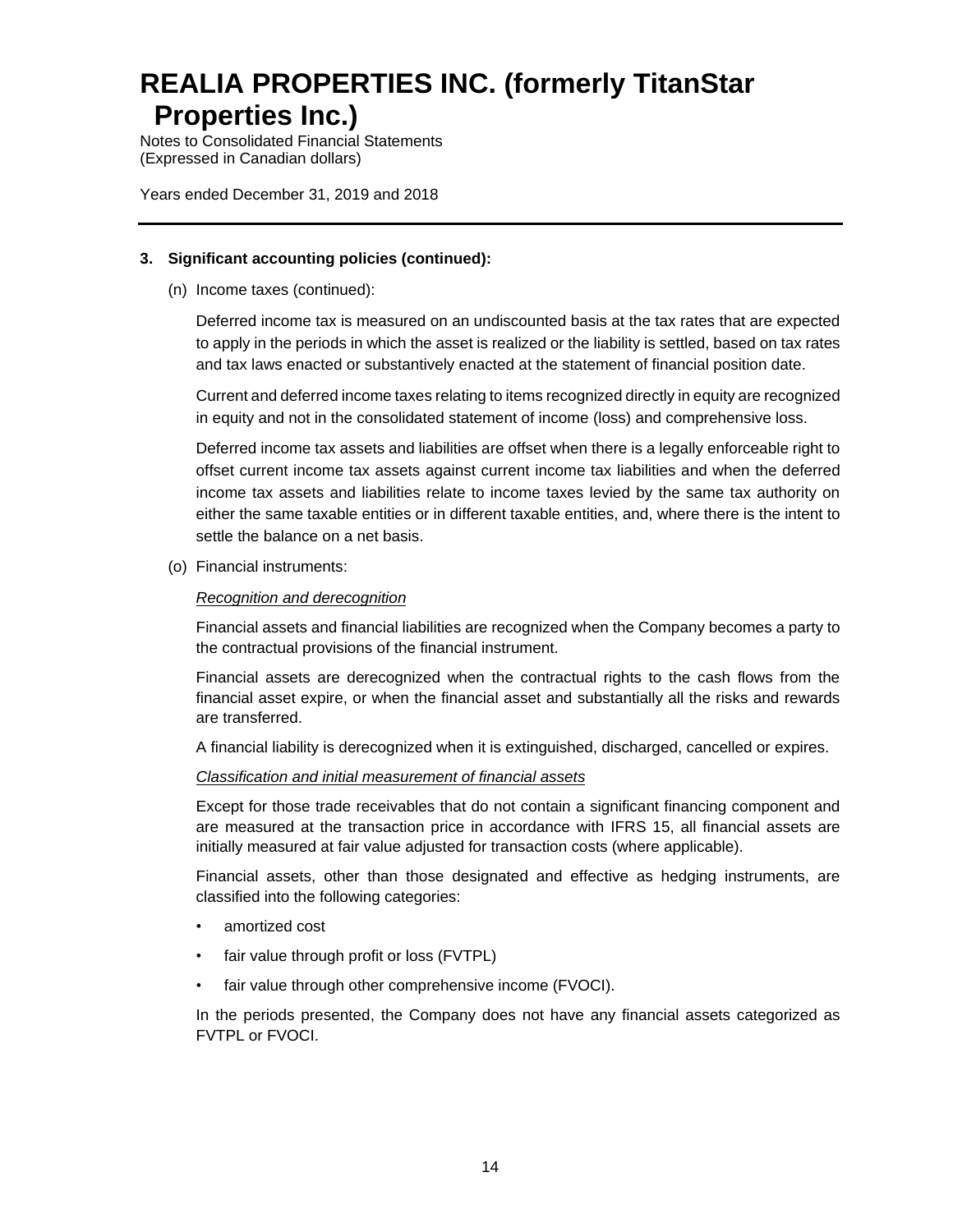Notes to Consolidated Financial Statements (Expressed in Canadian dollars)

Years ended December 31, 2019 and 2018

#### **3. Significant accounting policies (continued):**

(o) Financial instruments (continued):

The classification is determined by both:

- the entity's business model for managing the financial asset
- the contractual cash flow characteristics of the financial asset.

All income and expenses relating to financial assets that are recognized in profit or loss are presented within net finance costs, except for impairment of trade receivables which is presented within operating and leasing expenses.

#### *Subsequent measurement of financial assets*

#### *Financial assets at amortized cost*

Financial assets are measured at amortized cost if the assets meet the following conditions (and are not designated as FVTPL):

- they are held within a business model whose objective is to hold the financial assets and collect its contractual cash flows
- the contractual terms of the financial assets give rise to cash flows that are solely payments of principal and interest on the principal amount outstanding

After initial recognition, these are measured at amortized cost using the effective interest method.

Discounting is omitted where the effect of discounting is immaterial.

#### *Classification and measurement of financial liabilities*

Financial liabilities are initially measured at fair value, and, where applicable, adjusted for transaction costs unless the Company designated a financial liability at fair value through profit or loss.

Subsequently, financial liabilities are measured at amortized cost using the effective interest method except for derivatives and financial liabilities designated at FVTPL, which are carried subsequently at fair value with gains or losses recognized in profit or loss (other than derivative financial instruments that are designated and effective as hedging instruments).

All interest-related charges and, if applicable, changes in an instrument's fair value that are reported in profit or loss are included within finance costs or finance income.

#### *Derivative instruments*

Derivative instruments are initially recorded at fair value including those derivatives that are embedded in a financial instrument or other contract but are not closely related to the host financial instrument or contract, respectively. Subsequent to initial recognition, changes in the fair values of derivative instruments are recognized in net loss, except for derivatives that are designated as cash flow hedges.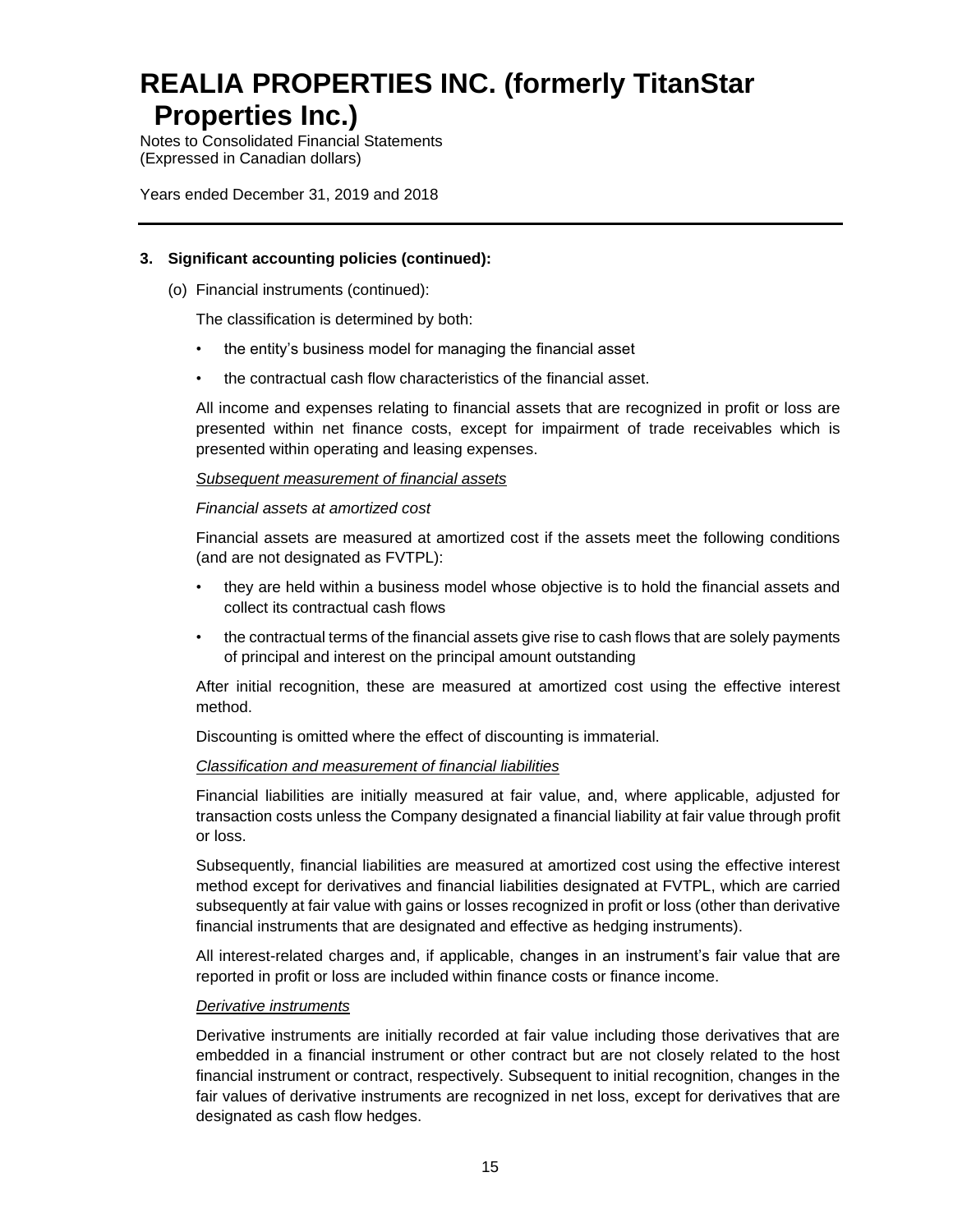Notes to Consolidated Financial Statements (Expressed in Canadian dollars)

Years ended December 31, 2019 and 2018

#### **3. Significant accounting policies (continued):**

(o) Financial instruments (continued):

Transaction costs are expensed as incurred for financial instruments classified or designated at fair value through profit or loss.

The following is a summary of the classification adopted by the Company for each significant category of financial instrument.

| <b>Financial instruments</b> | Classification                          | Measurement    |
|------------------------------|-----------------------------------------|----------------|
|                              |                                         |                |
| Cash                         | Financial assets at amortized cost      | Amortized cost |
| Amounts receivable           | Financial assets at amortized cost      | Amortized cost |
| Mortgage reserve fund        | Financial assets at amortized cost      | Amortized cost |
| Accounts payable and accrued |                                         |                |
| liabilities                  | Financial liabilities at amortized cost | Amortized cost |
| Due to related parties       | Financial liabilities at amortized cost | Amortized cost |
| Notes payable                | Financial liabilities at amortized cost | Amortized cost |
| Convertible debentures       | Financial liabilities at amortized cost | Amortized cost |
| Mortgages payable            | Financial liabilities at amortized cost | Amortized cost |
| Tenants' security deposits   | Financial liabilities at amortized cost | Amortized cost |
|                              |                                         |                |

#### (p) Impairment of assets:

(*i*) Financial assets:

The Company applies an expected loss model that assesses the risk a financial asset will default rather than whether a loss has been incurred. The Company applied the simplified approach to estimate expected credit losses which requires the loss allowance to be measured for lifetime expected credit losses. While the Company's financial assets are subject to the expected credit loss requirements, the identified loss was immaterial.

(*ii*) Non-financial assets:

Investment properties are tested for impairment whenever events or changes in circumstances indicate that the carrying amount may not be recoverable.

For the purpose of assessing impairment, assets are grouped into cash generating units ("CGU's"), defined as the lowest levels for which there are separately identifiable cash inflows. An impairment loss is recognized within impairment of assets for the amount by which the carrying amount of the individual asset or CGU exceeds its recoverable amount. The recoverable amount is the higher of the fair value less costs to sell and value-in-use. In determining fair value less costs to sell, recent market transactions are taken into account, if available. In absence of such transactions, an appropriate valuation model is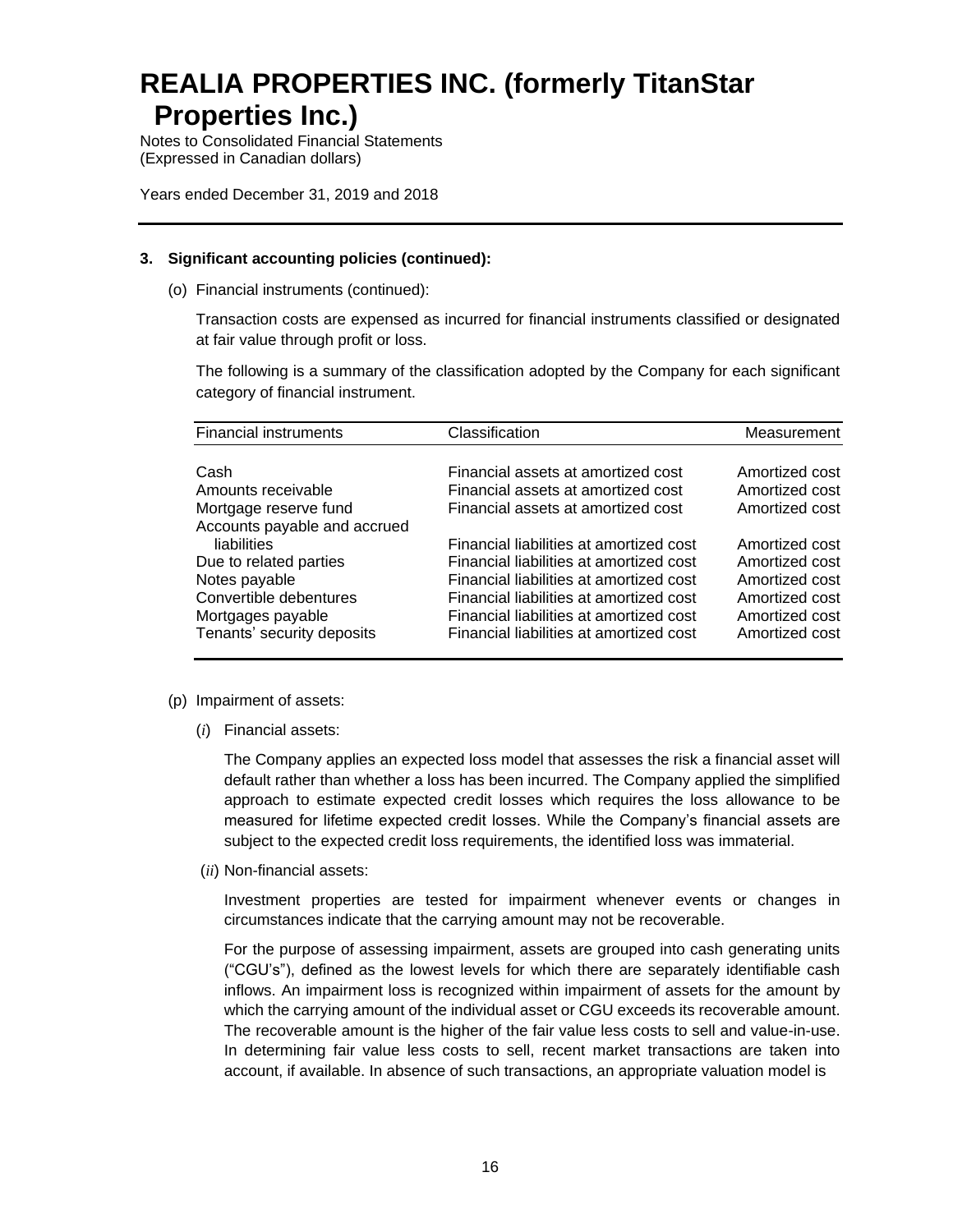Notes to Consolidated Financial Statements (Expressed in Canadian dollars)

Years ended December 31, 2019 and 2018

#### **3. Significant accounting policies (continued):**

- (p) Impairment of assets: (continued)
	- (*ii*) Non-financial assets (continued):

used. Value-in-use is assessed using the present value of the expected future cash flows of the relevant asset or CGU.

Impairments are reversed to the extent that events or circumstances give rise to changes in the estimate of recoverable amount since the period the impairment was recorded. Impairment reversals are recognized within impairment of assets.

(q) Fair values:

The fair value of a financial instrument is the amount of consideration that could be agreed upon in an arm's length transaction between knowledgeable, willing parties who are under no obligation to act. In certain circumstances, however, the initial fair value may be based on other observable current market transactions in the same instrument, without modification or on a valuation technique using market based inputs.

Fair value measurements recognized in the consolidated statement of financial position are categorized using a fair value hierarchy that reflects the significance of inputs used in determining the fair values:

- Quoted prices (unadjusted) in active markets for identical assets or liabilities (Level 1);
- Inputs other than quoted prices included in Level 1 that are observable for the asset or liability, either directly (i.e., as prices) or indirectly (i.e., derived from prices) (Level 2); and
- Inputs for the asset or liability that are not based on observable market data (unobserved inputs) (Level 3).

Each type of fair value is categorized based on the lowest level input that is significant to the fair value measurement in its entirety.

(r) New accounting policies adopted in the current period:

#### *Adoption of IFRS 16, Leases ("IFRS 16")*

IFRS 16 was issued in January 2016 and applies to annual financial reporting periods beginning on or after January 1, 2019. IFRS 16 sets out the principles for the recognition, measurement, presentation and disclosure of leases. IFRS 16 replaces IAS 17, *Leases*, and related interpretations. IFRS 16 eliminates the classification of leases as either operating leases or finance leases as is required by IAS 17 and, instead, introduces a single lessee accounting model. All leases result in the lessee obtaining the right to use an asset at the start of the lease and incurring a financing obligation corresponding to the lease payments to be made over time.

The adoption of IFRS 16 did not have an impact on the Company's consolidated financial statements for the year ended December 31, 2019.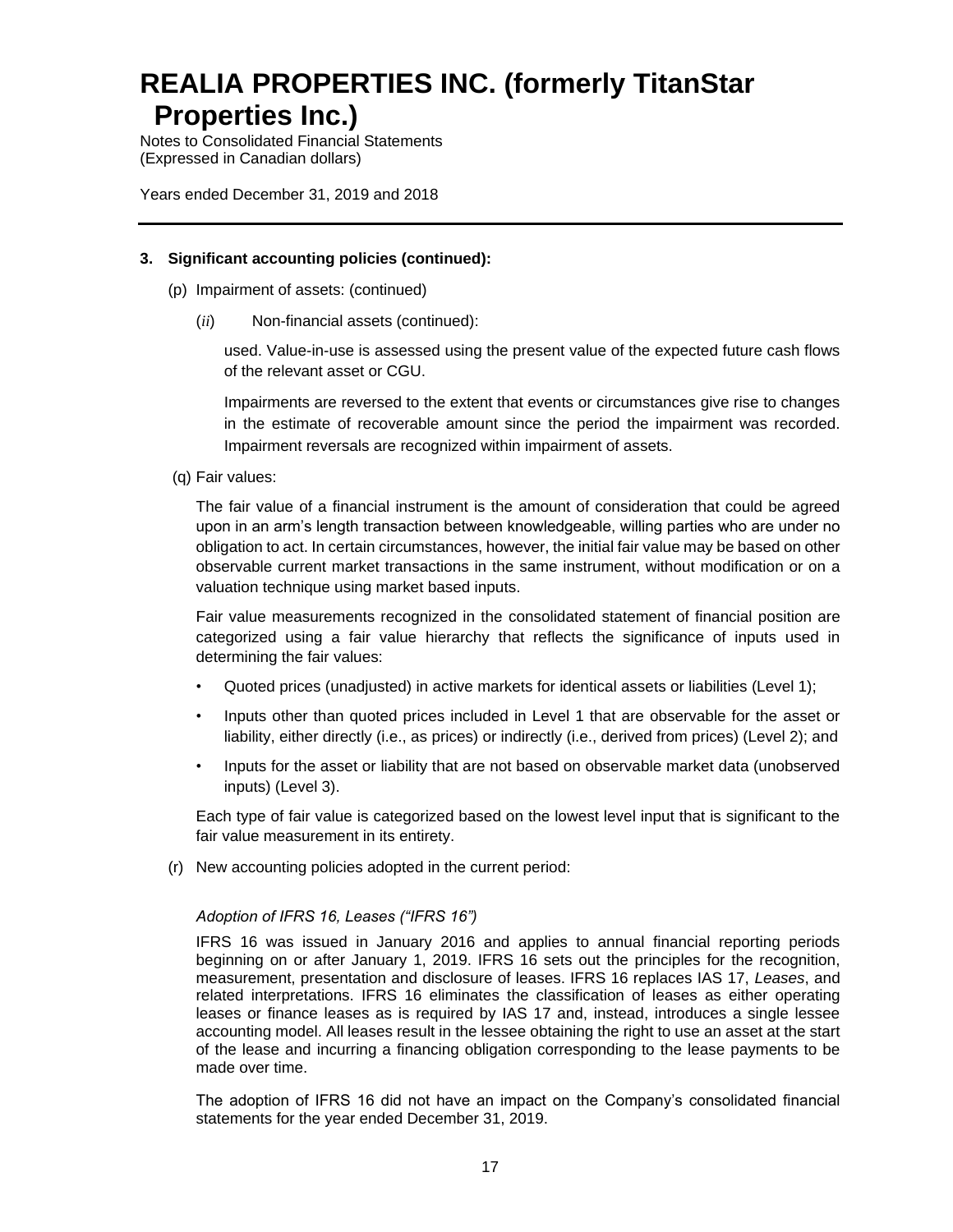Notes to Consolidated Financial Statements (Expressed in Canadian dollars)

Years ended December 31, 2019 and 2018

#### **3. Significant accounting policies (continued):**

(s) Future changes to significant accounting policies:

Certain standards, amendments and interpretations have been issued but are not yet effective up to the date of the issuance of these consolidated financial statements. Such issued standards and interpretations are not expected to have a material impact on the Company's consolidated financial statements.

#### **4. Critical accounting judgments, estimates and assumptions:**

The preparation of the consolidated financial statements in conformity with IFRS requires management to make judgments, estimates and assumptions that effect the reported amounts in the consolidated financial statements. Management bases its judgments, estimates and assumptions on factors it believes to be reasonable in the circumstances, but which may be inherently uncertain and unpredictable. The uncertainty of these judgments, assumptions and estimates could results in actual results that differ from the estimates and outcomes that require a material adjustment to the carrying amount of assets and liabilities in the future.

(a) Judgements:

The following are critical accounting judgments that have been made in applying the Company's accounting policies:

(i) Business combinations:

The Company acquires interests in entities that own investment properties. At the time of acquisition, the Company considers whether the acquisition represents a business combination or acquisition of a group of assets and liabilities. The Company accounts for an acquisition as a business combination where an integrated set of activities is acquired in addition to the investment property. When the acquisition does not represent a business combination, it is accounted for as an acquisition of a group of assets and liabilities, and the acquisition cost is allocated to the assets and liabilities acquired based on their relative fair values at the acquisition date. The Company may elect to use the concentration test as permitted and defined in the amendment to IFRS 3 to assess if a transaction could be accounted for as an asset acquisition

(ii) Investment properties:

The Company's accounting policy relating to investment properties is described in note 3(d). In applying this policy, judgment is applied to determine the significant components of each property, including the useful lives over which the componentized assets are to be amortized.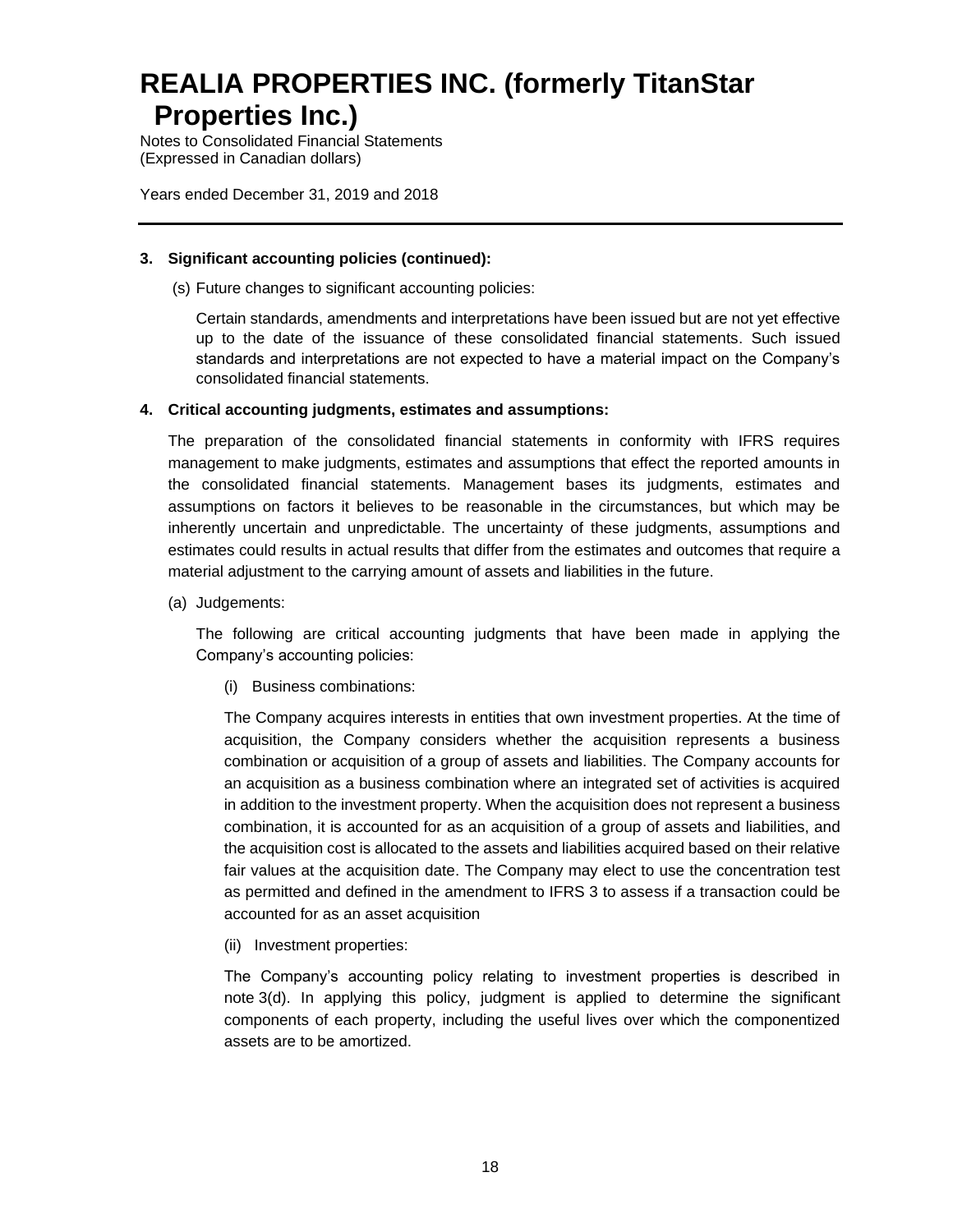Notes to Consolidated Financial Statements (Expressed in Canadian dollars)

Years ended December 31, 2019 and 2018

- **4. Critical accounting judgments, estimates and assumptions (continued):**
	- (a) Judgements: (continued)
		- (iii) Going concern:

The assessment of the Company's ability to continue on a going concern basis, to obtain sufficient funds to cover ongoing operating expenses and to meet its obligations for the coming year involves a large part of judgment based on past experience and other factors, including expectations of future events that are considered reasonable in the circumstances.

(b) Estimates:

The significant areas of estimation include the following:

(*i*) Fair value of the investment properties:

The fair value of investment properties disclosed in note 5 is determined by management.

The determination of the fair value of investment property requires the use of estimates such as future cash flows from assets (i.e., tenant profiles, future revenue streams and overall repair and condition of the property), discount rates applicable to those assets' cash flows and capitalization rates. These estimates are based on market conditions existing at the reporting date.

(*ii*) Convertible debentures:

For convertible debentures containing an equity component, the Company assesses the value of the debt component which is calculated at the estimated fair value of the future interest and principal payments due under the terms of the convertible debentures, using an estimated discount rate based on Management's estimated cost of capital.

For convertible debentures which do not contain an equity component, the Company is required to estimate the fair value of the embedded derivative liability which is calculated based on using a model which considers inputs requiring significant judgement.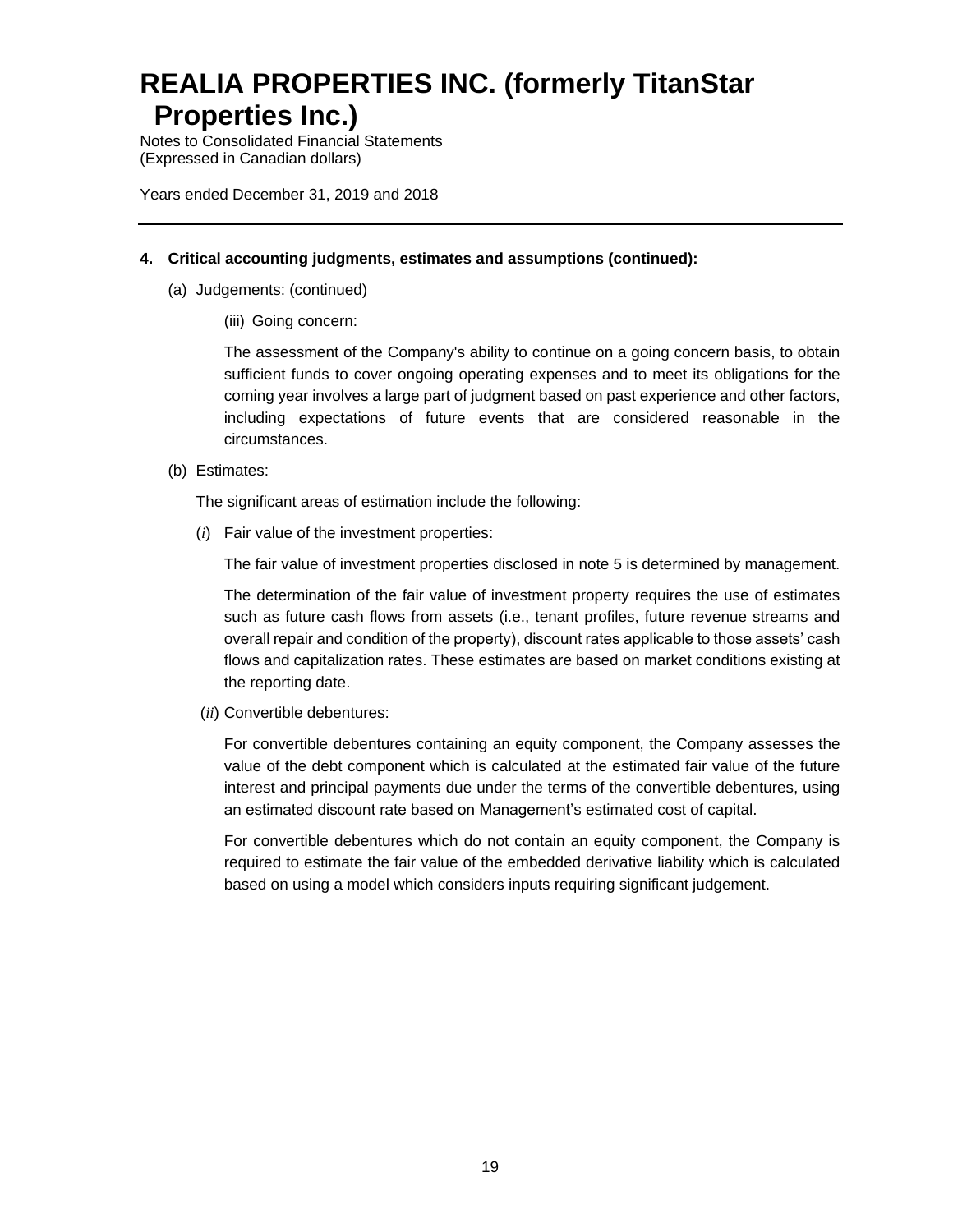Notes to Consolidated Financial Statements (Expressed in Canadian dollars)

Years ended December 31, 2019 and 2018

#### **5. Investment properties:**

|                              | 2019         | 2018         |
|------------------------------|--------------|--------------|
|                              |              |              |
| Balance, beginning of year   | \$41,050,682 | \$22,952,025 |
| Cost of acquisition $(1)$    |              | 16,384,593   |
| Capital additions            | 640.384      | 172,285      |
| Depreciation                 | (1,443,931)  | (933, 627)   |
| Foreign currency translation | (1,903,366)  | 2,475,406    |
| Balance, end of the year     | \$38,343,769 | \$41,050,682 |

- $(1)$  relates to the value of the investment properties of Martin Downs NSC, LLC, following acquisition of control by the Company in October 2018 as described hereunder.
- (a) On March 30, 2016, the Company completed the purchase of a 100% interest in Metro Gateway Shopping Center, a retail real estate property located in Phoenix, Arizona.

The acquisition cost of \$11,803,610 (US\$9,100,000) before standard closing costs and adjustments was financed with a \$7,886,368 (US\$6,080,000) mortgage with the remainder financed with part of the proceeds from a \$4,500,000 issuance of convertible unsecured subordinated debentures to a related party (note 9). The seller was at arm's length to the Company.

(b) On August 31, 2016, the Company completed the purchase of a 100% interest in 116th Street Centre, a retail real estate property located in Carmel, Indiana.

The acquisition cost of \$12,894,330 (US\$9,825,000) before standard closing costs and adjustments was financed in part through a first mortgage of \$9,154,974 (US\$6,975,750) with the remainder provided by \$3,301,358 (US\$2,515,512) of proceeds from the sale of the Company's interests in Swanway and San Tan joint ventures, and the bridging loans provided – 50% by Titanstar Finance Inc., a Company of which the Chairman of the Board of Directors is a principal, and 50% by a private company owned by a director of the Company. The seller was at arm's length to the Company. The bridge loans were settled in January 2018.

(c) On September 15, 2015, the Company acquired a 49% interest in Martin Downs NSC, LLC, which holds Martin Downs Town Center ("MTDC"), a retail real shopping center located in Palm Springs, Florida for total consideration, including transaction costs, of \$3,146,172 (US\$2,369,075), paid by issuance of common shares. The Company's interest is held through its wholly-owned subsidiary, Realia US, Inc. Martin Downs NSC, LLC being jointly controlled by the partners, the Company accounted for its interest under the equity method.

On August 31, 2018, the Company acquired an additional 9% ownership interest for \$1,304,750 (US\$1,000,000), for a note payable still outstanding as at December 31, 2019 (note 7.(d)).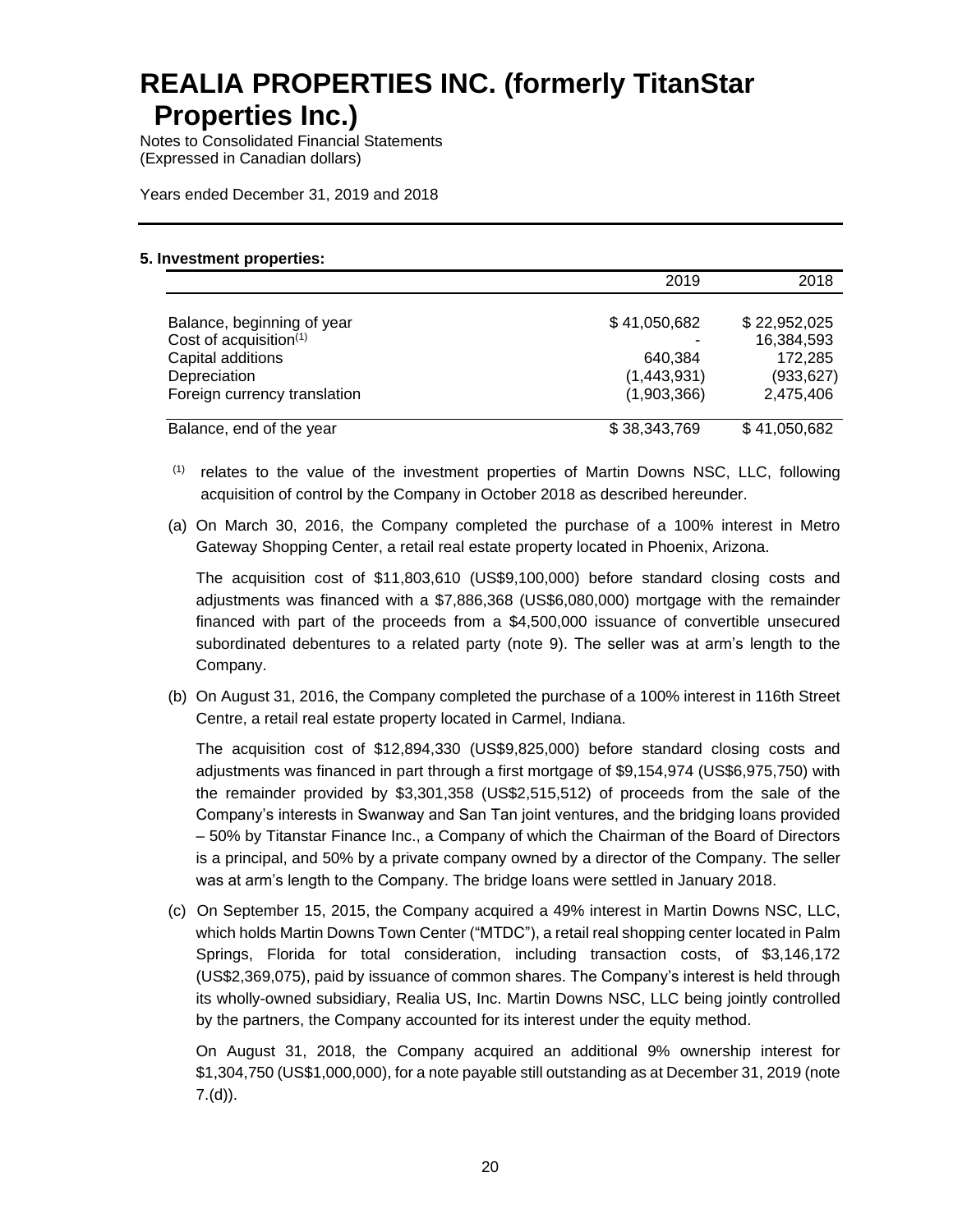Notes to Consolidated Financial Statements (Expressed in Canadian dollars)

Years ended December 31, 2019 and 2018

#### **5. Investment properties (continued):**

On October 17, 2018, the Company acquired an additional 41% interest. The acquisition was a result of the Company exercising an option from the original 2015 Purchase and Sales agreement. In consideration for the acquisition cost of \$3,710,875, the Company issued 38,459,269 common shares as at February 22, 2019. As of October 17, 2018, the Company holds 99% in Martin Downs NSC, LLC and therefore, is deemed to have acquired control and therefore, begin to consolidate Martin Downs NSC, LLC at the time of the acquisition of the additional 41% interest.

It was determined, using the optimal concentration test permitted in the amendments of IFRS 3 that the Company early adopted as at January 1, 2018, that the transaction was not a business acquisition. Therefore, the transaction was accounted for at cost, as an asset acquisition, without remeasurement of the previously held equity interest in Martin Downs NSC, LLC.

The estimated fair value of the Company's investment properties at December 31, 2019 was \$42,854,010 (US\$32,990,000) and at December 31, 2018 was \$45,002,100 (US\$33,000,000).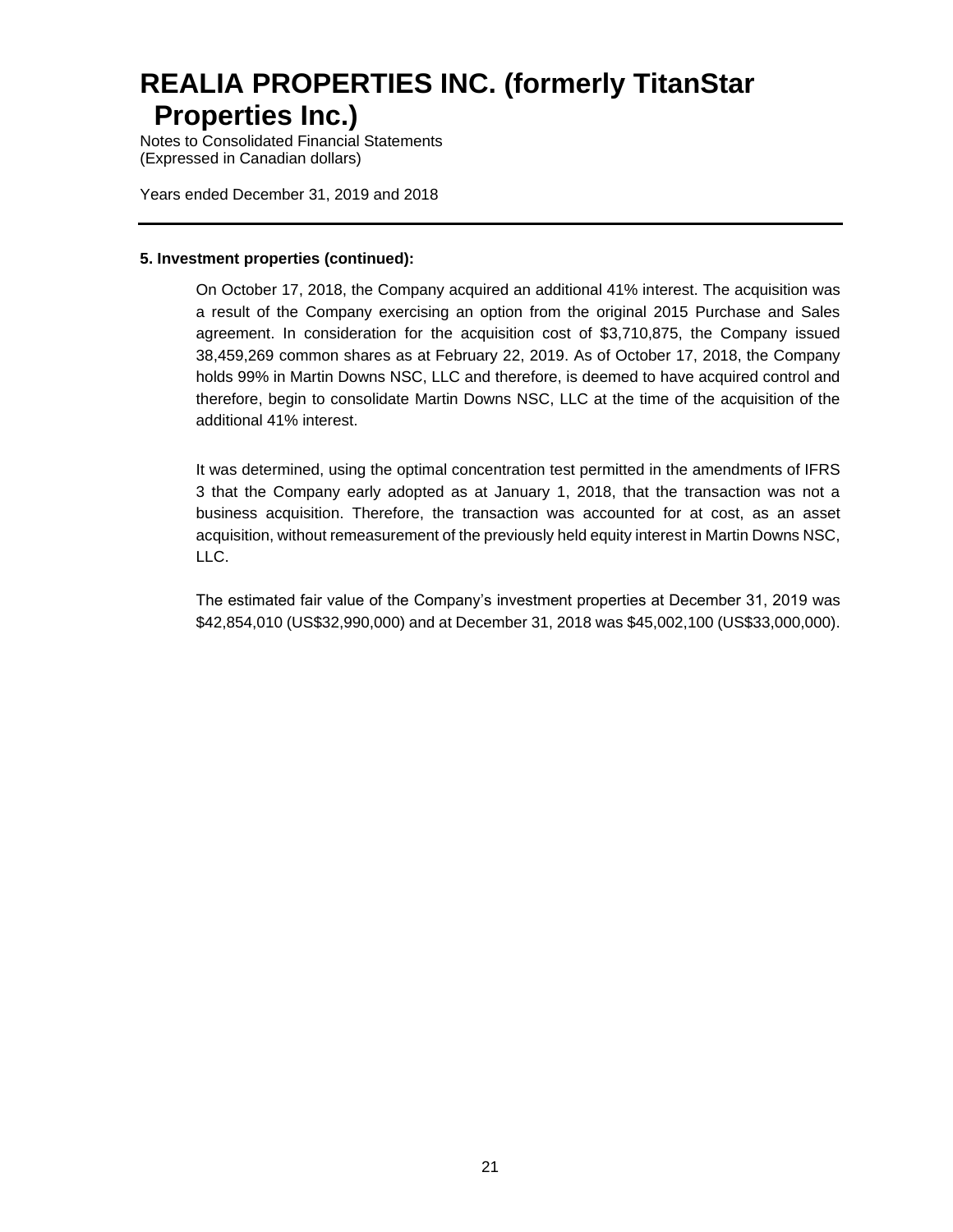Notes to Consolidated Financial Statements (Expressed in Canadian dollars)

Years ended December 31, 2019 and 2018

#### **6. Interests in joint ventures and associates:**

The following summarizes financial information about the Company's interests in joint ventures and associates:

|                                                              | 2019 | 2018            |
|--------------------------------------------------------------|------|-----------------|
|                                                              |      |                 |
| Interest in joint ventures and associates, beginning of year | \$   | 7,109,300<br>S. |
| Additions <sup>(1)</sup>                                     |      | 5,012,874       |
| <b>Distributions</b>                                         |      | (465, 212)      |
| Disposal of interests in joint ventures                      |      | (4, 458, 778)   |
| Disposal of an interest in joint ventures following          |      |                 |
| acquisition of control                                       |      | (7,401,868)     |
| Share of income (loss) for the year                          |      | 109,540         |
| Foreign currency translation                                 |      | 94,144          |
| Interest in joint ventures and associates, end of year       |      |                 |

(1) represents the acquisitions of the additional 9% interest in Martin Downs NSC, LLC in August 2018 and the additional 41%, in October 2018

At December 31, 2019 and 2018, the Company no longer held any interests in joint venture interests and associates.

For the year ended December 31, 2018:

| Company's share                                                     | \$<br>(31,002)                    | \$  |     | 140,542                              | S  | 109,540                                |
|---------------------------------------------------------------------|-----------------------------------|-----|-----|--------------------------------------|----|----------------------------------------|
| Net income (loss) at 100%                                           | \$<br>(62,004)                    | \$  | \$  | 287,981                              | \$ | (225,977)                              |
| expenses<br>Depreciation<br>Interest expense                        | (42,644)<br>(38, 913)<br>(19,002) |     |     | (463,100)<br>(317, 251)<br>(386,462) |    | (505, 744)<br>(356, 164)<br>(405, 464) |
| Revenue, including<br>operating recoveries<br>Operating and leasing | \$<br>38,556                      | \$  | \$. | 1,454,794                            | \$ | 1,493,350                              |
|                                                                     | <b>DSC</b>                        | ADL |     | <b>MDTC</b>                          |    | Total                                  |

As at December 31, 2018, DSC has sold its interest in the real estate property it was holding.

#### **7. Notes payable:**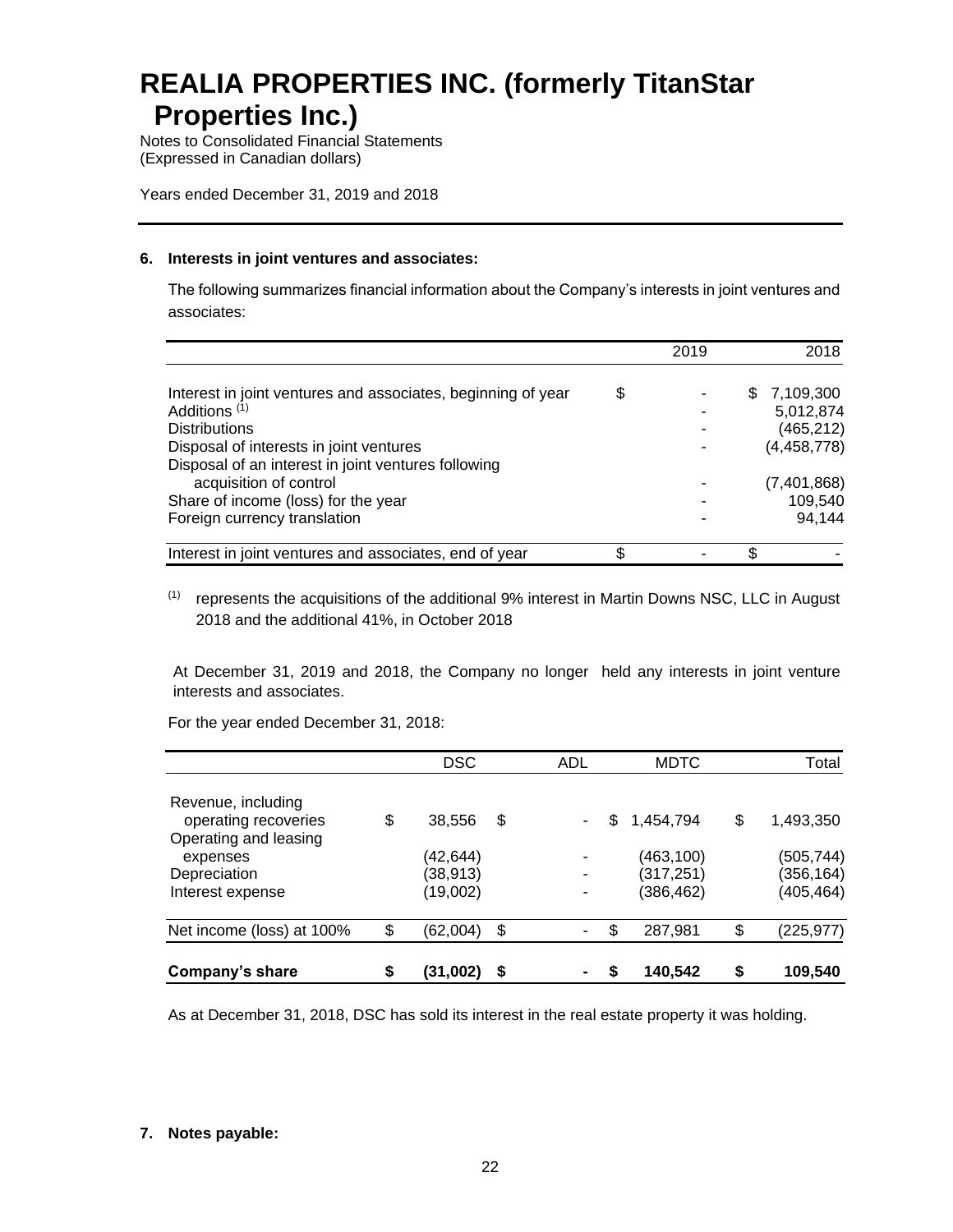Notes to Consolidated Financial Statements (Expressed in Canadian dollars)

Years ended December 31, 2019 and 2018

|                                                                                  |   | 2019      |   | 2018                            |
|----------------------------------------------------------------------------------|---|-----------|---|---------------------------------|
| Titanstar Finance Inc. (a) (b)<br>Round Table Management<br>Martin Downs GP, LLC | S | 1,299,000 | S | 400,000<br>400,000<br>1,302,000 |
| Total notes payable                                                              |   | 1,299,000 |   | \$2,102,000                     |

(a) On August 31, 2016, the Company entered into an agreement with Titanstar Finance Inc., a private company which, at the time, was related through common directors, to borrow an aggregate amount of \$1,000,000 for the purpose of funding the Company's costs in relation to the acquisition of a retail real estate asset, 116th Street Centre.

The note payable bore interest at a fixed rate of (i) 8% per annum for the first three month period commencing on the date that the lender advanced any portion of the principal amount and ending on the interest adjustment date which was three months after the completion of the acquisition, and (ii) 10% per annum from and including the interest adjustment date until all indebtedness owing was repaid. The note matured on August 31, 2017 and was extended to January 15, 2018. On January 11, 2018, the Company paid \$600,000 and the residual \$400,000 was replaced on February 22, 2018 (note 7.(b)).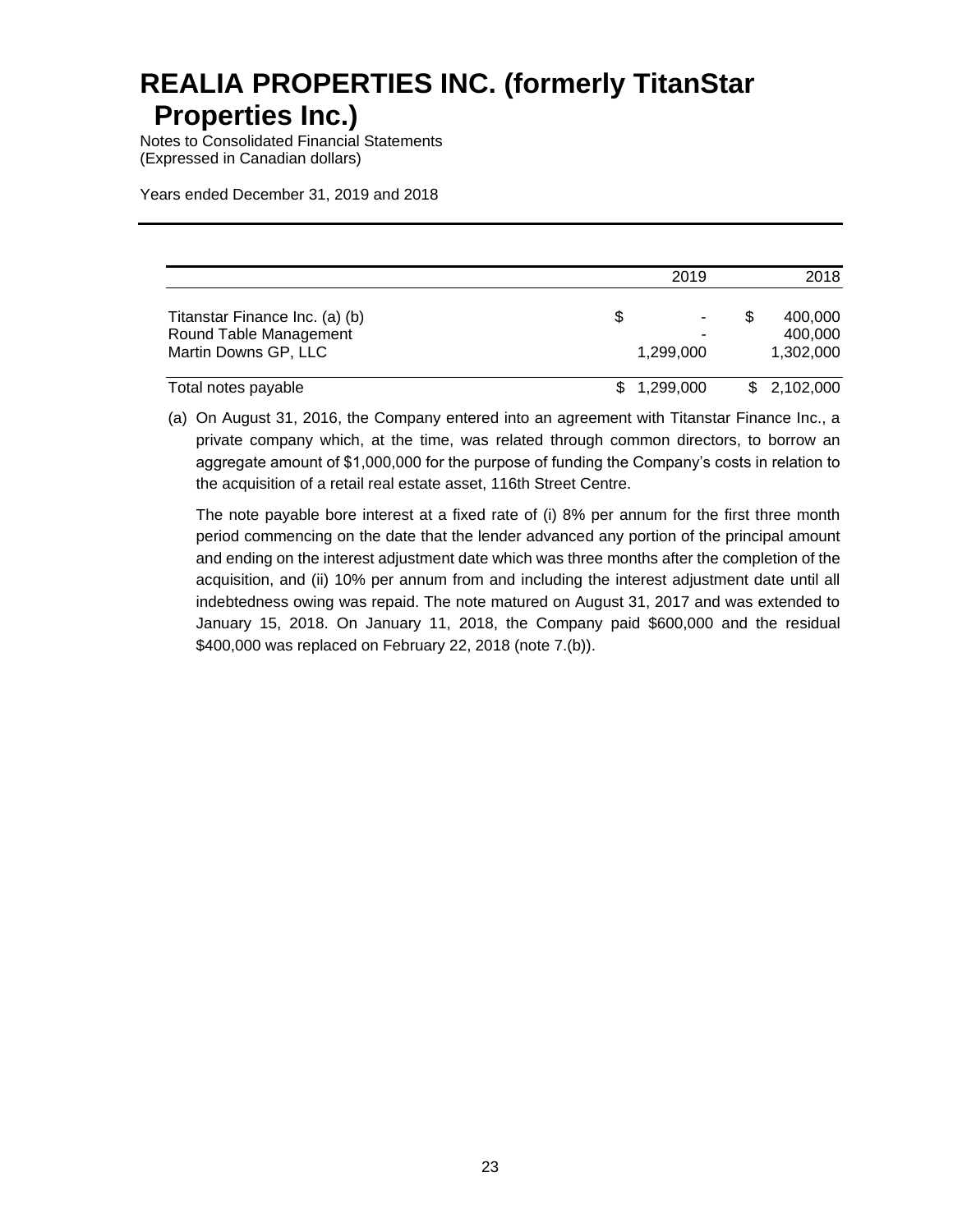Notes to Consolidated Financial Statements (Expressed in Canadian dollars)

Years ended December 31, 2019 and 2018

#### **7. Notes payable (continued):**

(b) On February 22, 2018, the Company entered into an agreement with Titanstar Finance Inc., a private company which, at the time, was related through common directors, to borrow an aggregate amount of \$400,000 for the purpose of funding working capital requirements, as a replacement of the residual \$400,000 due on a previously issued note payable (note 7.(a)).

The note payable bore interest at a fixed rate of 7.5% per annum commencing on the date that the lender advanced any portion of the principal amount and ending when all indebtedness owing was repaid. The note payable was settled on September 20, 2019, as part of the litigation settlement (Note 19).

(c) On February 23, 2018, the Company entered into an agreement with Round Table Management, a private company which, at the time, was related through common directors, to borrow an aggregate amount of \$400,000. Proceeds of the loan were used to settle outstanding indebtedness to another director.

The note payable bore interest at a fixed rate of 7.5% per annum commencing on the date that the lender advanced any portion of the principal amount and ending when all indebtedness owing was repaid. The note payable was settled on September 20, 2019 , as part of the litigation settlement (Note 19).

(d) On August 31, 2018, concurring with the refinancing of the mortgage loan related to Martin Downs Town Center, the Company acquired an additional 9% interest in Martin Downs NSC, LLC from the Martin Downs GP, LLC, a private entity in which one of the Company's officers is a partner for an amount of \$1,304,750 (US\$1,000,000).

Correspondingly, the US\$1,000,000 note payable to Martin Downs GP, LLC to finance the 9% ownership interest acquisition bears interest at a rate of 10%. The note matured on August 30, 2019 and was extended to February, 2020 in exchange for an extension fees of \$21,053 (US\$15,000). Subsequent to year-end, the note was further extended to August 31, 2020 in exchange for extension fees of \$20,124 (US\$15,000). The Company may, from time to time, repay all or any part of the amount due without penalty.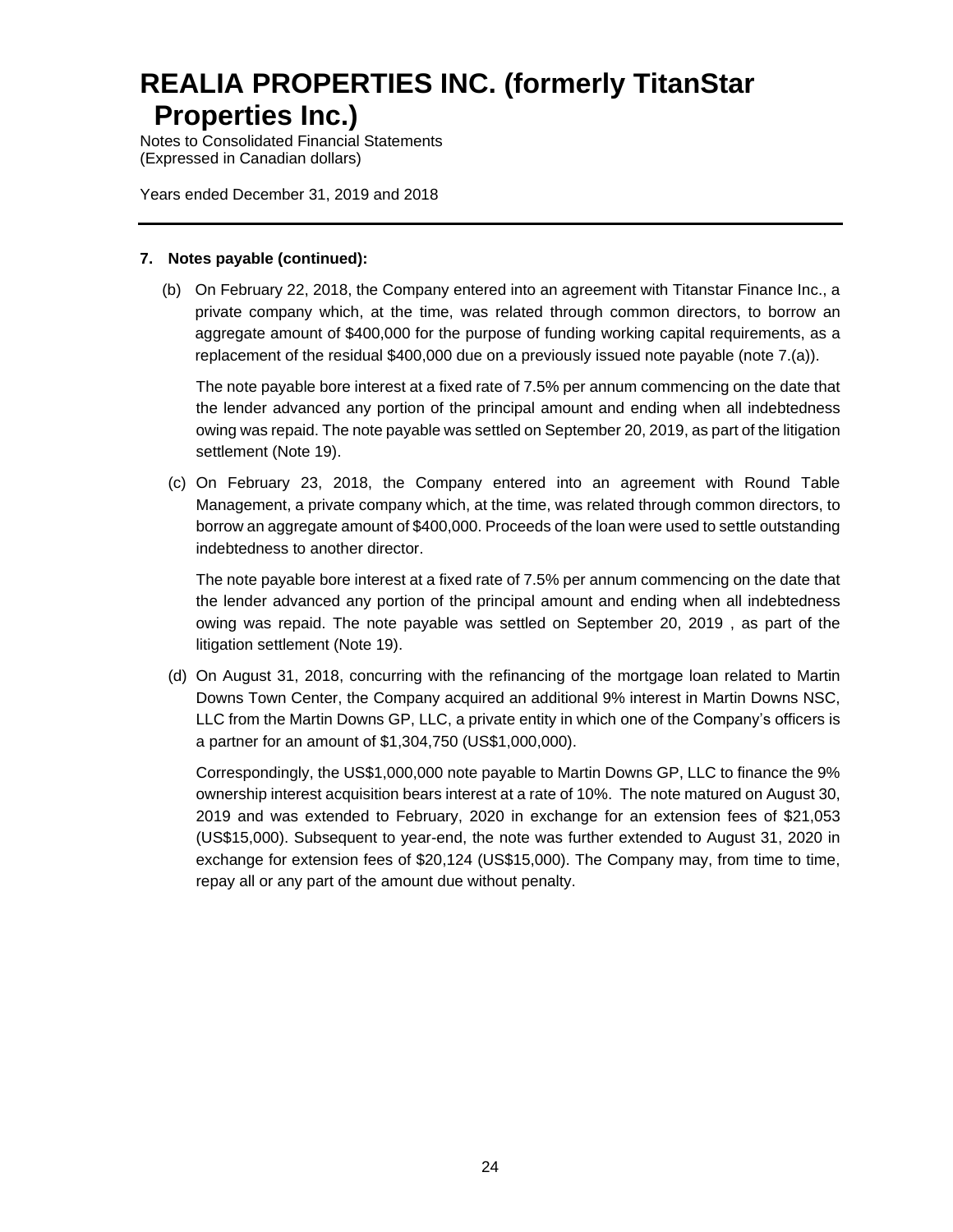Notes to Consolidated Financial Statements (Expressed in Canadian dollars)

Years ended December 31, 2019 and 2018

#### **8. Mortgages payable:**

|                                                                                                                                                                                                          | 2019             | 2018           |
|----------------------------------------------------------------------------------------------------------------------------------------------------------------------------------------------------------|------------------|----------------|
| Mortgage payable bears a fixed interest rate of 4.78%<br>maturing September 2026. The loan is being amortized<br>over 30 years and is payable in monthly payments of<br>US\$36,515, capital and interest | 8,752,648<br>\$. | 9,336,923      |
| Mortgage payable bears a fixed interest rate of 5.553%<br>maturing April 2021. The loan is being amortized over<br>30 years and is payable in monthly payments of<br>US\$34,724, capital and interest    | 7,564,043        | 8,058,354      |
| Mortgage payable bears a floating interest rate, the greater<br>of 1-month LIBOR plus 4.95% (6.71% as at December 31,<br>2019; 7.45% at December 31, 2018) or 7.075%, maturing<br>on April 29, 2021 (a)  | 11,691,000       | 12,273,300     |
|                                                                                                                                                                                                          | 28,007,691       | 29,668,577     |
| Less: deferred financing costs                                                                                                                                                                           | (84, 495)        | (359,090)      |
| Less: current portion                                                                                                                                                                                    | (11, 937, 966)   | (12, 269, 126) |
|                                                                                                                                                                                                          | \$15,985,230     | \$17,040,361   |

(a) The original maturity date of the mortgage payable was August 20, 2019. A first amendment to the mortgage loan agreement extended the maturity date to February 29, 2020, and a second amendment extended again the maturity date to April 29, 2020. An extension fee of \$59,706 (US\$45,000) was charged by the lender, payable at maturity. A third amendment to the mortgage loan agreement extended the current maturity date to April 29, 2021.

The mortgages payable are recorded at amortized cost and bear a weighted average effective interest rate of 6.12% as at December 31, 2019 (2018 – 6.06%). The mortgages payable are secured by the Company's investment properties.

Principal repayments, as of December 31, 2019, based on scheduled repayments to be made on the mortgages payable over the next five years and thereafter are as follows:

| 2020       | \$11,955,893 |
|------------|--------------|
| 2021       | 7,602,968    |
| 2022       | 163,907      |
| 2023       | 172,029      |
| 2024       | 179,442      |
| Thereafter | 7,933,452    |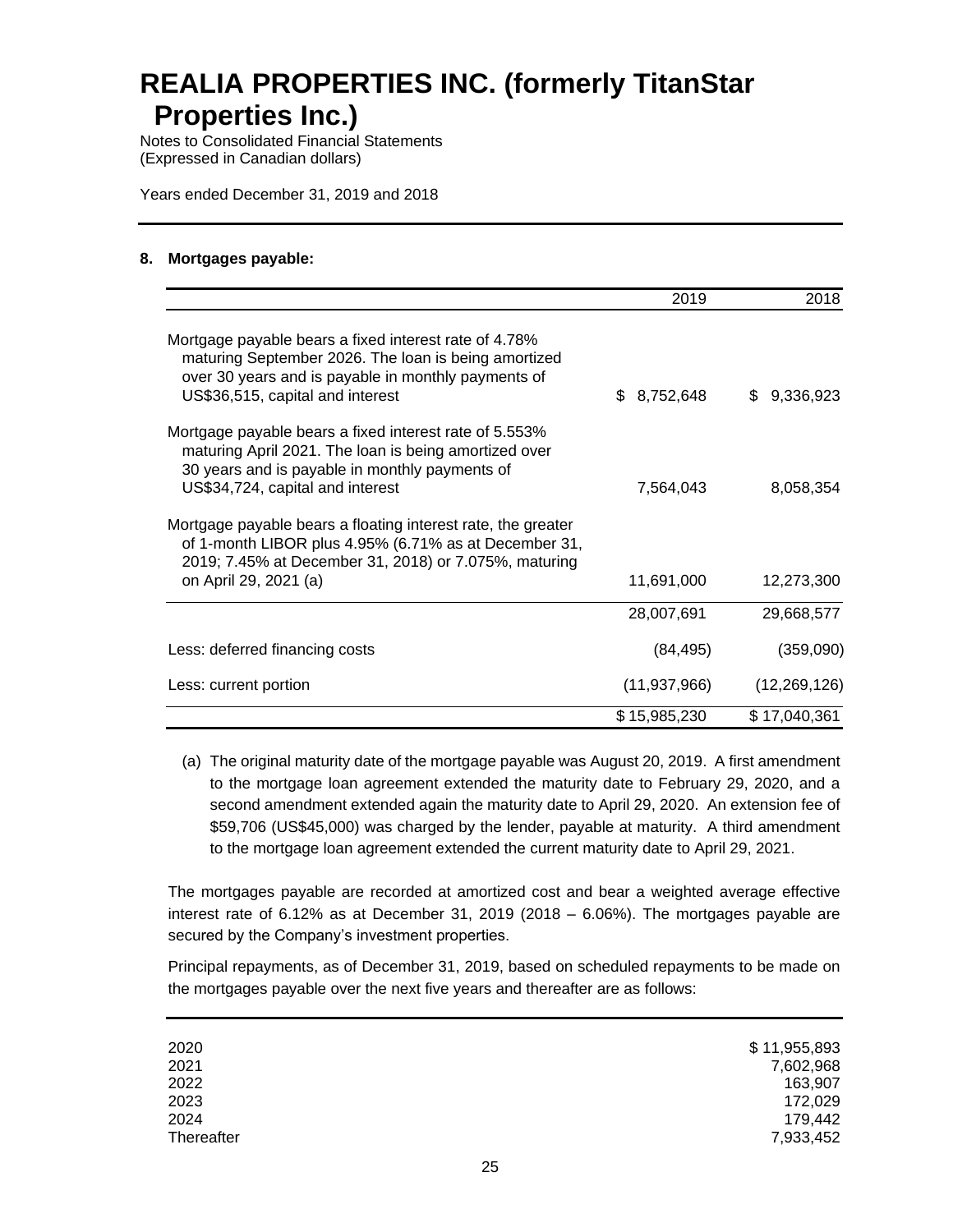Notes to Consolidated Financial Statements (Expressed in Canadian dollars)

Years ended December 31, 2019 and 2018

 $\overline{$}$  28,007,691

#### **8. Mortgages payable (continued):**

For the year ended December 31, 2019, the Company incurred \$1,759,823 (2018 - \$1,053,406) of interest on the mortgages payable, which is included in finance costs (note 14).

#### **9. Convertible debentures:**

(a) Non-related parties:

|                                              | 2019             | 2018             |
|----------------------------------------------|------------------|------------------|
| Liability, beginning of year                 | 4,294,371<br>\$. | 4,492,969<br>\$. |
| Accretion                                    | 134,612          | 80,051           |
| Impact of convertible debenture modification |                  | (278, 649)       |
| Liability, end of year                       | 4,428,983        | 4,294,371        |
| Transaction costs, beginning of year         | (124, 910)       | (134, 167)       |
| Amortization of transaction costs            | 71,377           | 152,011          |
| Debt modification - transaction costs        |                  | (142,754)        |
| Transaction costs, end of year               | (53, 533)        | (124, 910)       |
| Convertible debentures                       | 4,375,450        | \$<br>4,169,461  |

The Company entered into a trust indenture on July 31, 2013 with BNY Trust Company of Canada under which the Company could issue convertible debentures to a maximum principal amount of \$11,500,000.

The convertible debentures are redeemable, unsecured, subordinated to senior indebtedness and were set to mature on September 30, 2018. Interest at the initial rate of 8.5% per annum is payable quarterly in arrears. The convertible debentures are convertible into common shares of the Company at \$0.08125 per share at any time prior to the close of business on the earlier of: (*i*) the date that is five days immediately preceding the maturity date, and (*ii*) if called for redemption, on the business day immediately preceding the date specified by the Company for the redemption of the convertible debentures.

Upon a change in control, the Company is required to make a redemption offer to all debenture holders equal to the principal amount plus accrued and unpaid interest and has the option to redeem all remaining debentures if 90% or more of the aggregate principal amount outstanding have been tendered for purchase under the redemption offer.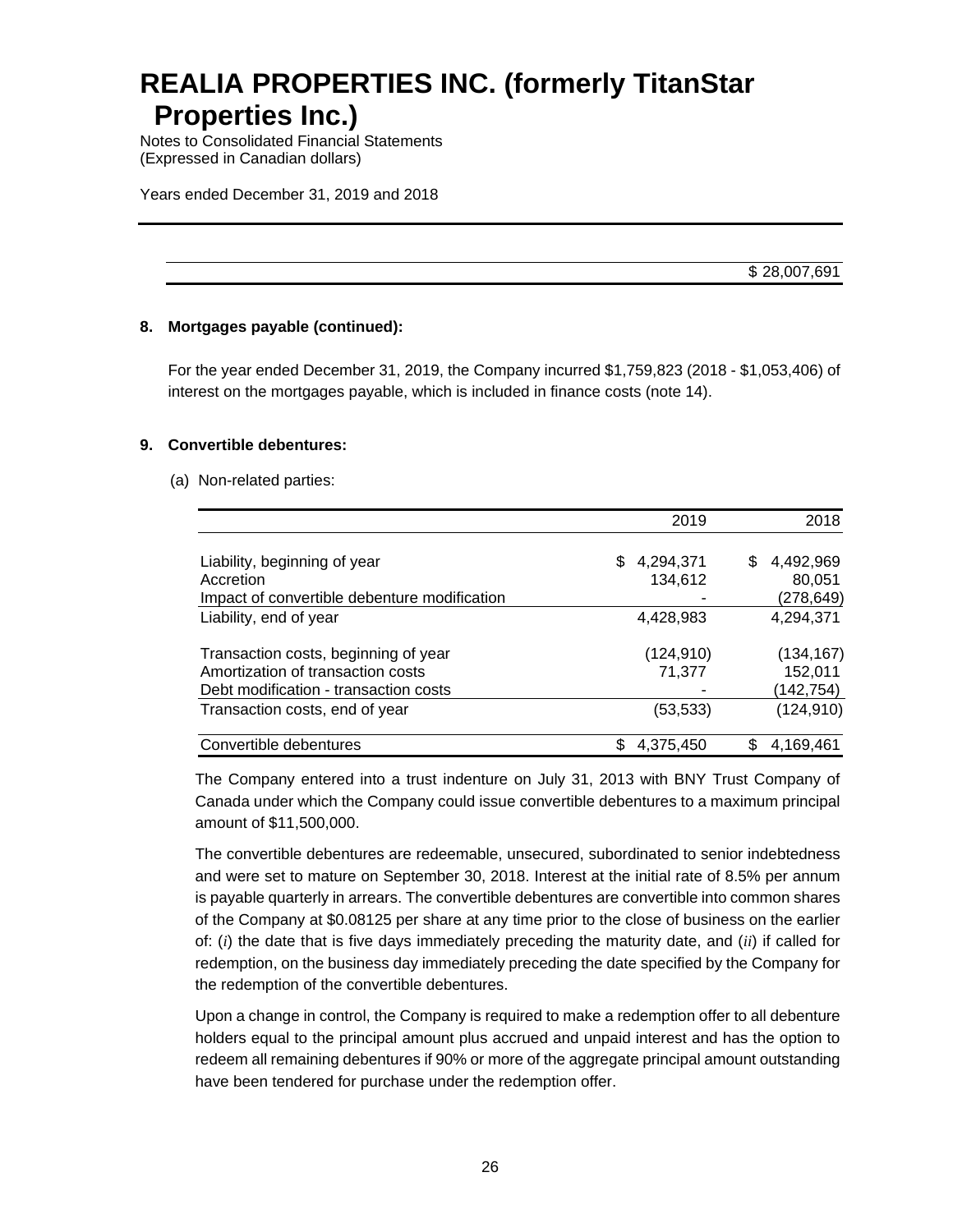Notes to Consolidated Financial Statements (Expressed in Canadian dollars)

Years ended December 31, 2019 and 2018

#### **9. Convertible debentures (continued):**

(a) Non-related parties (continued):

On September 28, 2018, the Debenture holders approved an Extraordinary Resolution authorizing (i) the maturity extension of the Debentures from September 30, 2018 to September 30, 2020; (ii) a reduction in the conversion price at which the Debenture may be converted into common shares of the Corporation from \$0.08125 to \$0.06 per common share; and (iii) an increase of the interest rate payable on the Debentures from 8.5% per annum to 9.5% per annum, which took effect as of October 1, 2018.

This transaction was accounted for as a debt extinguishment due to substantial modifications made to the original debt. Therefore, convertible debentures of \$4,542,000 as at September 28, 2018 were derecognized and a new liability of \$4,263,350 and an equity component of convertible debentures of \$278,649 were accounted for, resulting in a gain on debt extinguishment of \$222,510 in the consolidated statement of income (loss) and comprehensive loss. The Company determined the fair value of the new liability based on the net present value of future cash flows using a discount rate of 13%.

A reconciliation of the face value of the convertible debentures is as follows:

|                              | 2019        | 2018            |
|------------------------------|-------------|-----------------|
| Principal, beginning of year | \$4,542,000 | \$4,542,000     |
| Principal, end of year       | \$4,542,000 | 4,542,000<br>S. |

For the year ended December 31, 2019, the Company incurred \$431,490 (2018 - \$398,187) of interest on the convertible debentures, which is included in finance costs (note 14).

As a condition of the convertible debentures, the Company is required to maintain a debt service coverage ratio.

As a condition of the convertible debentures, the Company is required to maintain a debt service coverage ratio. At the end of each fiscal quarter in 2019 and as of year-end 2019, the Company was in compliance with the covenant.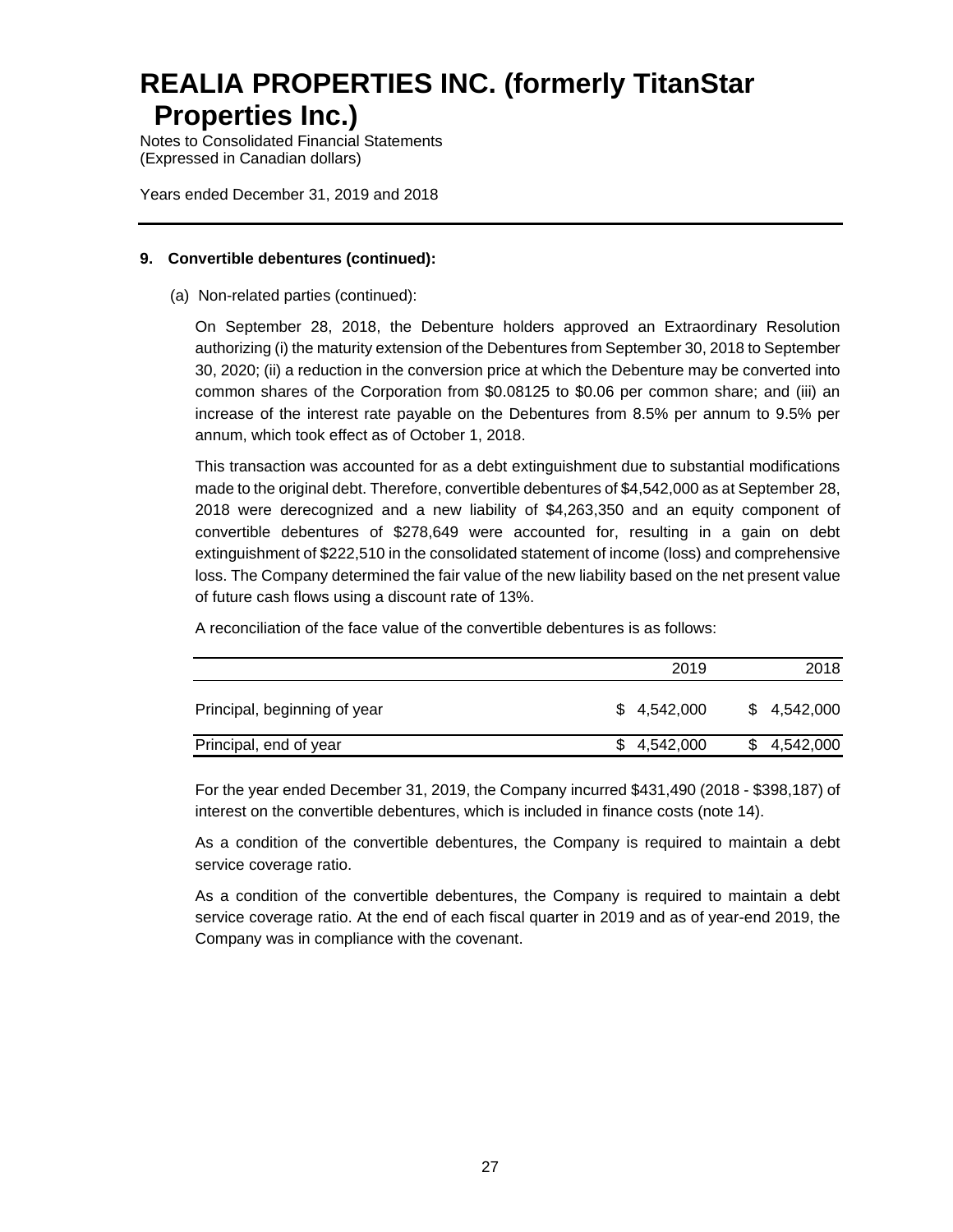Notes to Consolidated Financial Statements (Expressed in Canadian dollars)

Years ended December 31, 2019 and 2018

#### **9. Convertible debentures (continued):**

#### (b) Related parties:

|                                      | 2019 | 2018          |
|--------------------------------------|------|---------------|
|                                      |      |               |
| Liability, beginning of year         | \$   | \$ 2,384,113  |
| Settlement of debt                   |      | (2, 384, 113) |
| Liability, end of year               |      |               |
| Transaction costs, beginning of year |      |               |
| Amortization of transaction costs    |      |               |
| Settlement of debt                   |      |               |
| Transaction costs, end of year       |      |               |
| <b>Convertible Debentures</b>        |      |               |

(*i*) On September 30, 2014, the Company closed a private placement of an aggregate principal amount of \$2.5 million convertible unsecured subordinated debentures which mature on September 30, 2019. The debentures were held by companies which were related by common directors. The interest owing on the debentures was modified from 9.0% to 7.5% per annum on October 22, 2014.

On January 10, 2018, the Company settled the \$2.5 million convertible unsecured subordinated debentures and payables to Titanstar Finance Inc. of \$740,044 (including Notes Payable of \$600,000, Loan facility of \$120,000, financing fees of \$15,000 and interest expense) from its share of the proceeds from the sale of DSC. The convertible unsecured subordinated debentures had a carrying value of \$2,384,113. As a result, the difference (net of transaction costs and accretion) of \$110,887 has been recorded as a loss on settlement of financial liabilities in the consolidated statement of income (loss) and comprehensive loss.

On January 22, 2018, the Company issued 523,116 common shares at a deemed price of \$0.10 per share to settle a total of \$52,311 of accrued interest on the convertible unsecured subordinated debenture. The shares were issued at a fair value of \$18,309. As a result, the difference of \$34,002 has been recorded as gain on settlement of financial liabilities in the consolidated statement of income (loss) and comprehensive loss. For the year ended December 31, 2019, the Company incurred \$Nil (2018 - \$13,093) of interest on the convertible debentures due to related parties. The Company holds no convertible debentures – related parties as of December 31, 2019.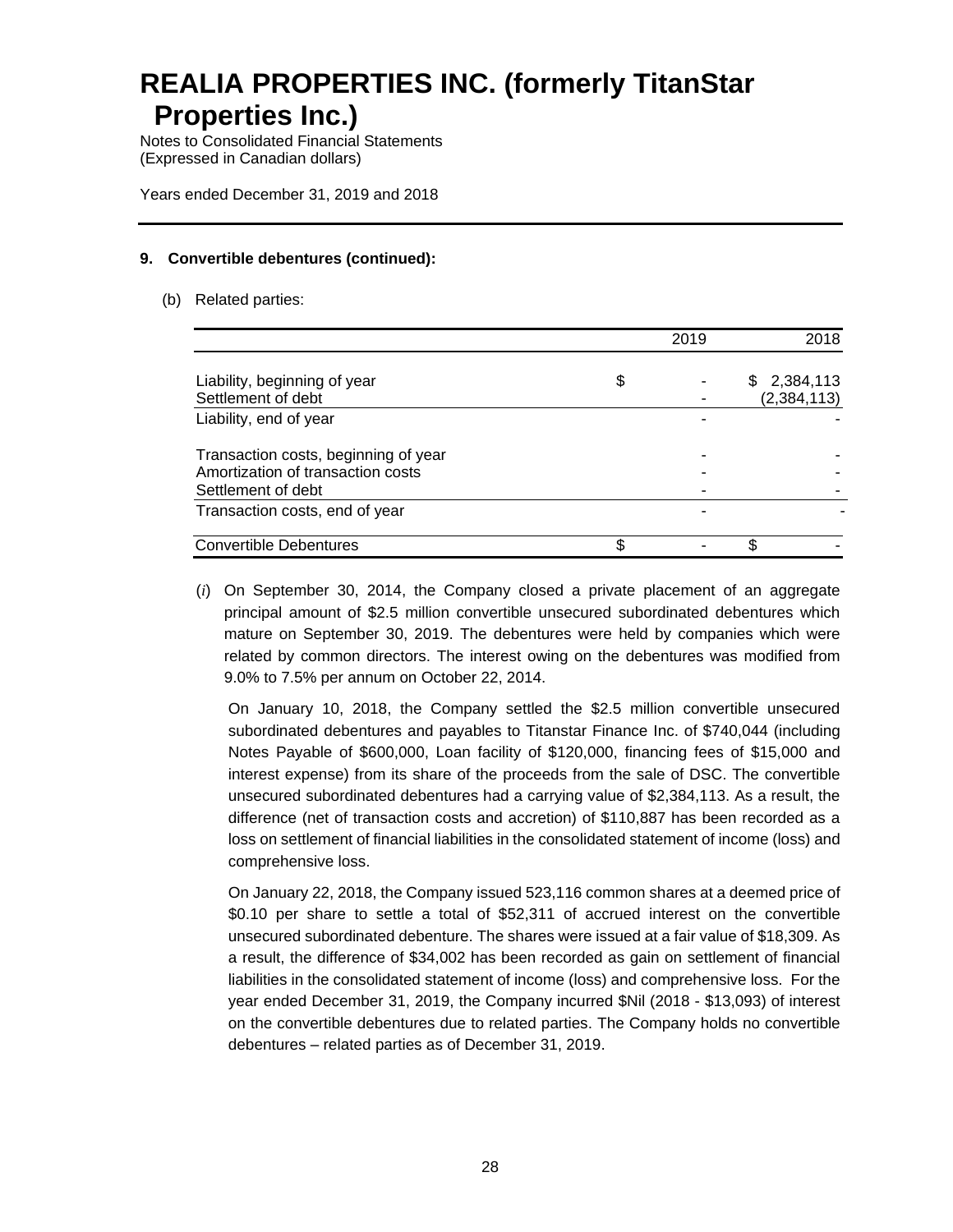Notes to Consolidated Financial Statements (Expressed in Canadian dollars)

Years ended December 31, 2019 and 2018

#### **10. Related party balances and transactions:**

Other related party transactions and balances, not already disclosed in the consolidated financial statements include:

|                                                                                   | 2019               | 2018    |
|-----------------------------------------------------------------------------------|--------------------|---------|
| Due to Hoche Private Equity Investors SARL (b) (c)<br>Due to Inovalis USA LLC (d) | 151.960<br>135,313 | 154.548 |
|                                                                                   | 287,273            | 154.548 |

Included in accounts payable and accrued liabilities is \$18,906 of accrued interest charges (2018 - \$7,592) owing to private companies related through common directors.

(a) Key management personnel compensation

|                                        |    | 2019    |    | 2018   |
|----------------------------------------|----|---------|----|--------|
| Former CFO:                            |    |         |    |        |
| Consulting fees                        | \$ | -       | S  | 21,000 |
| <b>Current CFO:</b><br>Consulting fees |    | 79,737  |    | 44,340 |
| Corporate Secretary:                   |    |         |    |        |
| Consulting fees                        |    | 66,140  |    | 31,751 |
|                                        | S  | 145,877 | \$ | 97,091 |

Key management personnel include the members of the Board of Directors and executive officers of the Company.

(b) Loan facility:

On April 4, 2018, the Company obtained a loan facility for up to \$100,000. Under the terms of the loan facility, the Company may draw from time to time from April 4, 2018 to December 31, 2018, for the purpose of funding working capital requirements. Interest on any outstanding drawdowns will accrue at a fixed rate of 10% per annum, and is payable monthly. Outstanding indebtedness is payable on demand, subject to the terms and conditions of the loan facility, but will be subordinated by the Company's senior indebtedness to secured lenders. The loan facility is provided by a private company of which the Chairman of the Board of the Company is a principal. In consideration of providing the loan facility, the loan facility provider will receive \$3,000. The Company is currently pursuing negotiation for the extension of the maturity of the loan facility.

The Company drew \$100,000 in 2018 under this loan facility. The loan remains outstanding at December 31, 2019.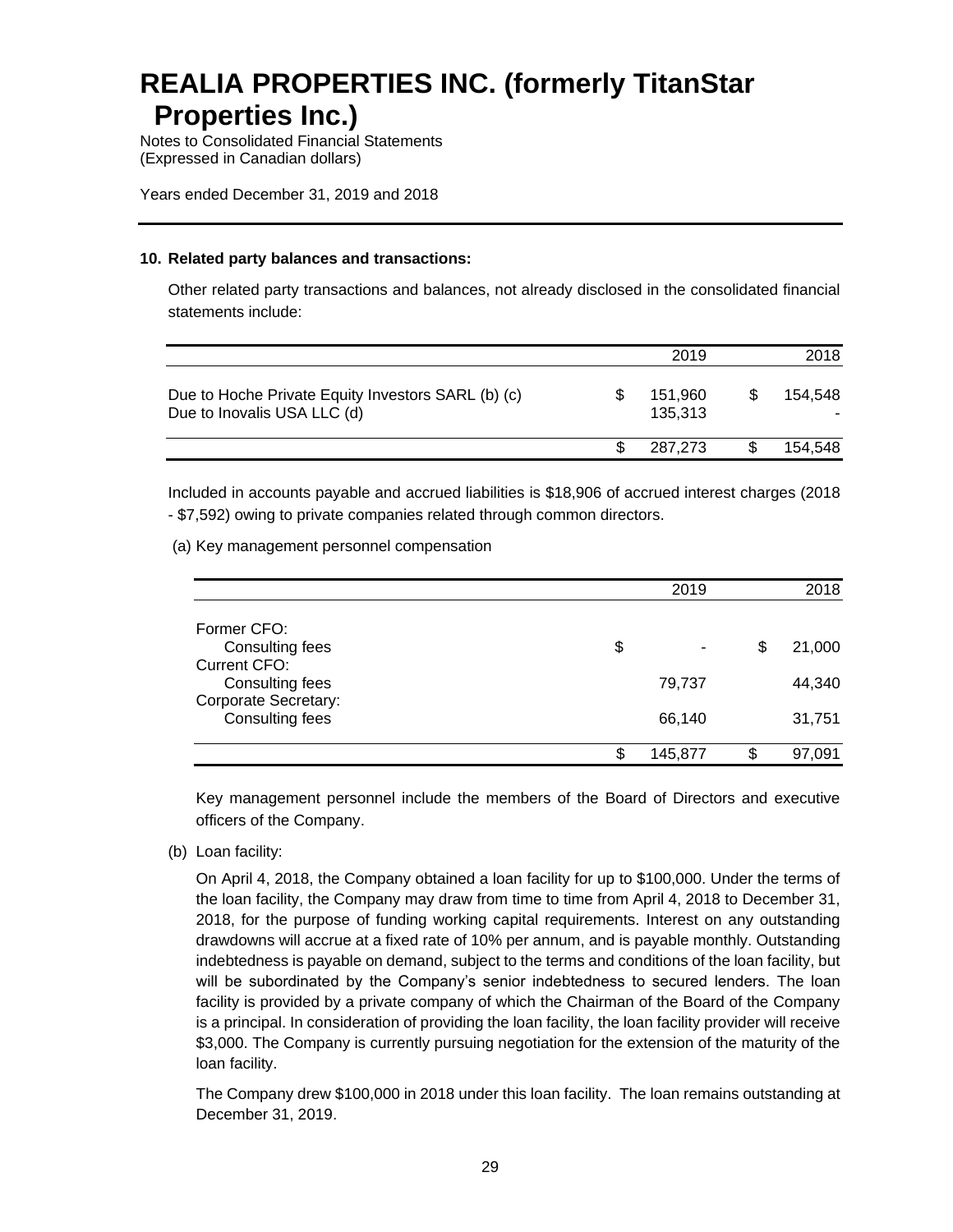Notes to Consolidated Financial Statements (Expressed in Canadian dollars)

Years ended December 31, 2019 and 2018

#### **10. Related party balances and transactions (continued):**

(c) Down payment:

On July 6, 2018, a private company of which the Chairman of the Board of the Company is a principal provided a \$52,336 (US\$40,000) down payment for the refinancing of the Martin Downs mortgage. The down payment is repayable upon demand.

(d) Asset Management and Disposition Fees – Martin Downs:

On July 22, 2013, Martin Downs NSC, LLC entered into a management agreement with Inovalis USA LLC, pursuant to which Inovalis USA LLC provided management services to Martin Downs NSC, LLC with respect to the investment properties it holds. As payment for its services, Inovalis USA LLC was entitled, until October 31, 2018, to 1% of gross revenues collected, as asset management fees. Inovalis USA LLC was also entitled to a 1% disposition fee associated with the sale of its ownership interest in Martin Downs to the Company. On September 30, 2019, the Company formally terminated the management agreement with Inovalis USA LLC and the associated fees became due (management fee – \$84,700 (US\$63,975) and disposition fee – \$53,213 (US\$40,192).

(e) Non-biding term sheet :

On May 2015, the Company entered into a non-binding term sheet with Inovalis S.A ("Inovalis") and Hoche Partners International ("Hoche"), significant shareholders of the Company. Under the agreement, Titanstar Capital and Inovalis will each receive management fees in the form of shares of the Company for services provided. The dollar amount of fees by Titanstar Capital and Inovalis are calculated as follows:

(*i*) 0.75% to Titanstar Capital of the net asset value of the Company calculated quarterly in arrears;

(*ii*) 0.75% to Inovalis of the equity raised or arranged by Inovalis; and

(*iii*) 0.375% to Inovalis and 0.375% to Titanstar Capital on the equity raised on the Canadian capital market.

The number of shares to be issued in exchange for the dollar amount of fees of the Company will be calculated using the one week average share price prior to payment of the asset management fees, with a minimum price of \$0.06 per share.

On May 30, 2018, the Board of Directors approved the payment of all asset management fees up to March 31, 2018, but that asset management fees would not be paid going forward. Payment was made in shares.

For the year ended December 31, 2018 the Company recorded \$2,125 to Titanstar Capital and \$14,028 to Inovalis for management fees pursuant to the non-binding term sheet.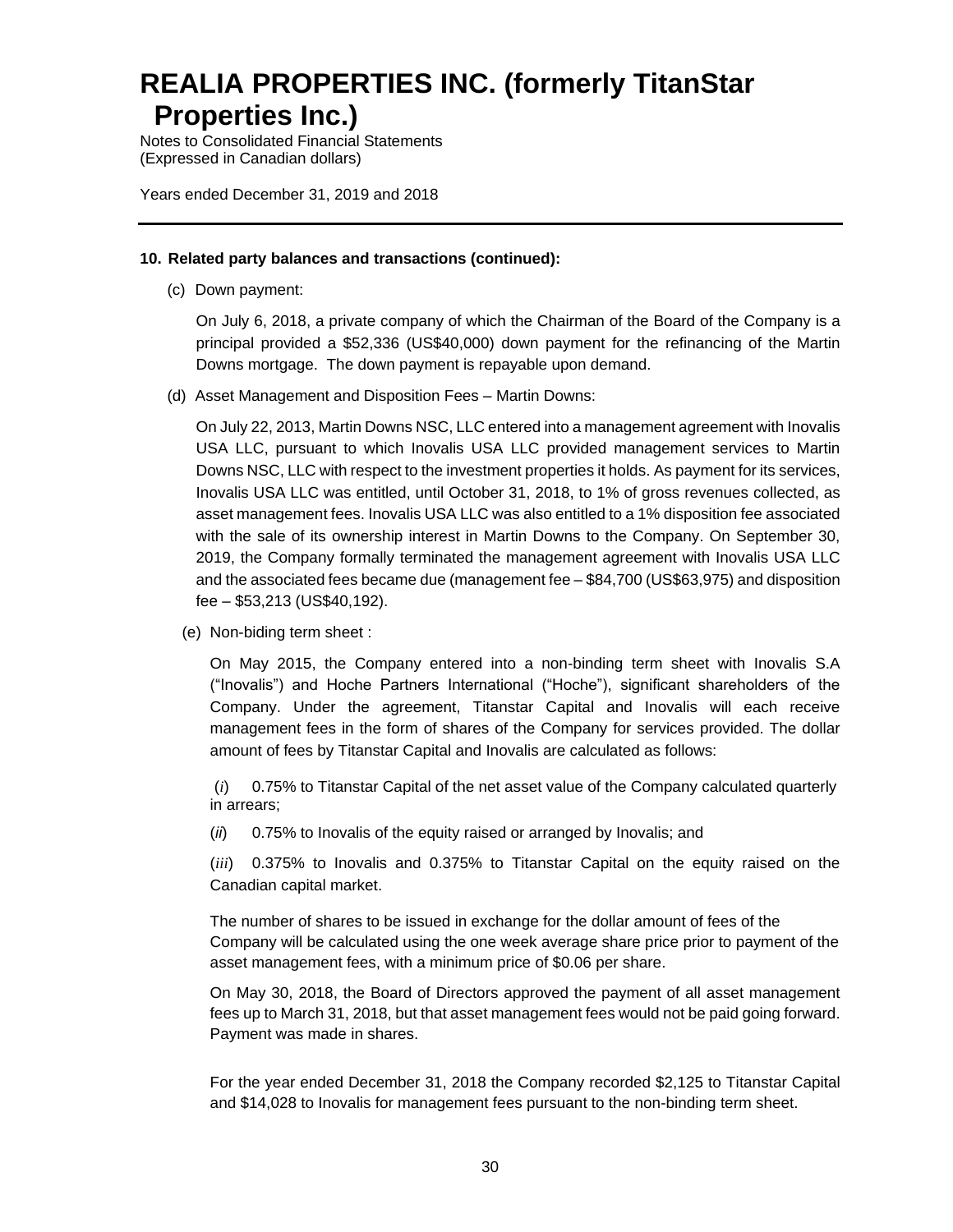Notes to Consolidated Financial Statements (Expressed in Canadian dollars)

Years ended December 31, 2019 and 2018

#### **11. Share capital:**

At December 31, 2019 and 2018, the authorized share capital comprised an unlimited number of common shares and non-voting, perpetual, redeemable preferred shares. No preferred shares have been issued to date.

|                                                                                                                           |             | December 31, 2019 |        |                          | December 31, 2018 |                      |  |
|---------------------------------------------------------------------------------------------------------------------------|-------------|-------------------|--------|--------------------------|-------------------|----------------------|--|
|                                                                                                                           | Common      |                   | Common |                          |                   |                      |  |
|                                                                                                                           | shares      |                   | Amount | <b>Shares</b>            |                   | Amount               |  |
| Issued and outstanding, beginning of year<br>Share issue $-$ debt settlement (a) (b)<br>Share issue - additional interest | 216,761,868 | 21,612,003<br>SS. |        | 214.249.087<br>2,512,781 | S                 | 17,852,974<br>48.154 |  |
| in Martin Downs NSC, LLC (c)                                                                                              | 38,459,269  |                   |        |                          |                   | 3,710,875            |  |
| Issued and outstanding, end of year                                                                                       | 255,221,137 | 21,612,003<br>S   |        | 216,761,868              | S                 | 21,612,003           |  |

During the years ended December 31, 2018 and 2019, the following share transactions occurred:

- (a) The Company issued 1,989,665 common shares to TitanStar Capital and Inovalis, as settlement of amounts charged in relation to non-binding term sheet (Note 10.e)). The shares were issued at a fair value of \$29,845 in settlement of financial liabilities of the Company of \$119,379 and as a result \$89,535 has been recorded as a gain on settlement of financial liabilities in the consolidated statement of income (loss) and comprehensive loss.
- (b) The Company issued 523,116 common shares to Round Table Management as settlement of \$52,311 accrued interest charged on the \$1.25M convertible debentures. The shares were issued at a fair value of \$18,309 , the difference of \$34,002 was recorded as gain on settlement of financial liabilities in the consolidated statement of income (loss) and comprehensive loss.
- (c) With respect to the acquisition in October 2018 of the additional 41% interest in Martin Downs NSC, LLC (Note 5c), the Company issued 38,459,269 common shares on February 22, 2019 to Inovalis and Hoche. As these common shares were not yet issued as at December 31, 2018 as the Company was waiting for final approval from regulatory authorities, the shares were presented as share capital to be issued in the consolidated statement of changes in shareholders' equity. The shares were issued at a fair value of \$3,710,875.

#### **12. Share options:**

The Company's 2008 stock option plan was approved by the shareholders at the annual general meeting on December 2, 2009. The share option plan provides that the aggregate number of common shares reserved for issuance under the share option plan, together with any share options outstanding, will not exceed 10% of the Company's issued and outstanding common shares at any time. On July 12, 2019, the board of directors of the Company adopted a modification to the plan to adopt a 2% fixed stock option plan of up to a maximum of 5,104,422 options available for issuance. The exercise price of an option will be determined by the board of directors but will, in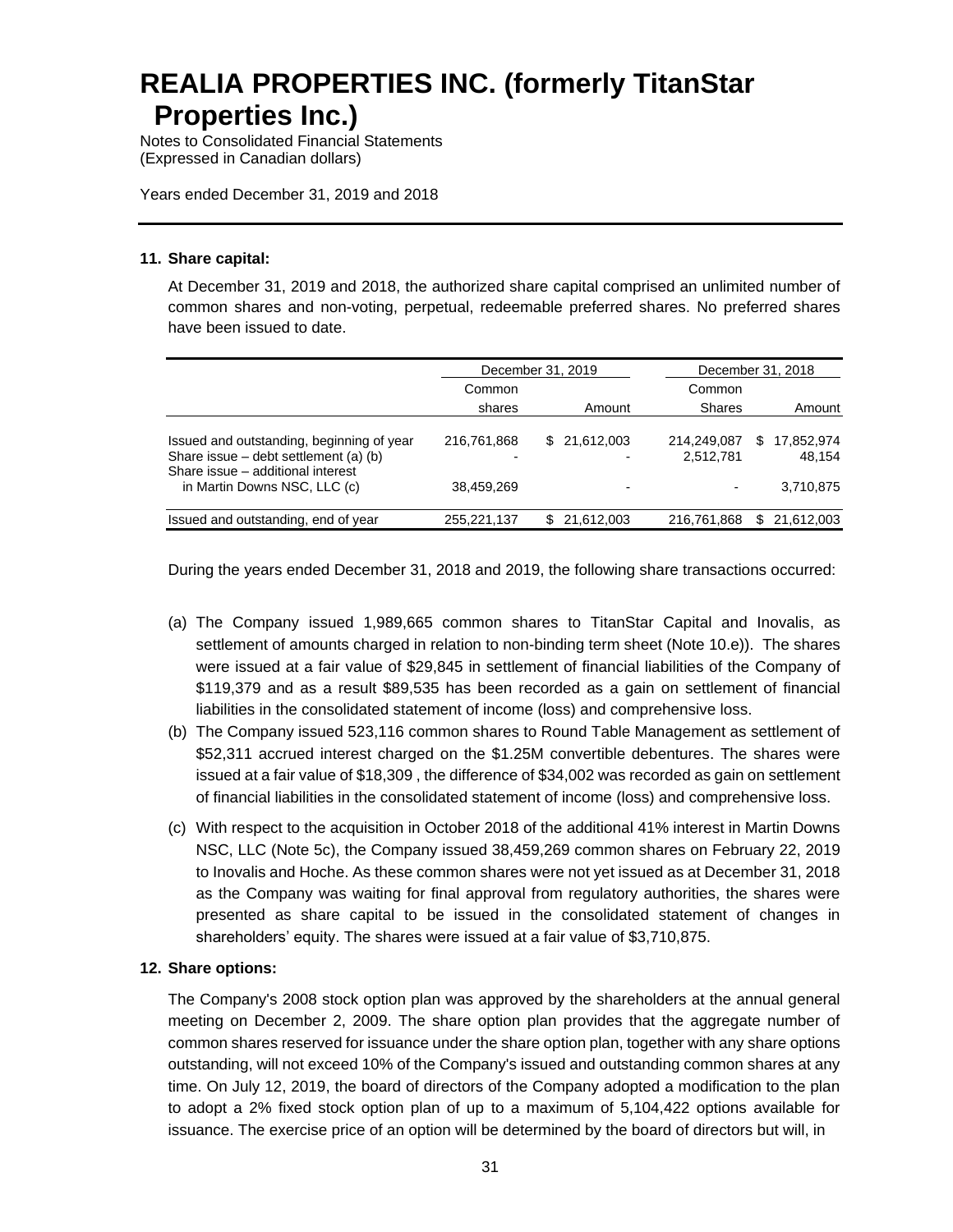Notes to Consolidated Financial Statements (Expressed in Canadian dollars)

Years ended December 31, 2019 and 2018

#### **12. Share options (continued):**

any event, not be less than the discounted market price of the Company's common shares at the time of the grant of the option.

Share option transactions and the number of share options outstanding are summarized as follows:

|                                                         | December 31, 2019             | December 31, 2018                      |                               |    |                              |
|---------------------------------------------------------|-------------------------------|----------------------------------------|-------------------------------|----|------------------------------|
|                                                         |                               | Weighted                               |                               |    | Weighted                     |
|                                                         | Number of<br>share<br>options | average<br>exercise<br>price           | Number of<br>share<br>options |    | average<br>exercise<br>price |
| Outstanding, beginning of year<br>Share options expired | 360,000                       | \$<br>0.06<br>$\overline{\phantom{a}}$ | 1,920,000<br>(1,560,000)      | \$ | 0.07<br>0.08                 |
| Outstanding, end of year                                | 360,000                       | \$<br>0.06                             | 360,000                       | S  | 0.06                         |
| Share options exercisable                               | 360,000                       |                                        | 360,000                       |    |                              |
| Weighted average remaining life (years)                 | 5.58                          |                                        | 6.58                          |    |                              |
| Weighted average remaining life (years) - vested        | 5.58                          |                                        | 6.58                          |    |                              |

Total share-based compensation expense recognized for the year was \$Nil (2018 - \$Nil).

Share options vested and share options outstanding for the year ended December 31, 2019 are summarized as follows:

|             |         |          | Remaining   |
|-------------|---------|----------|-------------|
| Share       | Share   |          | contractual |
| options     | options | Exercise | life        |
| outstanding | vested  | price    | (years)     |
|             |         |          |             |
| 360,000     | 360,000 | 0.06     | 5.58        |

#### **13. General and administrative expenses:**

|                            | 2019          |    | 2018    |
|----------------------------|---------------|----|---------|
| Insurance                  | \$<br>16,900  | \$ | 25,635  |
| Bank charges               | 2,887         |    | 2,979   |
| Filing fees                | 27,810        |    | 23,675  |
| Office costs               | 62,557        |    | 90,701  |
| Management fees (note 10e) |               |    | 16,153  |
| Professional fees          | 635,374       |    | 495,956 |
| Travel                     | 1,784         |    | 6,992   |
|                            | \$<br>747,312 | S  | 661,731 |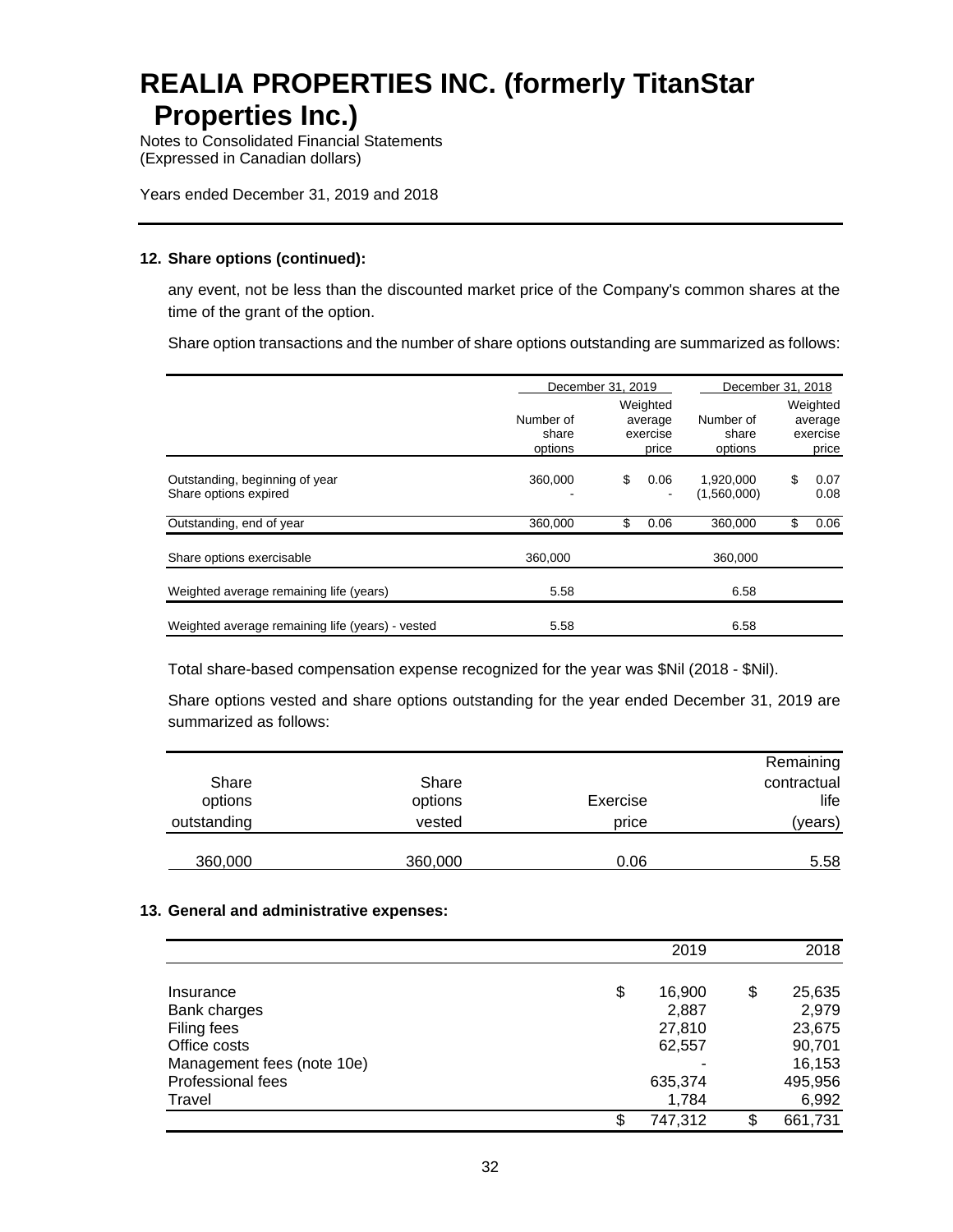Notes to Consolidated Financial Statements (Expressed in Canadian dollars)

Years ended December 31, 2019 and 2018

#### **14. Finance costs:**

|                                                                                                                                                                                    | 2019                                      | 2018                                                      |
|------------------------------------------------------------------------------------------------------------------------------------------------------------------------------------|-------------------------------------------|-----------------------------------------------------------|
| Interest on long-term debt and notes payable<br>Financing fees<br>Amortization of transaction costs<br>Accretion of convertible debenture – non-related parties<br>Interest income | \$2,379,944<br>5,364<br>71,377<br>134,612 | 1,563,798<br>S<br>4,566<br>152,011<br>80,051<br>(12, 816) |
|                                                                                                                                                                                    | 2,591,296                                 | 1,787,610                                                 |

#### **15. Earnings per share:**

The weighted average basic and diluted common shares outstanding for the year ended December 31, 2019 are 249,636,640 (2018 - 215,809,093). The share options and convertibles debentures were excluded from the diluted net income per common shares as their effect would be anti-dilutive.

#### **16. Capital management:**

The Company's objectives when managing capital of \$38,919,212 (2018 - \$43,563,143), which is share capital, contributed surplus, equity component of convertible debentures, accumulated other comprehensive income, deficit, notes payable, mortgages payable, due to related parties, convertible debentures and long-term debt, are to safeguard its ability to continue as a going concern, so that it can continue to provide returns for shareholders and benefits for other stakeholders, and to provide an adequate return to shareholders by pricing products and services commensurately with the level of risk.

The Company sets the amount of capital in proportion to risk. The Company manages the capital structure and makes adjustments to it in light of changes in economic conditions and the risk characteristics of the underlying assets. In order to maintain or adjust the capital structure, the Company may adjust the amount of dividends paid to shareholders, return capital to shareholders, issue new common shares, or sell assets to reduce debt.

The Company monitors capital from time-to-time using a variety of measures. Monitoring procedures are typically performed as a part of the overall management of the Company's operations. The Company's strategy during the period, which was unchanged from the prior period, was to maintain its ability to secure access to financing at a reasonable cost. The requirements and terms of sources of capital cannot be predicted and change in ways the Company cannot predict.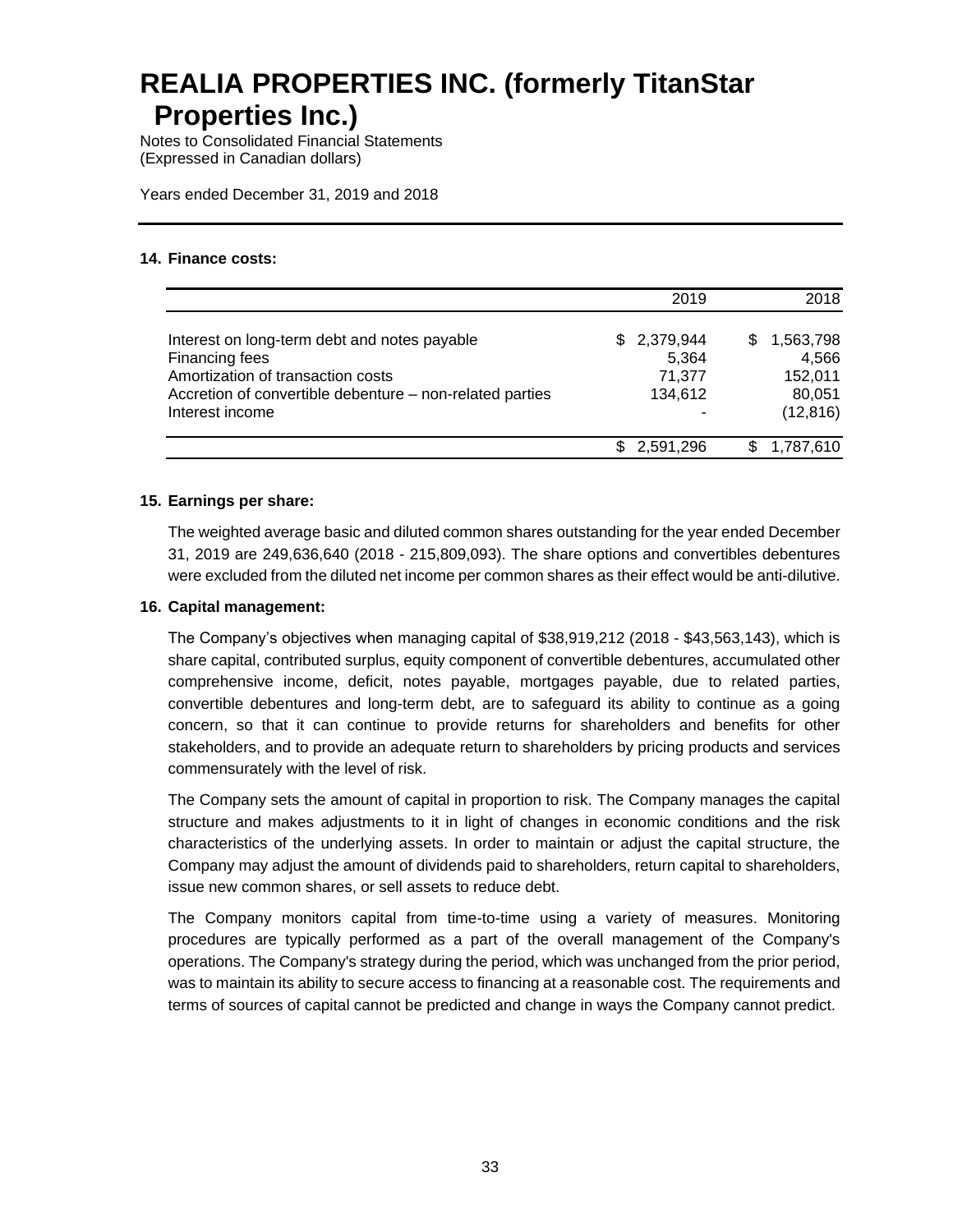Notes to Consolidated Financial Statements (Expressed in Canadian dollars)

Years ended December 31, 2019 and 2018

#### **17. Risk management and fair values:**

The main risks that arise from the Company's financial statements are liquidity risk, interest rate risk, credit risk and foreign exchange risk. The Company's approach to managing these risks is summarized below.

Management's risk management policies are typically performed as a part of the overall management of the Company's operations. Management is aware of risks related to these objectives through direct personal involvement with employees and outside parties. In the normal course of its business, the Company is exposed to a number of risks that can affect its operating performance. Management's close involvement in operations helps identify risks and variations from expectations. The Company has not designated transactions as hedging transactions to manage risk. As a part of the overall operation of the Company, management considers the avoidance of undue concentrations of risk.

These risks and the actions taken to manage them include the following:

(a) Liquidity risk:

Liquidity risk is the risk that the Company cannot meet its financial obligations associated with financial liabilities in full.

The Company's financial liabilities include accounts payable and accrued liabilities, convertible debentures, mortgages payable, due to related parties, and notes payable.

| Year ended<br>December 31,            | 2020         |     | 2021      |   | 2022                     |     | 2023    |     | 2024 and<br>thereafter |
|---------------------------------------|--------------|-----|-----------|---|--------------------------|-----|---------|-----|------------------------|
| Mortgages payable                     | \$13,352,899 | \$  | 8,154,704 | S | 569,196                  | \$  | 569.196 | \$  | 9,150,022              |
| Convertible debentures<br>payable     | 4,865,617    |     |           |   |                          |     |         |     |                        |
| Notes payable<br>Accounts payable and | 1,385,600    |     |           |   | ۰                        |     |         |     |                        |
| accrued liabilities                   | 1,143,514    |     |           |   | $\overline{\phantom{a}}$ |     |         |     |                        |
| Due to related parties                | 287,273      |     |           |   | $\blacksquare$           |     |         |     |                        |
| Total                                 | \$21,034,904 | \$. | 8,814,704 |   | 569,196                  | \$. | 569,196 | \$. | 9,150,022              |

The following table provides the future non-discounted scheduled payments of financial liabilities, including estimated interest payments:

In order to meet the 2020 obligations, the Company is pursuing a sale of a portion of its interest in its properties to raise equity. The Company intends to retain 25% interest in each property and receive asset management fees for managing the portfolio.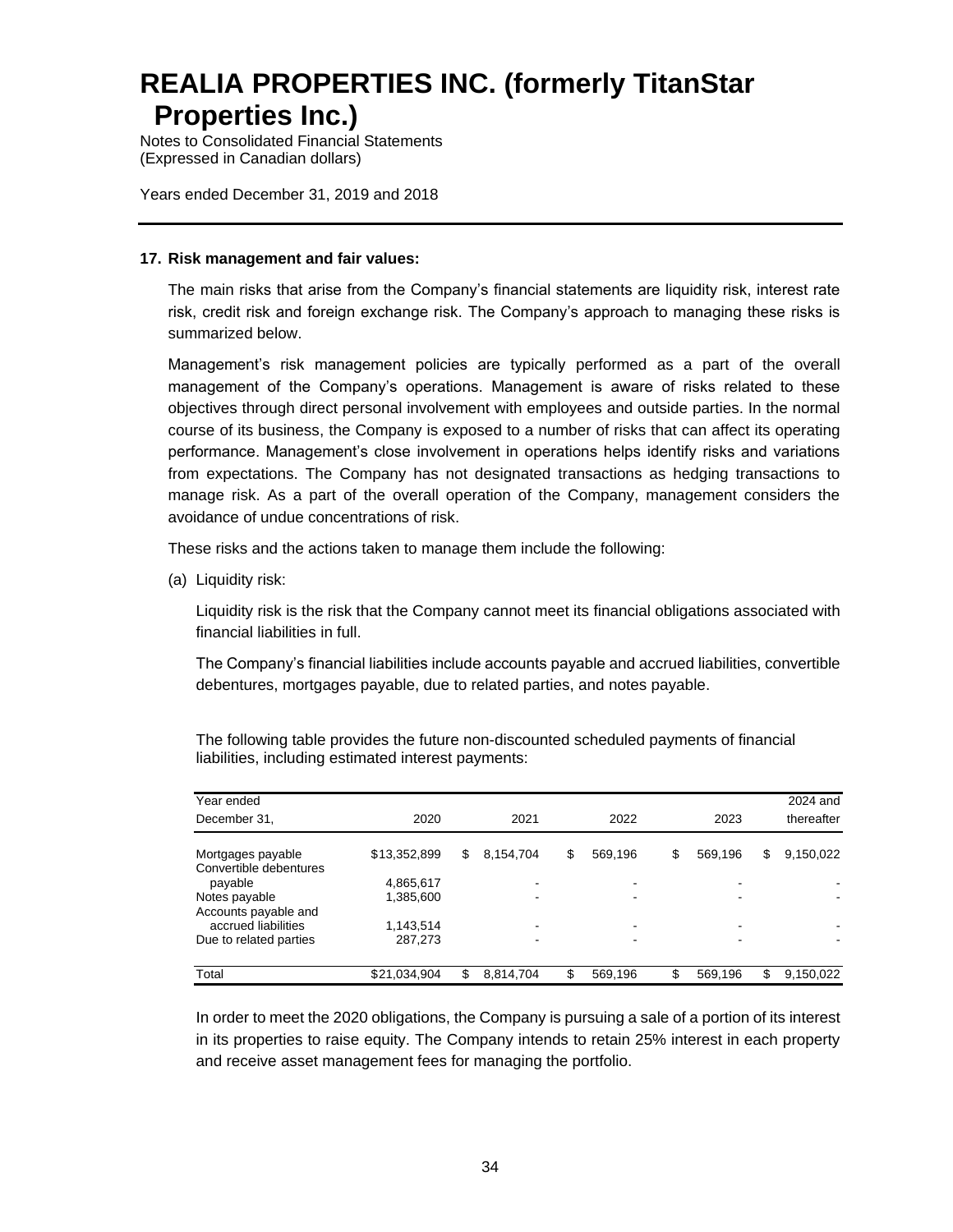Notes to Consolidated Financial Statements (Expressed in Canadian dollars)

Years ended December 31, 2019 and 2018

#### **17. Risk management and fair values (continued):**

(b) Interest rate risk:

Interest rate risk is the risk that changes in market interest rates may have an effect on the cash flows associated with financial instruments, known as interest rate cash flow risk, or on the fair value of other financial instruments, known as interest rate price risk.

As at December 31, 2019 and 2018, the Company is not exposed to changes in market interest rates as all its borrowings are at fixed interest rate. Therefore, changes in market interest rate do not have a significant impact on interest expense. The Company is exposed to the risk of change in fair value arising from interest rate fluctuations.

(c) Credit risk:

Credit risk arises from the possibility that debtors or tenants may be unable to fulfill their commitments. For a financial asset, this is typically the gross carrying amount, net of any amounts offset and any impairment losses. The Company has credit policies to address credit risk on accounts receivable (tenants), which may include the analysis of the financial position of the debtor or tenant and review of credit limits. The Company also may review credit history before establishing credit and review credit performance. In the case of a tenant, management carefully watches and monitors rent payments which are due each month. An allowance for expected credit losses or other impairment provisions are established based upon factors surrounding credit risk, historical trends and other information.

A financial asset is past due when a debtor has failed to make a payment when contractually due. The Company has no financial assets that are past due and does not have an allowance for expected credit losses.

(d) Foreign exchange risk:

Foreign exchange risk is the risk that changes in foreign exchange rates may have an effect on future cash flows associated with financial instruments. The Company is exposed to foreign exchange risk on transactions denominated in currencies other than the functional currency of each of the group's entities. Changes in the applicable exchange rates may result in a decrease or increase in foreign exchange income or loss. The Company may enter into forward exchange contracts to manage part of the foreign exchange risk exposures, but no forward contracts exist as at December 31, 2019 and 2018.

The Canadian dollar equivalent of monetary assets and liabilities exposed to the foreign exchange risk are as follows:

|                                           | 2019 |                              |  | 2018                            |  |  |
|-------------------------------------------|------|------------------------------|--|---------------------------------|--|--|
| Cash<br>Notes payable<br>Accounts payable | Œ    | 9.359<br>1,299,000<br>60.215 |  | 162.698<br>1,302,000<br>102,069 |  |  |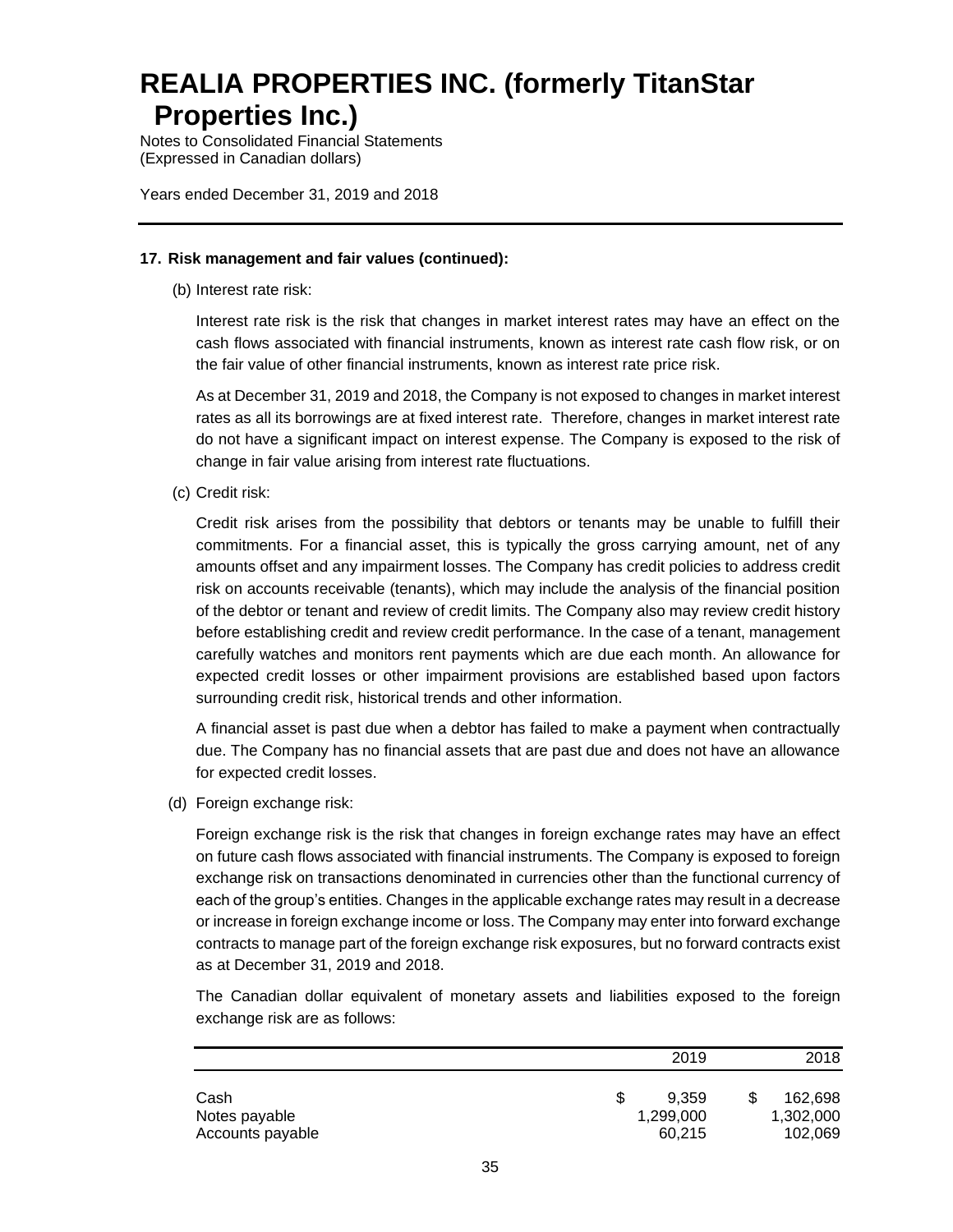Notes to Consolidated Financial Statements (Expressed in Canadian dollars)

Years ended December 31, 2019 and 2018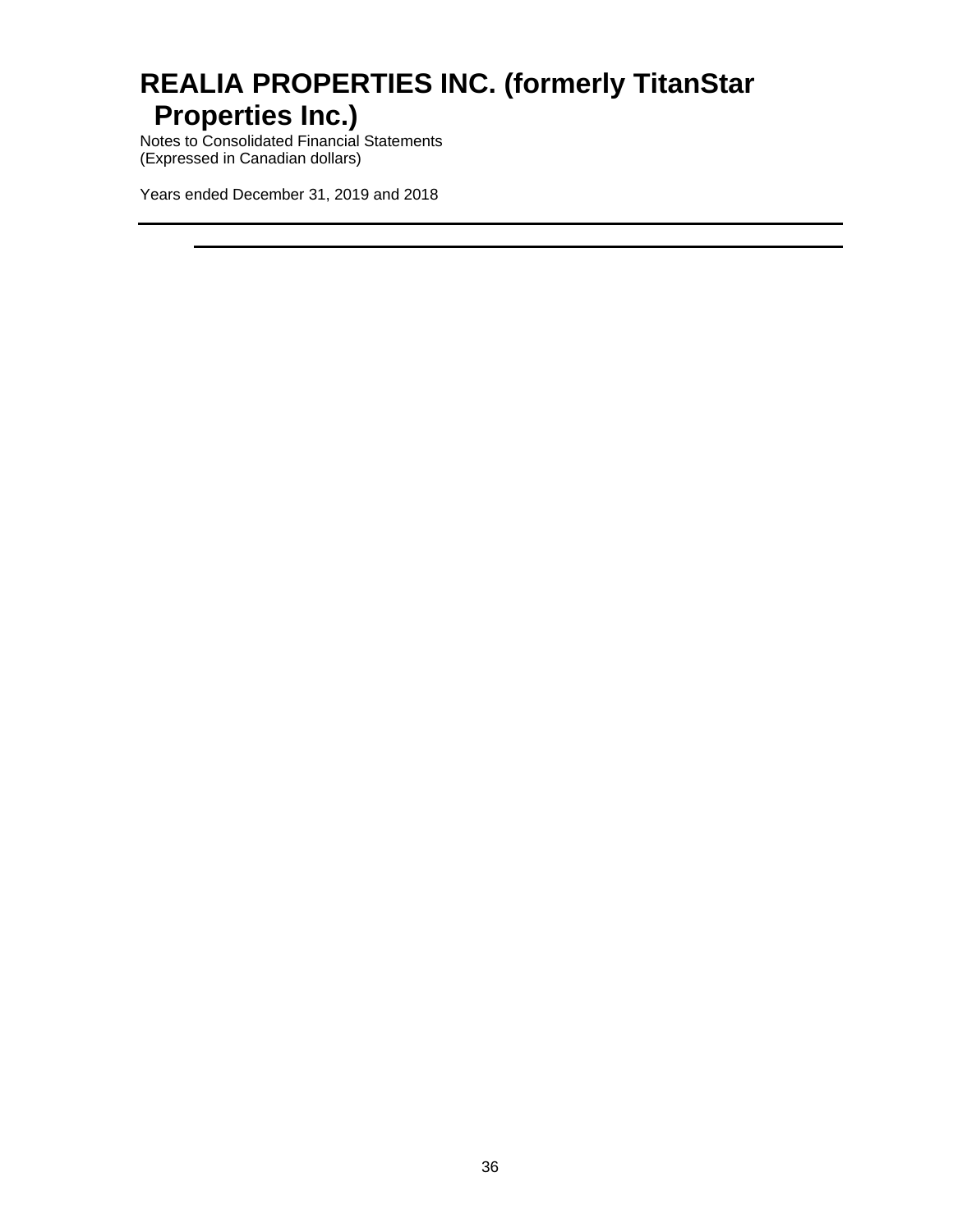Notes to Consolidated Financial Statements (Expressed in Canadian dollars)

Years ended December 31, 2019 and 2018

#### **17. Risk management and fair values (continued):**

(d) Foreign exchange risk (continued):

If the Canadian dollar had strengthened or weakened 5 percent against the U.S. dollar with all other variables held constant, the Company would have additional income or loss from foreign exchange included in net income and equity for the year ended December 31, 2019 of approximately \$62,455 (2018 – \$68,146).

(e) Fair values:

Fair value is the price that would be received to sell an asset or paid to transfer a liability in an orderly transaction between market participants at the measurement date.

Assets and liabilities measured at fair value in the consolidated statement of financial position or for which fair value disclosure is required in the notes to the consolidated financial statements are classified based on a three-level hierarchy as detailed in note 3(q).

For assets and liabilities that are recognized at fair value in the consolidated financial statements on a recurring basis, the Company determines whether transfers have occurred between Levels in the hierarchy by reassessing categorization (based on the lowest level input that is significant to the fair value measurement as a whole) at the end of each reporting period.

For the purpose of fair value disclosures, the Company has determined classes of assets and liabilities on the basis of the nature, characteristics and risks of the asset or liability and the level of the fair value hierarchy as explained above.

|                                                                | December 31, 2019                           |                                             |                                             | December 31, 2018                           |  |
|----------------------------------------------------------------|---------------------------------------------|---------------------------------------------|---------------------------------------------|---------------------------------------------|--|
|                                                                | Carrying                                    | Fair                                        | Carrying                                    | Fair                                        |  |
|                                                                | value                                       | value                                       | value                                       | value                                       |  |
| Investment properties<br>Mortgages payable<br>Convertible debt | \$38,343,769<br>\$28,007,691<br>\$4,375,450 | \$42,854,010<br>\$28,642,170<br>\$4.375.450 | \$41.050.682<br>\$29.309.487<br>\$4.169.461 | \$45,002,100<br>\$29.932.820<br>\$4,169,461 |  |

The valuation techniques and inputs for the Company's financial instruments are as follows:

#### (*i*) Short term assets and liabilities

The carrying values of financial assets and financial liabilities not measured at fair value, such as cash, accounts receivable, accounts payable and accrued liabilities, notes payable and due to related parties approximate their fair value due to the relatively short periods to maturity of these items or because they are receivable or payable on demand.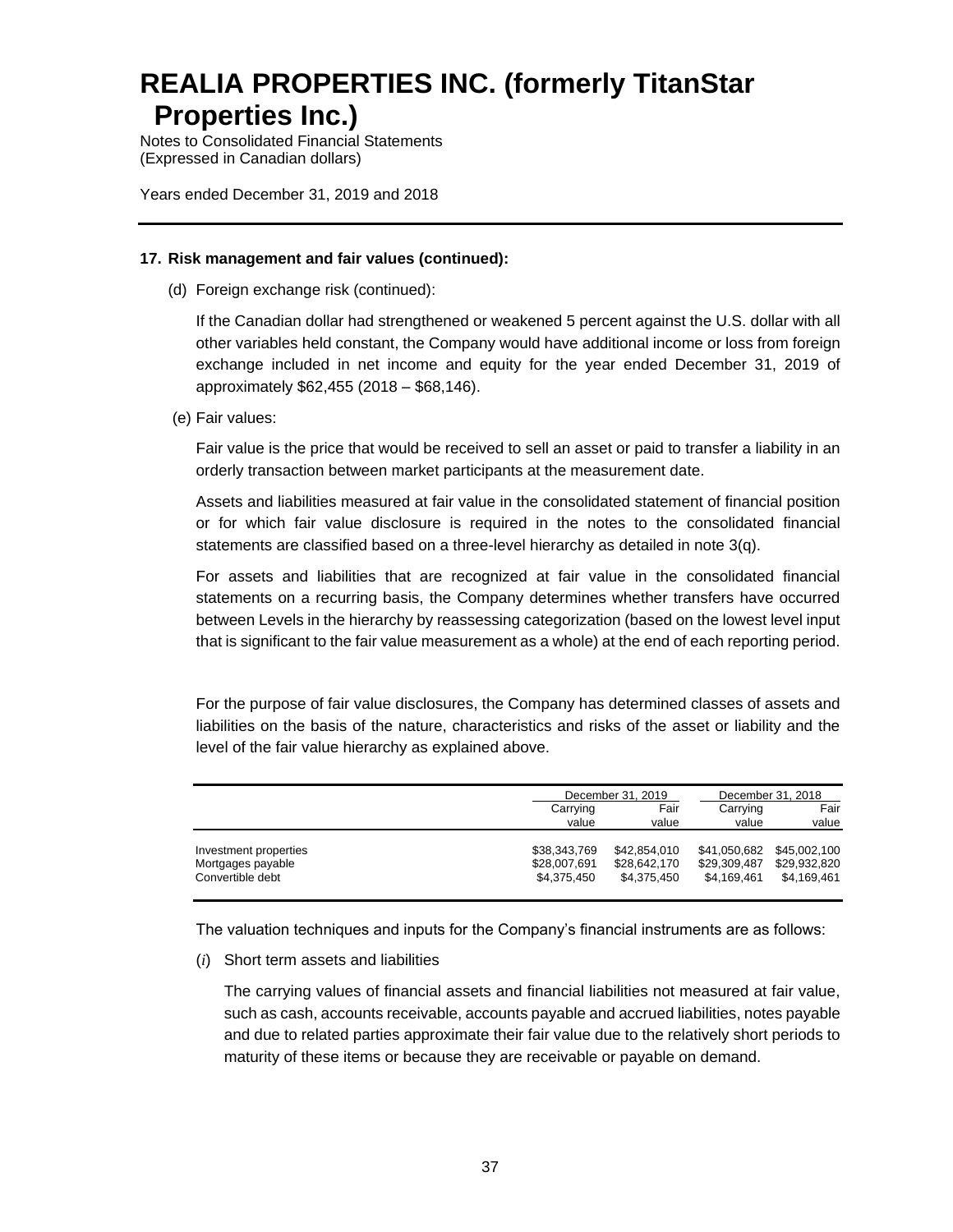Notes to Consolidated Financial Statements (Expressed in Canadian dollars)

Years ended December 31, 2019 and 2018

#### **17. Risk management and fair values (continued):**

(*ii*) Mortgages payable and convertible debentures

The fair values of the mortgages payable and convertible debentures have been calculated based on discounted future cash flows using discount rates that reflect current market conditions for instruments having similar terms and conditions and therefore are classified as Level 2 in the fair value hierarchy.

(*iii*) Investment properties

The fair value of the investment properties is determined by management, using recognized valuation techniques supported, in certain instances, by independent real estate valuation experts. Investment properties are classified as level 3 investments.

There were no transfers between Level 1, Level 2 and Level 3 during the year ended December 31, 2019.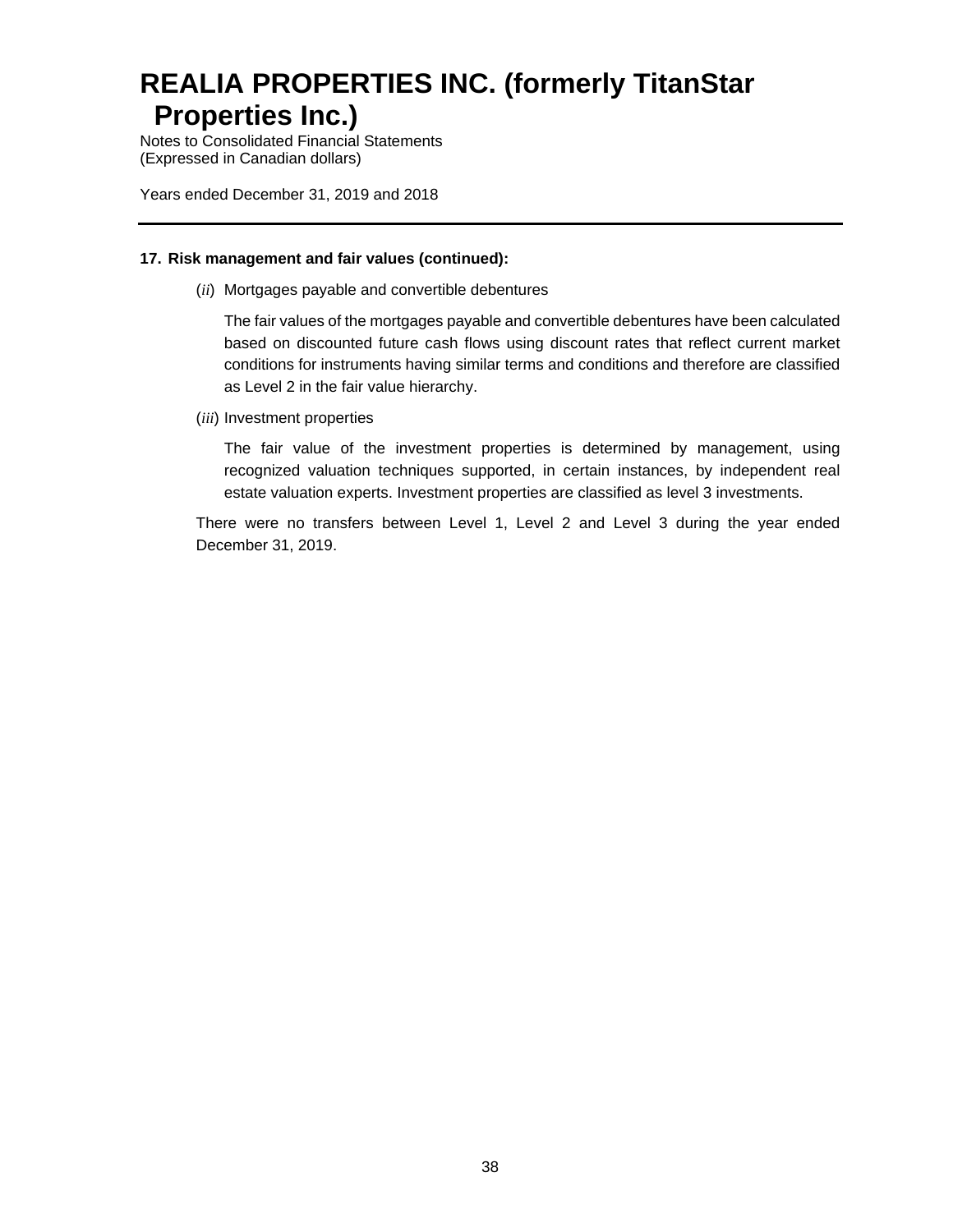Notes to Consolidated Financial Statements (Expressed in Canadian dollars)

Years ended December 31, 2019 and 2018

#### **18. Income taxes:**

A reconciliation between the statutory Canadian income tax rate and the actual effective rate is as follows:

|                                                                                                                                                                                                                                            | 2019                                 |    | 2018                                                |
|--------------------------------------------------------------------------------------------------------------------------------------------------------------------------------------------------------------------------------------------|--------------------------------------|----|-----------------------------------------------------|
| Net loss before income taxes<br>Basic statutory tax rate                                                                                                                                                                                   | \$(2,325,678)<br>27.00%              | S  | 1,743,259<br>27.00%                                 |
| Expected income taxes (recovery)                                                                                                                                                                                                           | (627, 933)                           |    | 470,679                                             |
| Adjustments resulting from:<br>Items non-deductible for income tax purposes<br>Change in deferred tax asset not recognized<br>Prior year adjustments and other<br>Tax rate differences outside Canada<br>JV reclass to Investment Property | 18,173<br>589,113<br>9.991<br>10,656 |    | 492<br>(355,229)<br>18,089<br>(4,752)<br>(129, 279) |
| Total income taxe expense (recovery)                                                                                                                                                                                                       | \$                                   | \$ |                                                     |

The significant components of the Company's deferred income tax assets (liabilities) are as follows:

|                                                 | 2019      | 2018                    |
|-------------------------------------------------|-----------|-------------------------|
| Investment properties<br>Convertible debentures | (15, 257) | (175, 159)<br>(33, 430) |
| Non-capital losses                              | 15.257    | 208,589                 |
| Net Deferred income tax assets (liabilities)    |           |                         |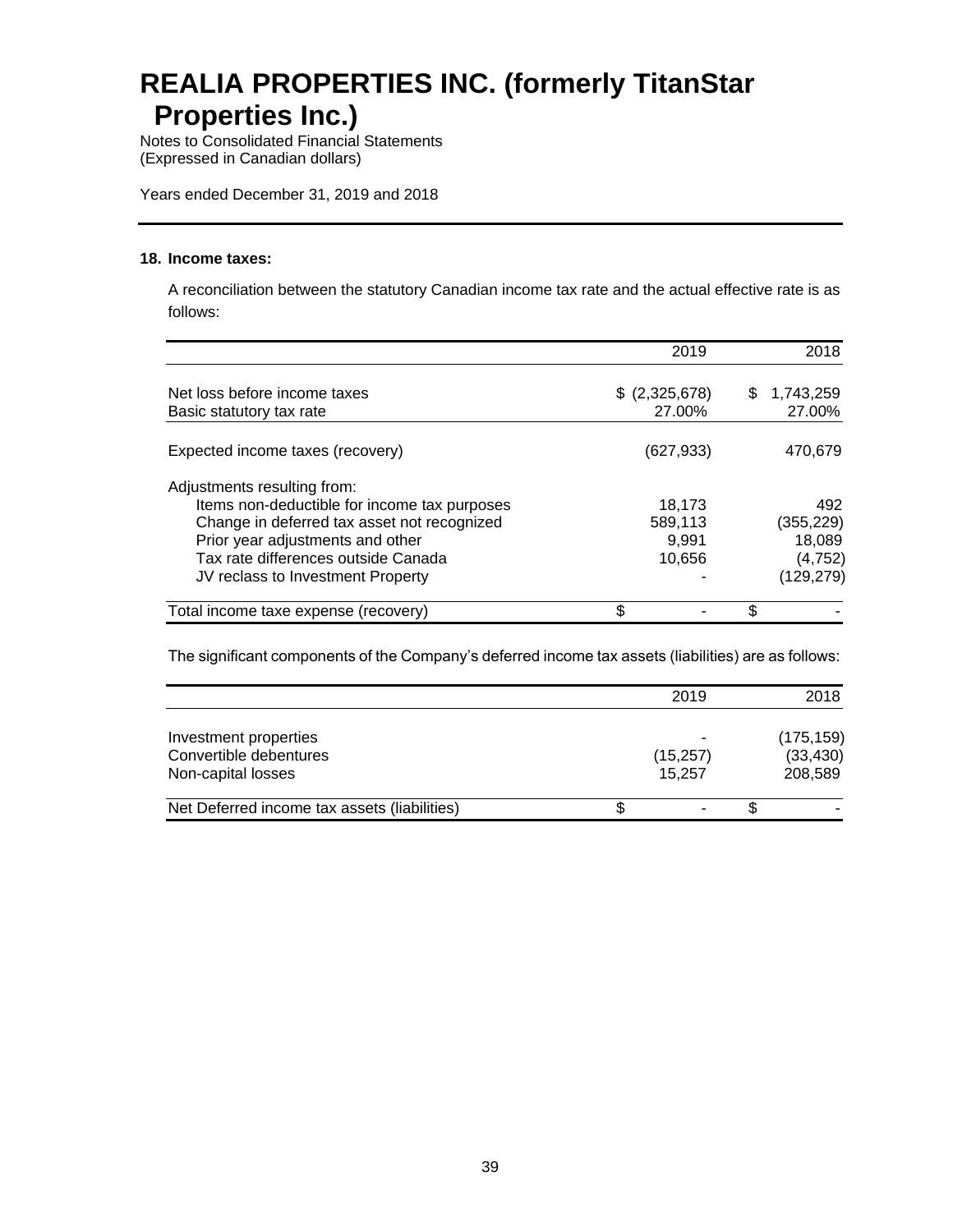Notes to Consolidated Financial Statements (Expressed in Canadian dollars)

Years ended December 31, 2019 and 2018

#### **18. Income taxes (continued):**

Unrecognized deferred tax assets:

|                                                                                                             | 2019                                   | 2018                            |
|-------------------------------------------------------------------------------------------------------------|----------------------------------------|---------------------------------|
| Investment properties<br>Non capital losses carryforwards (Canada)<br>Non capital losses carryforwards (US) | \$<br>51,661<br>3,385,803<br>7,356,916 | \$<br>1,297,989<br>7,702,129    |
| Tax value of intangible assets<br>Deferred financing costs<br>Interest not currently deductible             | 579,383<br>179,543                     | 1,129,796<br>309,866<br>390,700 |
| 10,330,480                                                                                                  | \$11,553,306                           | \$                              |

As at December 31, 2019, the Company has non-capital losses in Canada of approximately \$3,385,803 and in the USA of \$7,356,916 that may be applied against future income for income tax purposes. The future benefits from these Canadian and U.S. tax losses have not been recorded in these consolidated financial statements due to uncertainty associated with their recovery.

#### **19. Contingencies:**

On July 19, 2018, the Company announced that a Notice of Civil Claim has been filed with the Supreme Court of British Columbia by its former directors and certain entities owned by the former directors against the Company and certain of its current shareholders and directors with respect to:

- an alleged breach of the Shareholder Agreement between the former directors of the Company and the Company
- an alleged breach of the Trade-Name License Agreement and the Domain Name License Agreement between the Company and a company owned by one of the former directors of the Company

The action sought, among other relief, a declaration that the former directors and their entities are no longer required to make any payments to the Company under a loan agreement that was entered into concurrently with the Shareholder Agreement

On August 24, 2018, the Company filed a Response to Civil Claim and a Counterclaim in the Supreme Court of British Columbia in response to the Notice of Civil Claim announced on July 19, 2018. The Company's position in the Response was that:

it was not in breach of the Shareholder Agreement between the Plaintiffs, the Company and certain of its shareholders